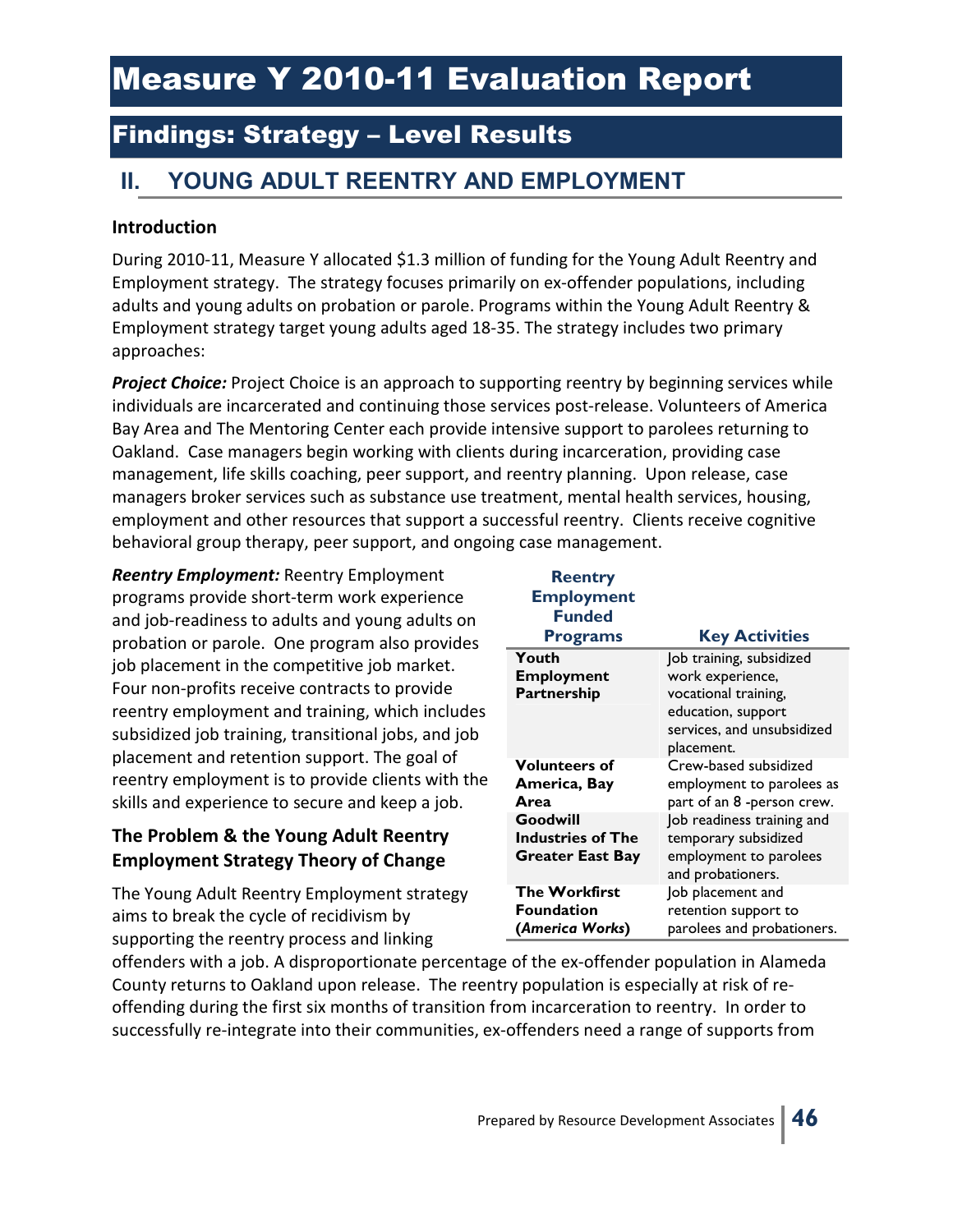### Findings: Strategy – Level Results

food and housing to employment and mental health or substance use treatment.<sup>45</sup> While employment can be protective against further criminal justice involvement, ex-offenders tend to have low levels of educational attainment, little work experience, and few employable skills that make them attractive to potential employers. A record of incarceration makes it hard to secure employment, particularly during an economic downturn. <sup>46</sup> A job is critical to breaking the cycle of recidivism. As participants become reintegrated and successful in the workplace, they will be less likely to engage in criminal activity, more likely to adhere to the terms of their probation, and more likely to attain higher levels of education or vocational training.

The Young Adult Reentry Employment strategy is designed to reduce re-incarceration rates among the more than 300 parolees and probationers that receive services. The Project Choice programs are built on the premise that ex-offenders will be less likely to recidivate during the first six months post release if reentry planning begins during incarceration and supportive resources and services are provided during the transition period. The reentry employment programs are founded on the belief that temporary work experience provides ex-offenders with the skills and credentials to obtain competitive, living wage employment, and direct placement in the competitive job market will prevent further criminal justice involvement.

**Evaluation Question 5: What services were provided to Young Adult Reentry and Employment clients and were they delivered as planned?** 

*Finding 5.1 Within the Young Adult Reentry & Employment strategy, Project Choice enrolled 156 clients, while Reentry Employment programs enrolled 226 clients.* 

Funding for Young Adult Reentry & Employment services was allocated to four non-profit organizations to deliver reentry and employment services (job-readiness, work experience, and job placement), two non-profit organizations to work with the reentry population through Project Choice, and the Reentry Employment Specialist.

<sup>&</sup>lt;sup>45</sup> "Reentry." Office of Justice.

<sup>46</sup>Raphael, Steven. "The Employment Prospects of Ex-Of- fenders." In *Social Policy Approaches that Promote Self-Suffi- ciency and Financial Independence Among the Poor*, edited by Carolyn Heinrich and John Karl Scholz. Copyright forthcoming.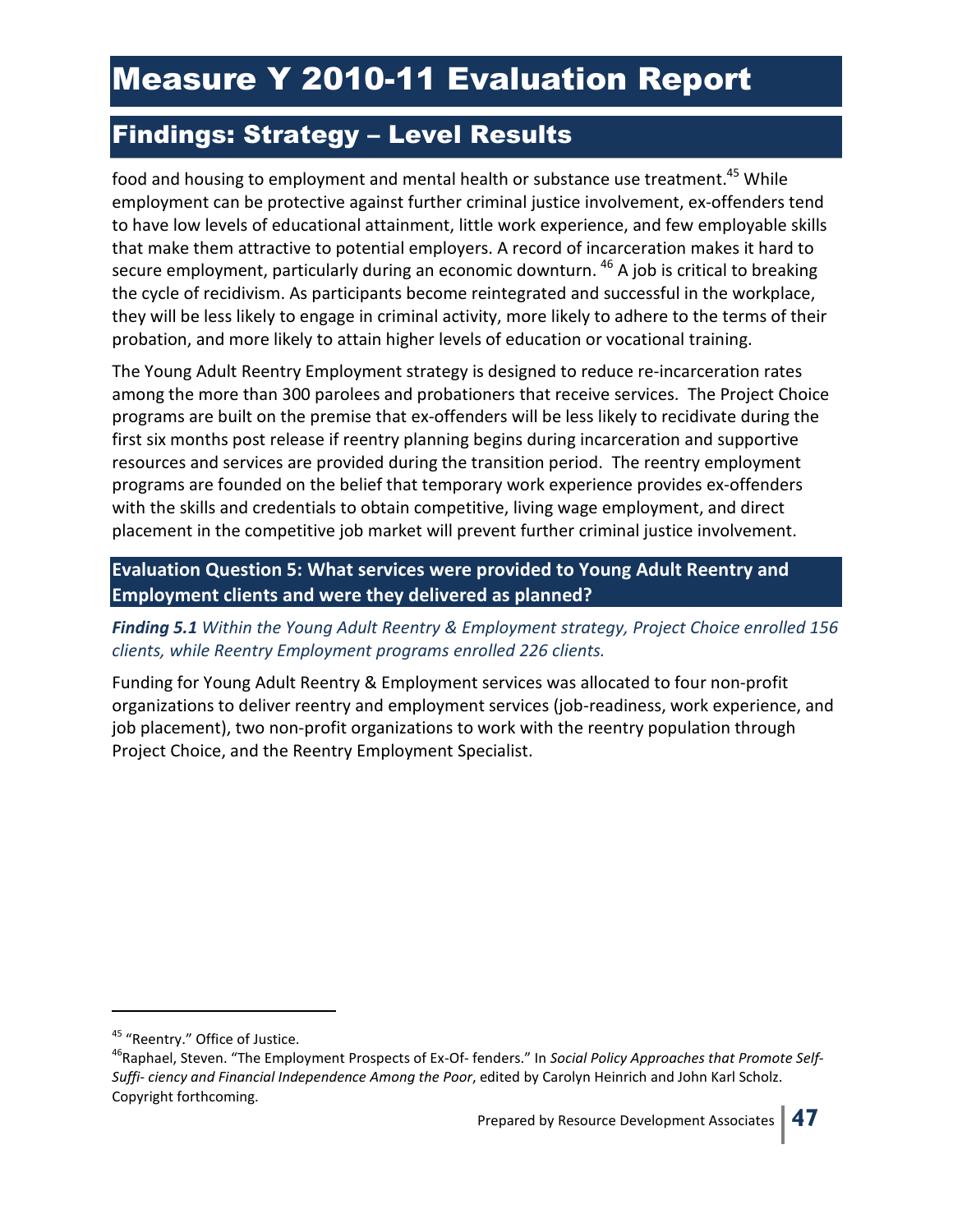### Findings: Strategy – Level Results

- The Reentry Employment Specialist held 33 employment events for the reentry population during 2010-11, an average of 3 events per month.
- Project Choice enrolled 156 clients during the fiscal year; 10% or 15 of these clients were enrolled in work experience offered through other Measure Y programs.
- Reentry Employment programs enrolled 229 clients during 2010-11.

### **Service Hours: Project Choice (n=156)**

| Source: CitySpan Download 8/1/2011 |                   |                     |                                 |  |  |  |
|------------------------------------|-------------------|---------------------|---------------------------------|--|--|--|
|                                    | #<br><b>Hours</b> | #<br><b>Clients</b> | Average<br>per<br><b>Client</b> |  |  |  |
| <b>Work Experience</b>             | 3.104             | 15                  | 206.9                           |  |  |  |
| Case Management                    | 3,612             | 156                 | 23.2                            |  |  |  |
| Peer<br>Support/Counseling         | 3.049             | 98                  | 31.1                            |  |  |  |

*Project Choice:* Clients receive reentry planning during incarceration and case management and life skills support post release.

*Reentry Employment:* 229 clients were enrolled in Reentry Employment programs. 98 clients received work experience (subsidized temporary employment), while 160 received life skills and pre/employment skill building.

*Client Retention:* On average, clients enrolled in Reentry Employment programs received slightly less than three months of service, as expected. Several programs within this cluster operate on a three-month cohort model, with clients exited from the program after completing a specified amount of work experience within the quarter.

Project Choice clients were on average enrolled in programs for five months, also as expected. Young Adult Reentry & Employment programs enrolled 125% or 117 more clients than they were contracted to serve, which indicates that clients who dropped out were replaced with new clients. This level of client

#### **Service Hours: Reentry Employment (n=229)**

| Source: CitySpan Download 8/1/2011               |                                          |     |       |  |  |
|--------------------------------------------------|------------------------------------------|-----|-------|--|--|
|                                                  | #<br>#<br><b>Clients</b><br><b>Hours</b> |     |       |  |  |
| <b>Work Experience</b>                           | 15,348                                   | 98  | 156.6 |  |  |
| <b>Basic Education</b><br>Training               | 7.652                                    | 217 | 35.3  |  |  |
| Case Management                                  | 1,235                                    | 140 | 8.8   |  |  |
| Peer<br>Support/Counseling                       | 874                                      | 19  | 46    |  |  |
| Life Skills and Pre-<br><b>Employment Skills</b> | 3213                                     | 160 | 20.1  |  |  |
| Job Skills/Vocational<br>Training                | 2.748                                    | 43  | 63.9  |  |  |

turnover is not unexpected for programs serving high-risk populations.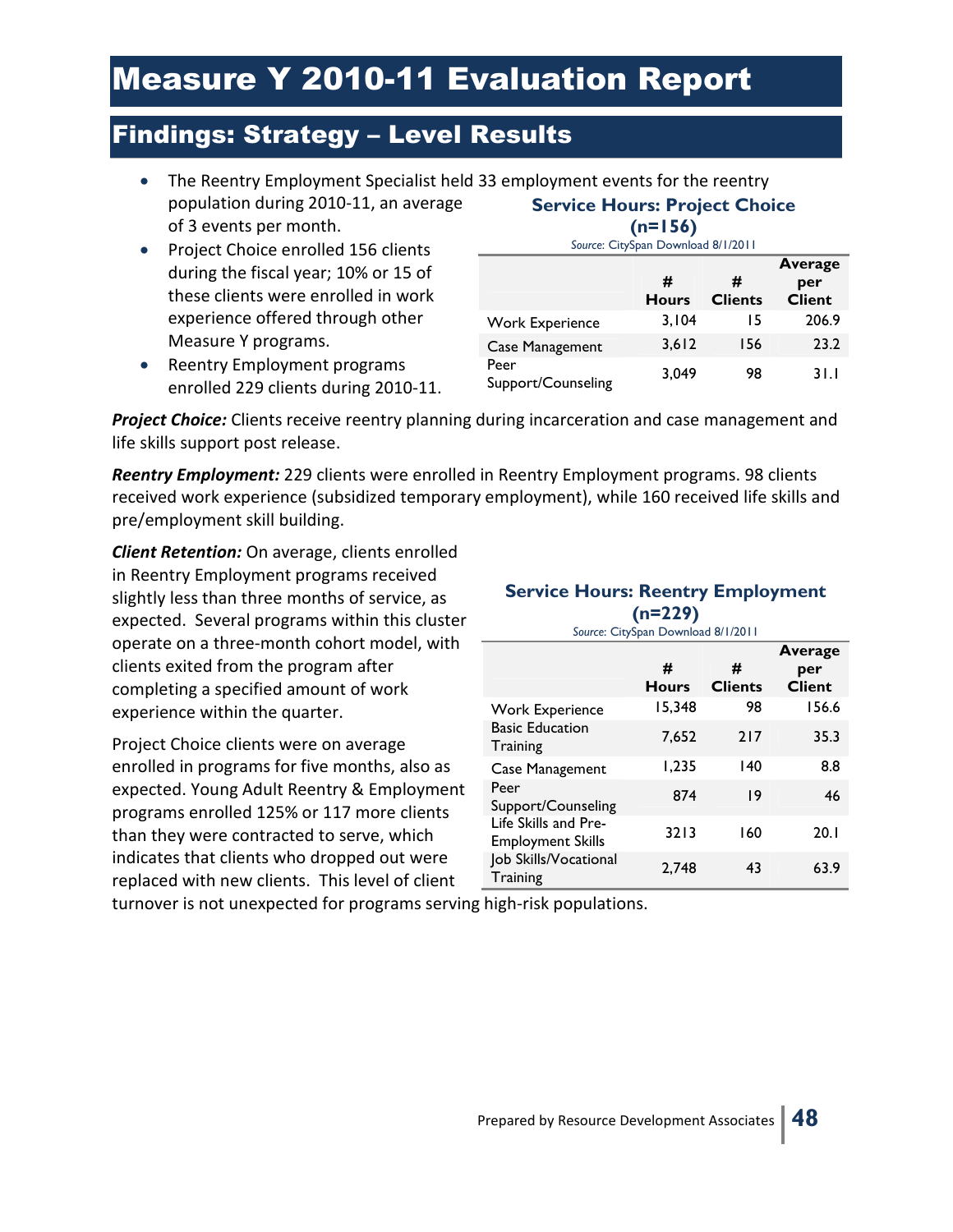### Findings: Strategy – Level Results



#### **Evaluation Question 6: What impact did the Reentry Employment cluster of programs have on the clients they served?**

Criminal justice and resiliency outcomes were examined for Reentry Employment participants, including those who received services through Goodwill Industries, Volunteers of America Bay Area Crew-Based Employment, Youth Employment Partnership Reentry Employment, and America Works (Workfirst Foundation).<sup>47</sup>

*Matched Data Analysis:* A matched data analysis between CitySpan service records for Reentry Employment programs and Alameda County Adult probation records was conducted, examining arrest rates for clients twelve months before program enrollment and twelve months after enrollment. It is important to note several limitations that must be considered in interpreting these data.

- The sample for this analysis includes all clients with valid records matched to Adult Probation, who had service hours entered into CitySpan.
- Many Adult Reentry programs also serve parolees. The recidivism rates should not be generalized to all programs within the Reentry Employment cluster because rates for parolees are not available.
- Further, the 2010-11 recidivism rates were calculated post-program enrollment. Because programs use either a quarterly cohort or rolling enrollment model, for many clients the 2010-11 post period was fewer than three months because they were

<sup>&</sup>lt;sup>47</sup> Project Choice programs were not included in the matched data analysis because California Department of Corrections & Rehabilitation data were not available for 2010-11. America Works clients were not included in the service dosage analysis because the program does not enter client service information.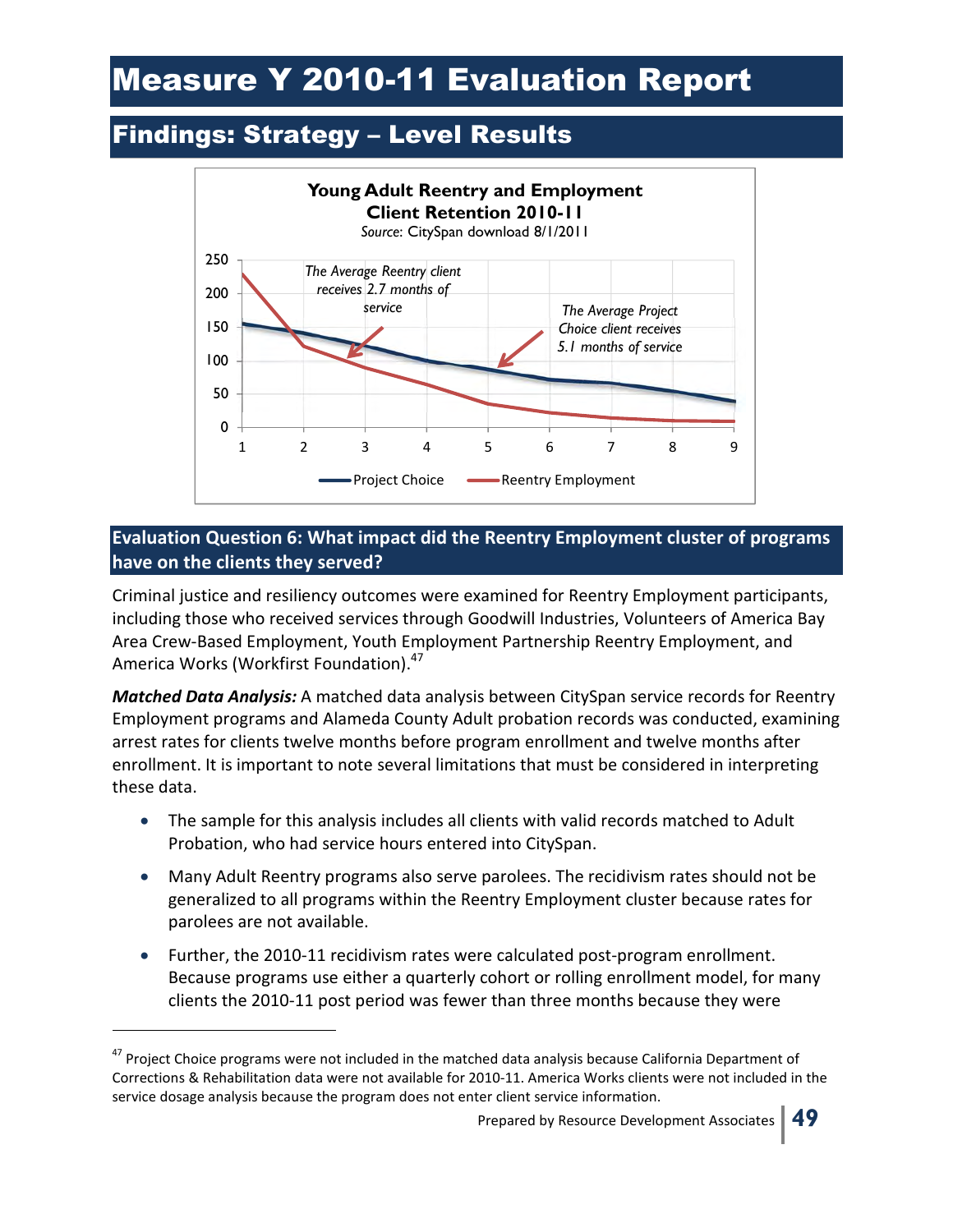### Findings: Strategy – Level Results

enrolled in the spring. Recidivism rates shown here reflect no more than 24 months of data for any individual client, and often less.

*Pre/Post Tests***:** Pre/post tests were administered upon enrollment and again after 3-6 months of service. Among Reentry Employment programs, 89 clients served anytime from 2009-2011 completed both a pre and a post-test.

*Finding 6.1 Nearly all Measure Y probationers served through Reentry Employment programs were able to comply with the terms of their probation. The recidivism rate for probationers served in 2010-11 was less than 2%, based on a matched data analysis with Alameda County Adult Probation records. Results should not be generalized to the impact of the overall strategy because parolee outcomes were not examined.* 

Despite the limitations outlined above, a review of Alameda County Adult Probation records found that most Measure Y probationers served through Reentry Employment programs were able to comply with the terms of their probation. Further, a look at the past three years suggests that probationers who participate in Measure Y Reentry Employment programs are managing to avoid further criminal justice involvement at least during the short term.

- The three-year average recidivism rate (for a new offense/non-technical violation) was 5.5% for clients enrolled in Reentry Employment programs that were on probation.
- While comparable information is not available for probationers who did not receive services, about a quarter (23%) of probationers in Alameda County have their probation revoked for a technical violation or new offense annually. Relative to the general population, Measure Y probationers experienced lower rates of re-arrest.<sup>48</sup>
- However, 98 or about half of Reentry Employment clients are on parole. Parolees are categorically at a higher level of risk than probationers. While encouraging, these data do not provide a complete picture of Reentry Employment programs' impact on recidivism among the clients who received services in 2010-11.

|            |            |                                                                                 | <b>Served 2009-10</b> |        |                      | <b>Served 2010-11</b> |        |
|------------|------------|---------------------------------------------------------------------------------|-----------------------|--------|----------------------|-----------------------|--------|
|            |            | Arrested at any time<br>after service start<br><b>YES</b><br><b>NO</b><br>Total |                       |        | Arrested at any time | after service start   |        |
|            |            |                                                                                 |                       |        | <b>NO</b>            | YES                   | Total  |
| Reentry    | Count      | 105                                                                             | 0                     | 115    | 107                  |                       | 109    |
| Employment | % of Total | 91.3%                                                                           | 8.7%                  | 100.0% | 98.2%                | 1.8%                  | 100.0% |

#### **Violation Rate: Reentry Employment Clients Served in 2009-10 &2010-11**

<sup>&</sup>lt;sup>48</sup>2009 California Criminal Justice Profile, Statewide and by County. Table 7: Adult Probation Caseload and Actions by Level of Offense and Percent Distribution (Alameda County).

California Department of Justice, Criminal Justice Statistics Center (CJSC). 2009.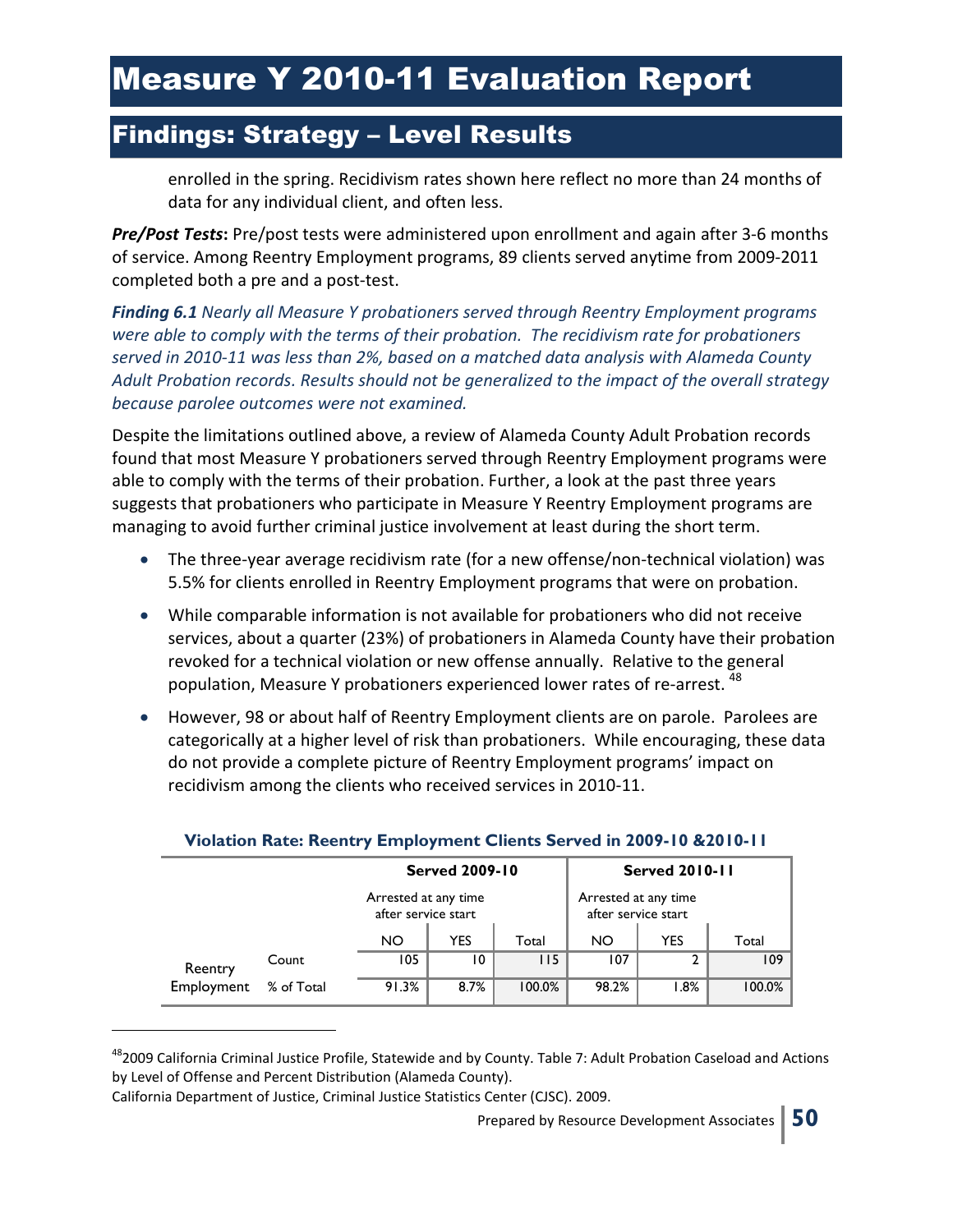### Findings: Strategy – Level Results

#### *Finding 6.2 Enrollment in Measure Y programs was associated with decreased recidivism among adult probationers served through Reentry Employment programs.*

A pre/post analysis of quarterly per client violation was conducted for Reentry Employment clients who received any amount of service in 2010-11. *A paired t-test analysis found that the decline in per-client arrests following entry into Measure Y service was statistically significant at the 95% confidence level.<sup>49</sup>*The chart below depicts this decline in criminal justice involvement.

- Among the 94 clients for whom valid pre/post data were available, none violated during the first two quarters of enrollment in Measure Y.
- This trend suggests that enrollment in Measure Y Reentry Employment programs is protective against further criminal justice involvement among adult probationers during the short term.



<sup>&</sup>lt;sup>49</sup> A paired t-test analysis found that the per client violation rate decline from one quarter before program enrollment to the first quarter after enrollment was statistically significant at a 95% confidence level (p=0.04\*). No other changes from quarter to quarter were found to be statistically significant. The sample includes only clients for whom the full quarter of probation data was available. Sample from 3Q-Q1 was constructed to include matched pairs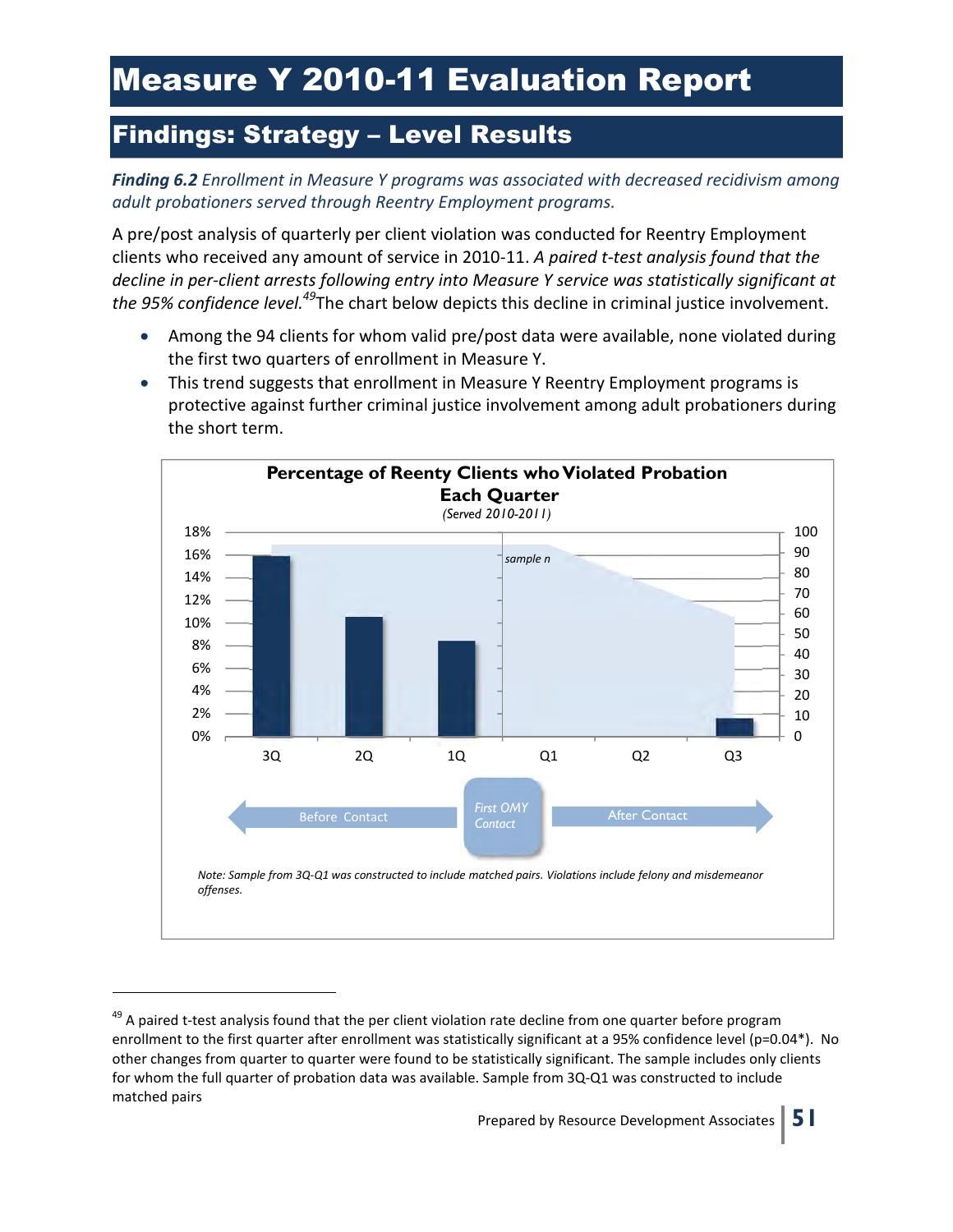### Findings: Strategy – Level Results

*Intermediate Client Outcomes:* Consistent with the matched data analysis which pointed to decreased criminal justice involvement upon enrollment, almost all Reentry Employment clients who completed pre and post-tests reported improvements in their ability to comply with the terms of their probation or parole.



#### **Employment Outcomes**

*Finding 6.3 Clients enrolled in Measure Y Reentry Employment programs reported increased confidence about their ability to find a job, but finding a long-term job placement continued to be a challenge for many clients.*

Reentry Employment programs focus on improving clients' employability through subsidized work experience, job training and readiness classes, and job placement in the competitive job market. A pre/post analysis found that clients reported improvements on job readiness indicators, but that securing a job remained a challenge for many clients.

- Almost all clients were more confident about their ability to get and keep a job after program participation. Nearly all clients experienced improvements in relation to their career aspirations.
- While 81% of clients received a referral for employment that resulted in an interview, only 38% felt they were qualified for the position for which they received the referral.
- Less than half, or 40%, of clients felt they could conduct a job search independently.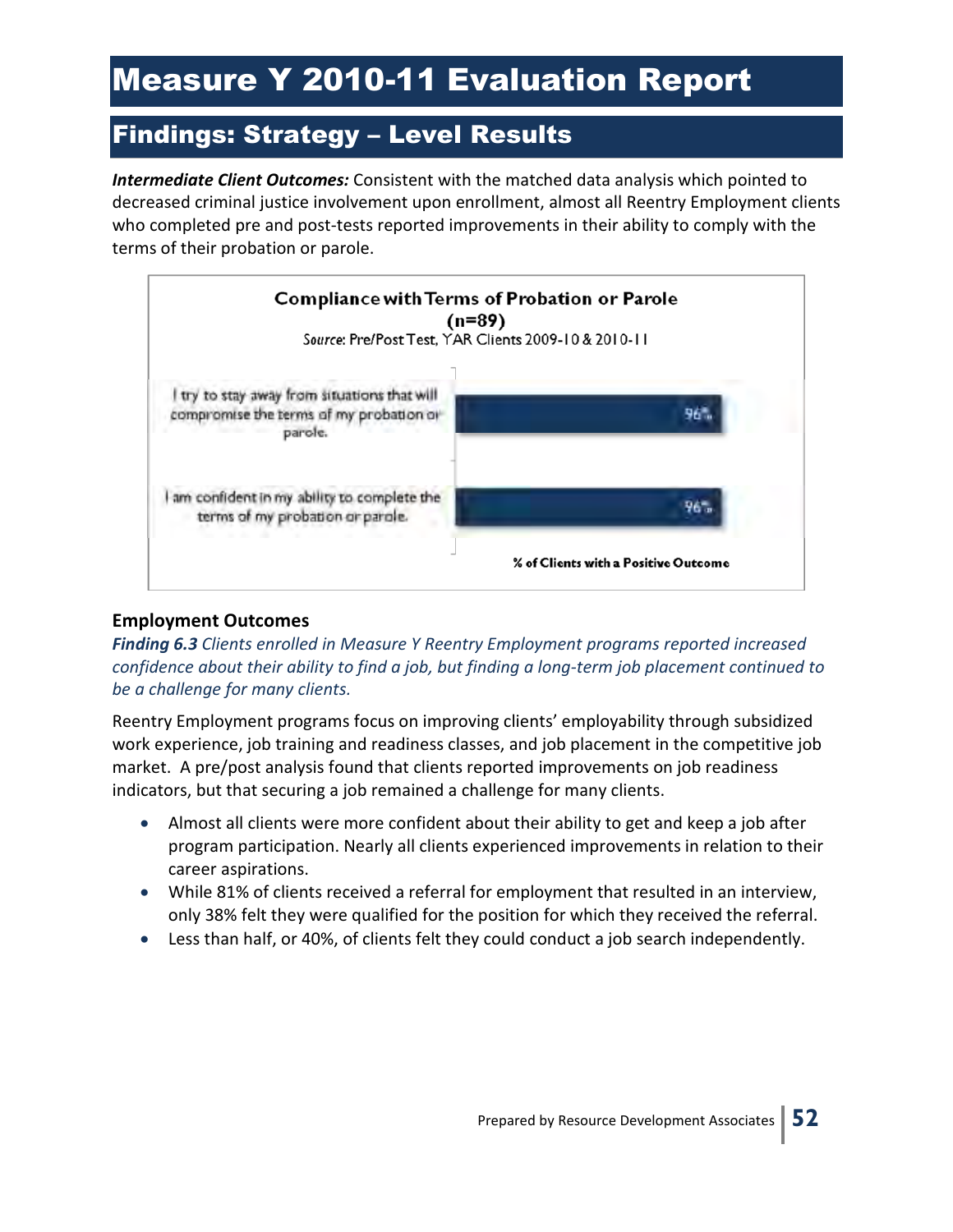### Findings: Strategy – Level Results



#### **Resiliency & Protective Factor Outcomes**

#### *Finding 6.4 Clients enrolled in Measure Y Reentry Employment programs reported improvements in relation to resiliency/protective factors.*

Factors such as supportive relationships with family and friends, ability to manage anger and emotions effectively, and decreased risk taking behavior can prevent, protect, and reduce the harm associated with violence. In addition to providing employment training and placement, Reentry Employment programs use case management to identify client goals, support clients in accessing employment and education services, and support pro-social activities that will decrease the likelihood of further criminal justice involvement. Pre-post tests were administered upon intake and again after clients received 3-6 months of service. The charts below show the proportion of clients that either reported strength on each item to begin with and sustained strength in this area after participating in the program, or showed improvement on the item under question after receiving services.

*Risk Taking:* When clients avoid risky behaviors, such as spending time with or associating with anti-social peer groups or substance use, they are less likely to find themselves in situations that compromise the terms of their probation or parole. When people have jobs, they are less likely to engage in such risk-taking activities. Reentry Employment clients reported decreases in risk taking behavior after program participation.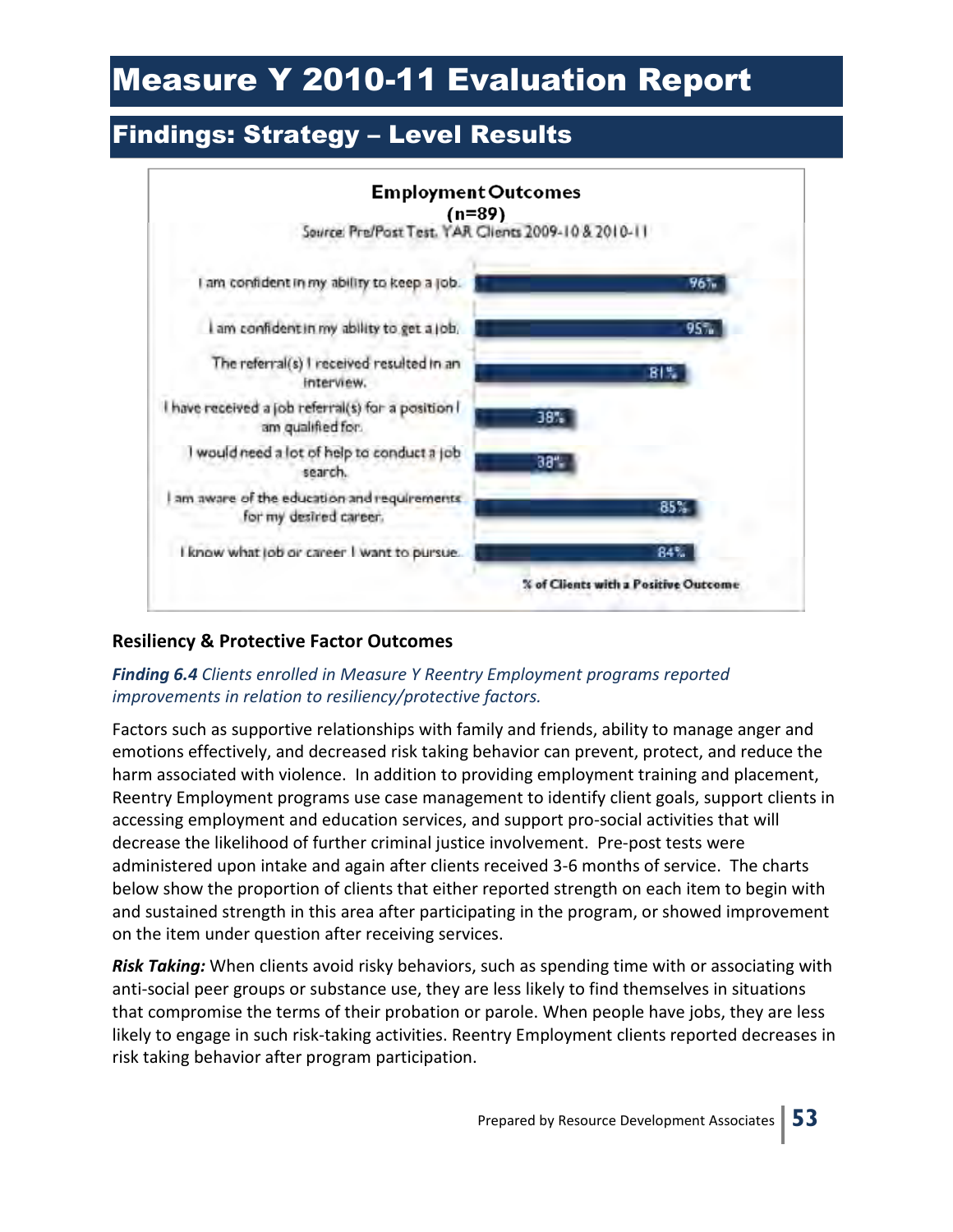### Findings: Strategy – Level Results



#### **Discussion**

The evaluation of Reentry Employment examined client-level changes criminal justice involvement, employment and resiliency/protective factors. Among the most important findings:

- Almost all Reentry Employment adult probationers included in the sample were able to comply with the terms of their probation. The average 3 -year recidivism rate was 5.5%. However, these results do not include recidivism rates for the 98 parolees who received services and should not be generalized to all Reentry Employment clients.
- Reentry employment clients who completed pre/post tests felt more confident about their ability to get and maintain a job. However, a majority still reported needing a lot of help to conduct a job search.
- Almost all Reentry Employment clients reported that they were taking fewer risks, such as carrying a weapon or using illegal drugs, after program participation.

### **III. STRATEGY 3: STREET OUTREACH**

#### **Introduction**

For the 2010-11 fiscal year, the Measure Y Initiative provided close to \$719,000 in funding for the street outreach/community organizing strategy to four non-profit organizations: California Youth Outreach (CYO), Healthy Oakland, City County Neighborhood Initiative (CCNI) and Youth Uprising ARM. Healthy Oakland and CYO deploy street-based outreach workers to conduct outreach to young people 18-35 at area "hot spots" or in response to a violent incident. Outreach workers work evenings and weekends and connect clients to case management and other resources. Street Outreach programs provide a range of services- from outreach to youth involved in street violence or shootings, intensive outreach to young people interested in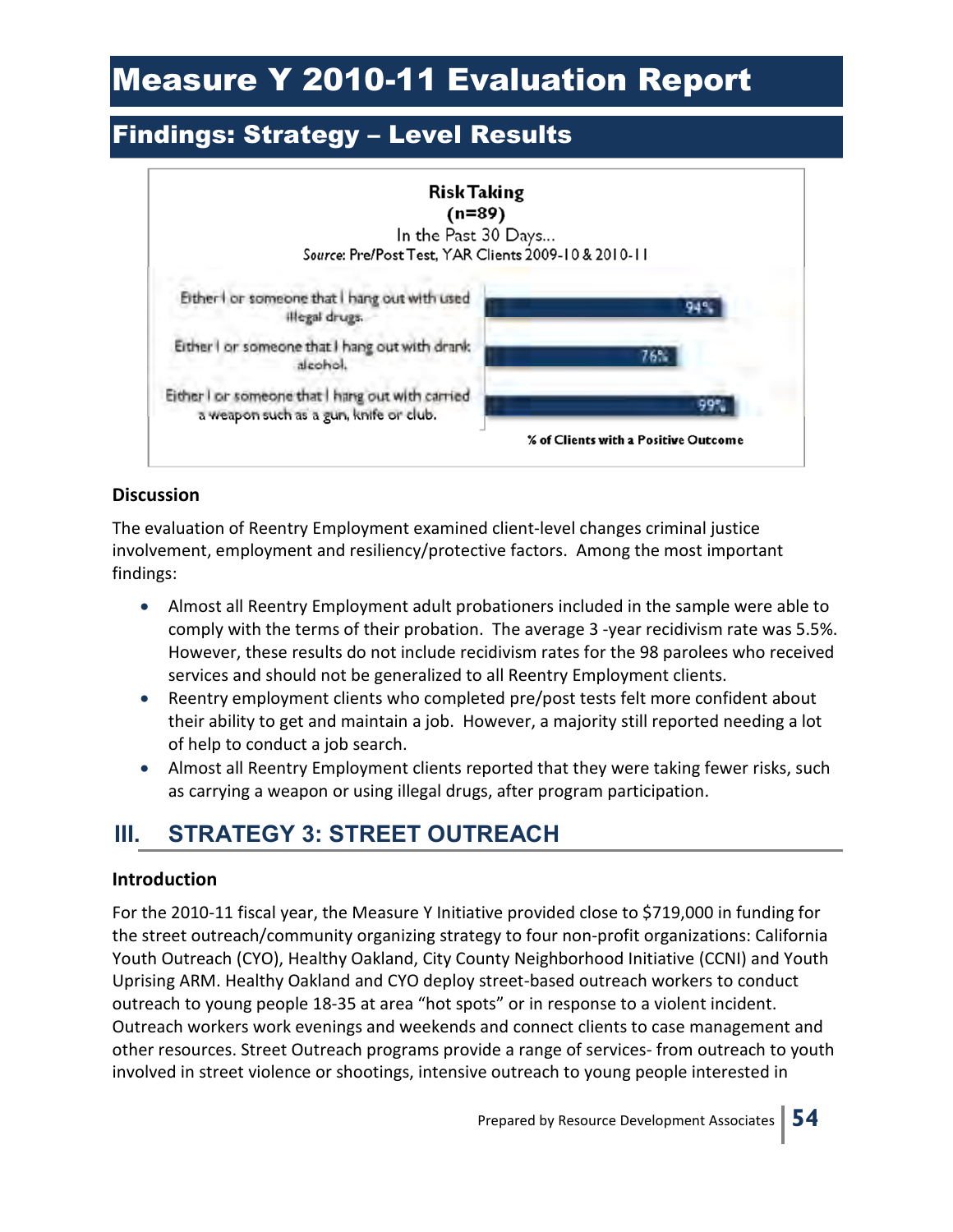### Findings: Strategy – Level Results

services, to case management for clients who are interested or ready to make a change in their lives. This strategy-level evaluation examines the services and outcomes of those two programs that delivered street outreach.<sup>50</sup> CCNI provides place-based, community organizing in Sobrante Park and the Hoover Historic District, while Youth Uprising ARM provides leadership development, mentoring and case management to at-risk young people. Measure Y also funds a Violence Prevention Coordinator to provide ongoing technical assistance to the street outreach programs.

#### **Problem and Street Outreach Theory of Change**

 $\overline{a}$ 

As noted above, Oakland has the third highest firearm homicide rate for pre-teens and teens in the nation. Highland Hospital treats on average 200 youth and young adults who have been victimized by violence annually. An estimated 13% of young people are involved in gangs in Oakland, according to the California Healthy Kids Survey. Street violence is a significant contributor to Oakland's high homicide and shooting rates. It is important to note that young people involved in street violence are not typically reached by traditional service programs; they are young people who are resistant to institutions and programs either because of their previous involvement in the criminal justice system or because they have disengaged from school, work and other mainstream institutions. While such individuals may be on probation or parole, many are not under the supervision of criminal justice agencies. Youth involved in street violence display many criminogenic risk factors such as gang involvement, anti-social peer groups, truancy, poverty, and/or a fragmented family environment. They are among the hardest to reach and the least likely to be successfully engaged through more traditional youth programs.

Street Outreach aims to interrupt street violence through the deployment of outreach workers to hotspots and by connecting young people involved in street violence with services and supports based on their individual needs and stage of change. Street Outreach is a harm reduction strategy, built on the premise that street violence is an entrenched community problem with no easy solutions. Street outreach does not propose to eliminate street violence, rather reduce the individual and community harms caused by it. Street outreach tempers the negative impact of street violence by stemming involvement in gangs or other anti-social peer groups and reducing retaliatory violence.

<sup>&</sup>lt;sup>50</sup> Results for CCNI, Youth Uprising ARM and the Violence Prevention Coordinator were reported in individual program reports in April 2011 and are available at www.measurey.org.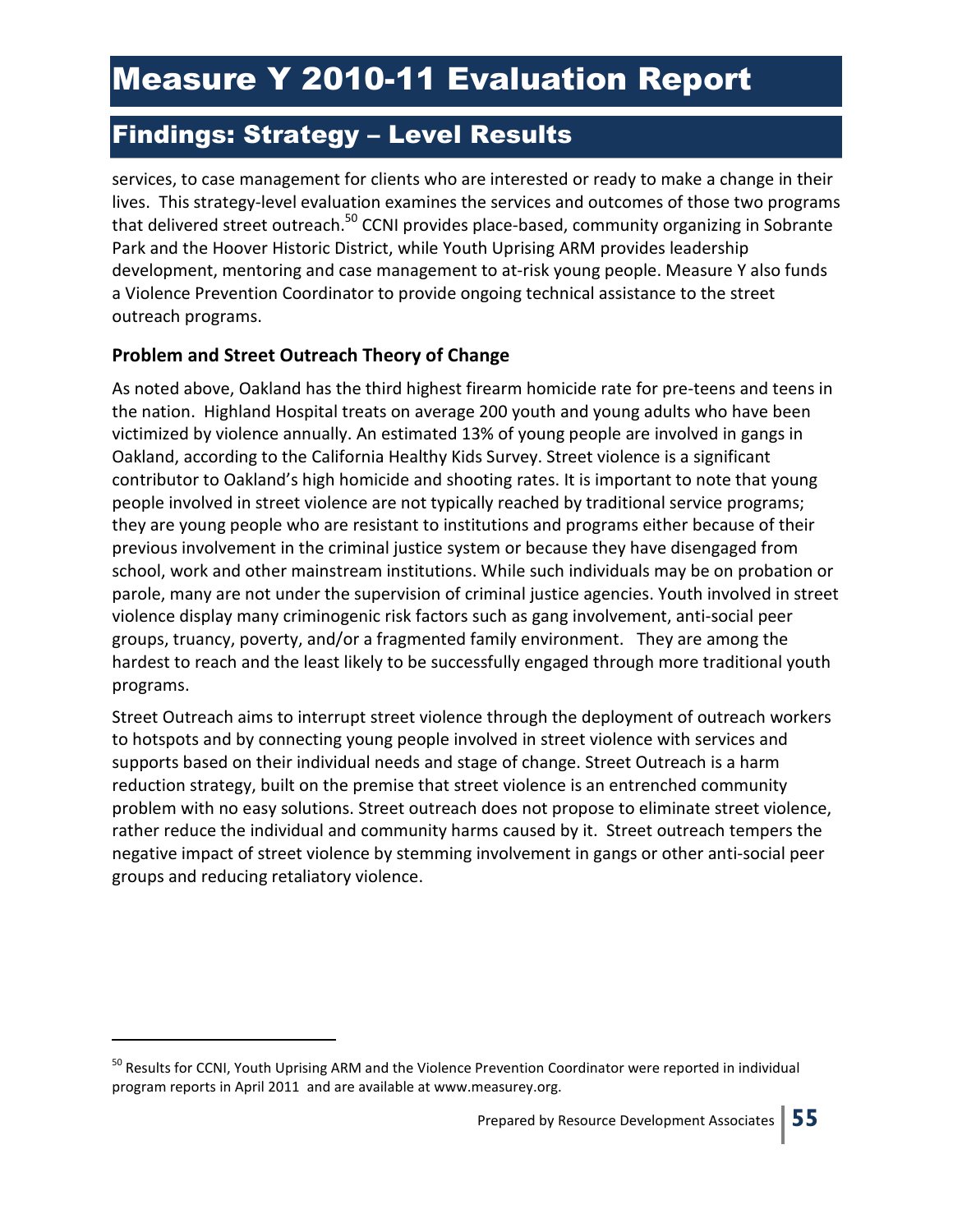### Findings: Strategy – Level Results

**Evaluation Question 7: What services were provided by Street Outreach programs and were they delivered as planned?** 

*Finding 7.1 Street outreach workers were deployed to seven hotspots plagued by violence over 2,300 times during 2010-11.<sup>51</sup> Outreach workers enrolled 581 clients in services, including intensive outreach and case management.* 

Measure Y funding was allocated to two non-profit organizations (CYO and Healthy Oakland) to conduct street outreach events, intensive outreach, and case management; funds also covered the cost of the Violence Prevention Coordinator, who provided ongoing technical assistance to the street outreach program.

Street outreach services move along a continuum of intensity and duration from low to high:

- *Street Outreach Events:* Street outreach events refer to the deployment of teams of Outreach Workers to neighborhood hotspots, where a recent incident has occurred or where a pattern of violence has been observed. The purpose of events is to establish relationships with young people who are congregating on the street, inform them about the program, and interrupt cycles of retaliatory violence through conflict resolution after a violent incident has transpired.
- *Intensive Outreach:* Once an outreach worker begins to develop rapport with a potential client, they begin to identify the young person's needs and interests and begin to link them with services to meet those needs. Intensive outreach is completed in five to ten hours. If a client is at the stage of change where he/she is interested in accessing additional resources, he/she is enrolled in case management.
- *Case Management:* The outreach worker may have many contacts with young people on the street; of those many contacts, a much smaller number become Measure Y clients, either through case management services provided through the program or through referral to another program. The goal of this level of service is to provide ongoing coaching and support and to broker resources that help clients to re-engage in education, work, and pro-social peer groups.

*Events Conducted:* During 2010-11, Street Outreach programs conducted over 2,300 street outreach events, reaching over 21,000 individuals.<sup>52</sup>

• An average of 195 events per month were held during 2010-11.

<sup>&</sup>lt;sup>51</sup> Over 2,300 street outreach events were held in 2010-11. An event refers to the deployment of a team of outreach workers to a hotspot location. Multiple events may be held at the same time within a hotspot. In these cases teams of two outreach workers are deployed to different locations within the hotspot.

<sup>&</sup>lt;sup>52</sup> The number of individuals may include duplicated contacts made by different teams of workers and should not be interpreted as a non-duplicated count.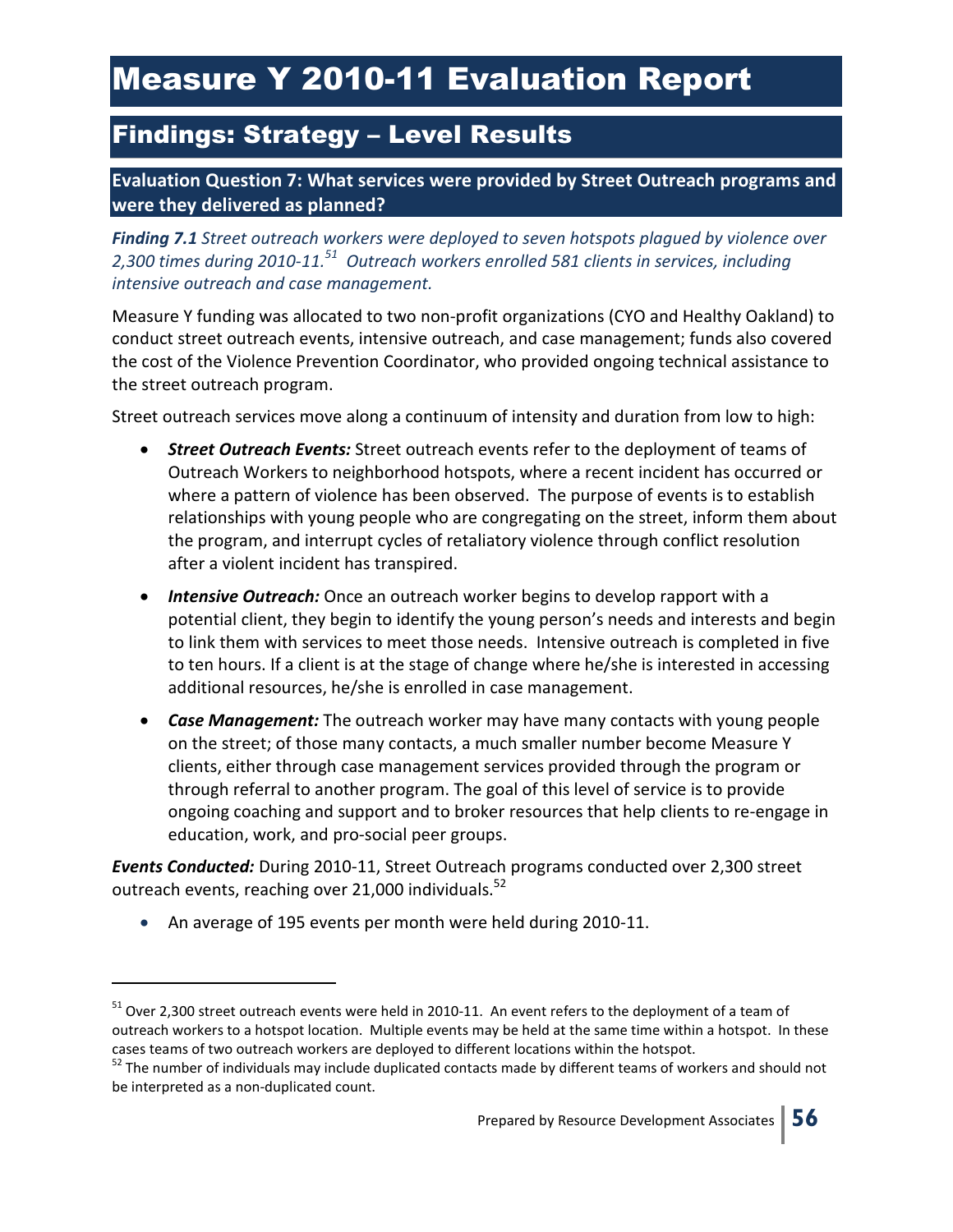### Findings: Strategy – Level Results

• The VPP Coordinator also held 25 community training events and 57 networking/collaborative meetings.

#### *Client Service Hours:* During 2010-11, Street

Outreach programs enrolled 581 clients. About two-thirds of clients received one type of service only. 28% of clients received intensive outreach only; 34% received case management only.

*Case Managed Clients:* During 2010-11, 214 clients were enrolled in case management with Healthy Oakland and California Youth Outreach. Of those, 40% also received intensive outreach and 55% were connected through street outreach.

*Client Retention:* Street Outreach retained clients as expected for an average of 2.5 months. Case managed **Street Outreach Events**

|--|

| Events Held        | 2.344  |
|--------------------|--------|
| Event Hours        | 5.654  |
| Event Participants | 21,132 |

#### **Service Hours<sup>53</sup> (n=581)**

*Source*: CitySpan Download 8/1/2011

|                    | # Hours | # Clients |
|--------------------|---------|-----------|
| Case Management    | 4.570   | 319       |
| Intensive Outreach | 1.879   | 352       |

#### **Service Hours: Case Managed Clients (n=214)**

| Source: CitySpan Download 8/1/2011 |                   |                     |                                        |  |  |  |
|------------------------------------|-------------------|---------------------|----------------------------------------|--|--|--|
|                                    | #<br><b>Hours</b> | #<br><b>Clients</b> | <b>Average</b><br>per<br><b>Client</b> |  |  |  |
| Case Management                    | 4.537             | 214                 | 21.2                                   |  |  |  |
| Intensive Outreach                 | 442               | 85                  | 5.2                                    |  |  |  |

clients were enrolled on average for 3.6 months. These results are as expected- intensive outreach is a brief

relationship building and referral service where clients receive 5 to 10 hours of service, usually within a month or less. Case managed clients are expected to receive services for about three to six months. Street Outreach



<sup>&</sup>lt;sup>53</sup> In the subsequent tables, "Case Managed Clients" refers to all clients receiving at least 1 hour of case management.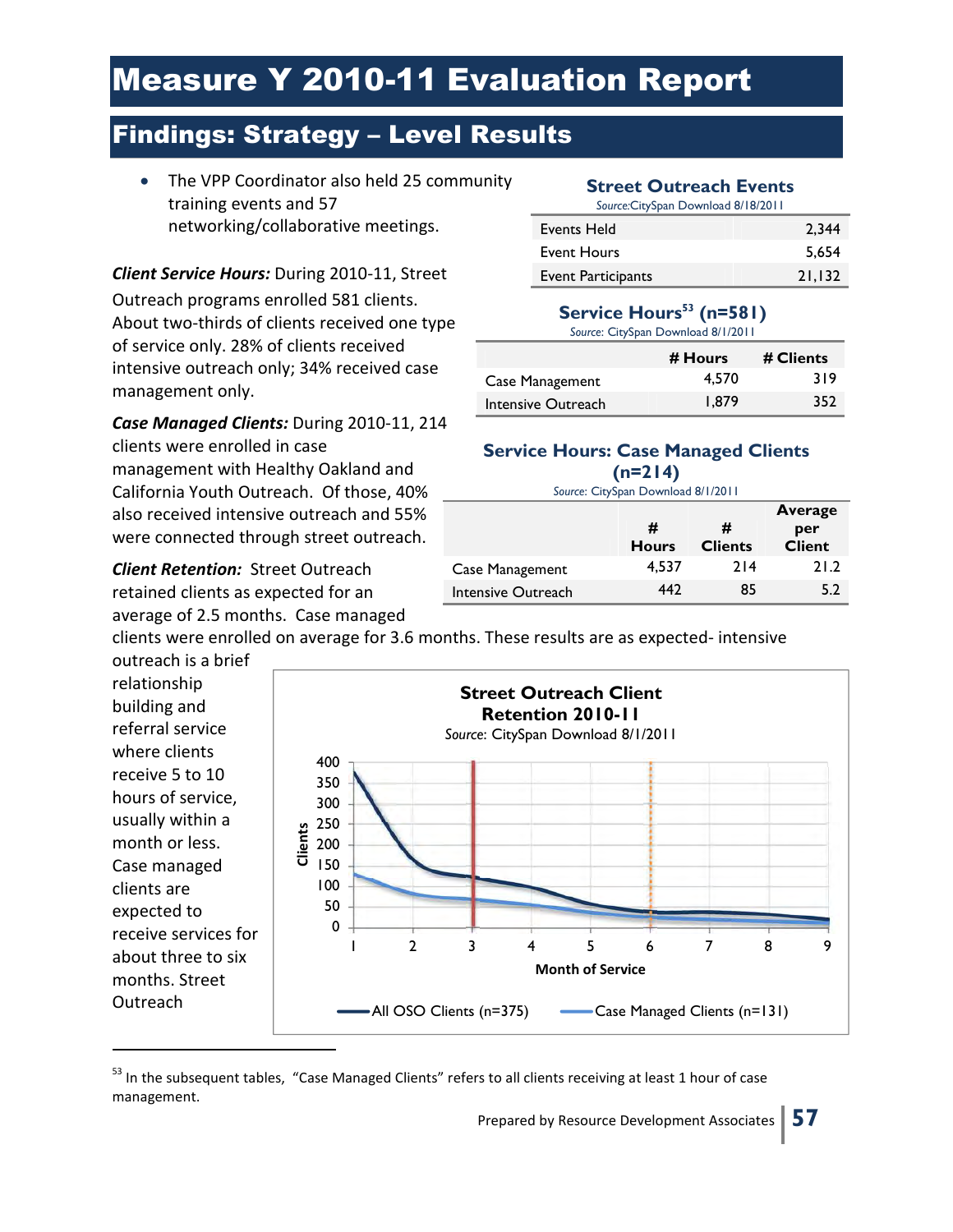### Findings: Strategy – Level Results

programs enrolled 157% or 140 more clients than they were contracted to serve, which indicates that clients who dropped out were replaced with new clients.

#### **Evaluation Question 8: What impact did Street Outreach have on the clients and neighborhoods targeted with services?**

Street outreach aims to achieve both client and community level outcomes through the interventions described above. Starting in July 2009, Measure Y - funded street outreach teams were deployed to seven "hotspot" locations in West, Central, and East Oakland. Hotspots are specific areas that have experienced a disproportionately high level of crime. A crime trend analysis examined changes in Part-1 Violent crimes before and after street outreach was initiated in each hotspot location. Changes in crime in hotspot locations were compared to trends in other Measure Y stressor beats not targeted for intervention. The relationship between street outreach event hours and crime trends was also examined to determine if there was a relationship between the two.

*Pre/post Tests:* Intermediate outcomes for case managed clients, including improvements in employment, resiliency, and risk taking behavior were examined through pre/post tests. Pre/post tests were administered upon enrollment and again after 3-6 months of service. Within the Street Outreach strategy, 160 case managed clients completed pre/post tests in 2009-10 and 2010-11.

*Finding 8.1 Crime in locations targeted with street outreach mirrored that of other Measure Y stressor beats. Though changes in crime were not significantly associated with street outreach event hours in the hotspots, the size of hotspots may be too large to detect statistically significant changes in crime.* 

*Crime Trends:* Through the deployment of outreach workers to specific locations plagued by violence, the Street Outreach strategy aims to interrupt street violence and reduce related crime in those neighborhoods. Crime trends in the seven hotspots targeted with street outreach were examined over the past year to determine whether there were significant changes in crime as a result of street outreach. <sup>54</sup> This analysis found no relationship between street outreach events and crime trends in any of the seven areas.

- Crime trends in hotspots mirrored those of other Measure Y stressor beats not receiving street outreach interventions.
- There was no relationship between the number of event hours in a month and crime trends. That is, increased event hours were not positively correlated with decreases in crime.

.

<sup>&</sup>lt;sup>54</sup> Crime trend analysis examined trends in each hotspot in relation to Measure Y Street Outreach target offenses (a sub-set of Part-1 crimes that street outreach aims to stem) and compared them to other Measure Y high stressor beats not receiving street outreach.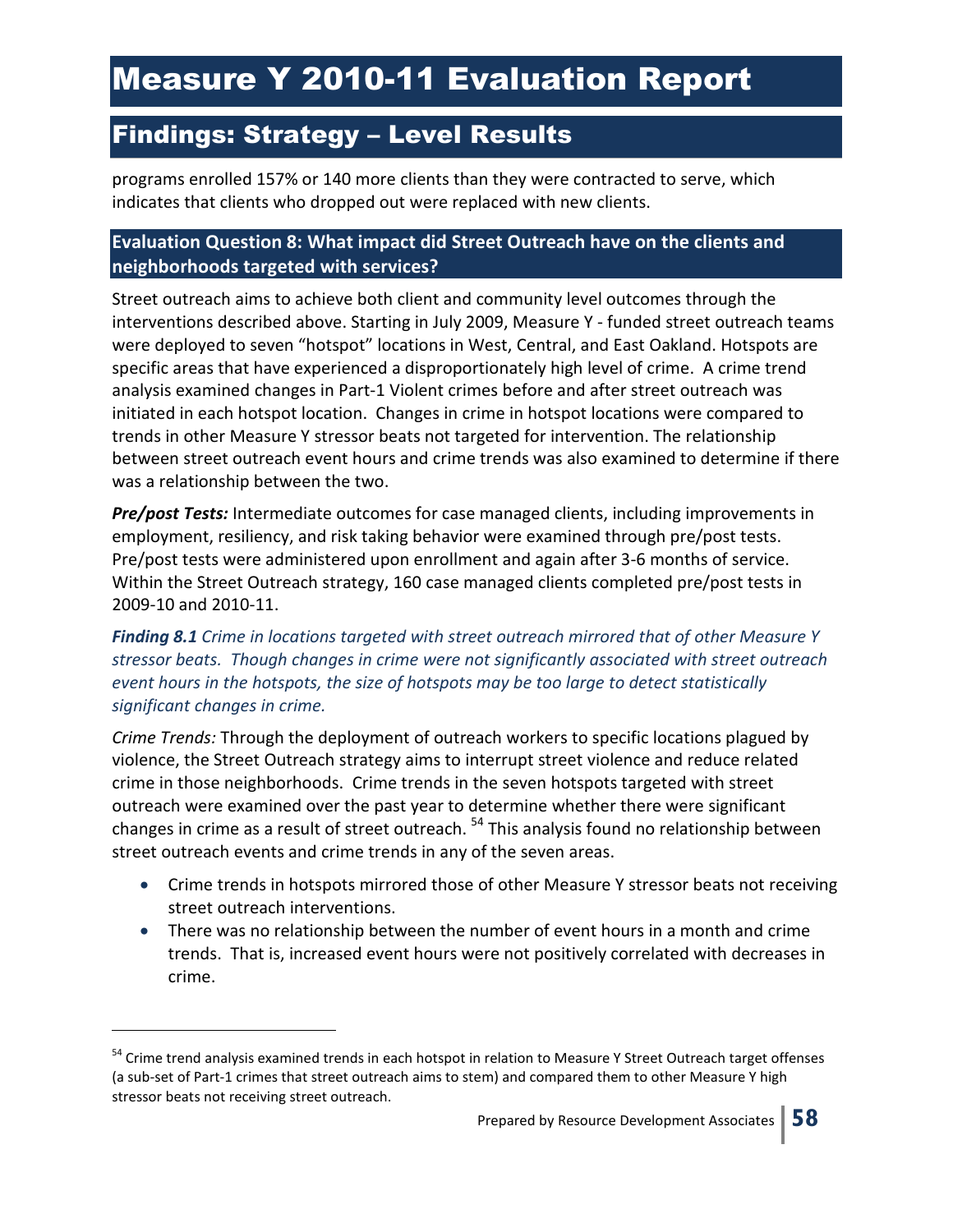### Findings: Strategy – Level Results

The chart below depicts the average number of crimes targeted by outreach in hotspots on days that outreach workers were deployed compared to days in which outreach workers were not deployed. There were no significant differences observed in any of the hotspots.<sup>55</sup>



*Hotspots Targeted with Outreach: Hotspots which range in size from less than a Community Policing beat, to two or more community policing beats may be too large to achieve statistically significant decreases in crime given available outreach workers.* The map below depicts the hotspots targeted with outreach during 2010-11. The central Oakland hotspots are contiguous.

- Outreach workers were deployed five days a week, generally spending time at each hotspot every day they worked. Within each hotspot, teams of workers conducted outreach at different locations, but reported that they rarely covered the entire hotspot because of the sheer size.
- Though the analysis above found no significant relationship between outreach and crime trends, it is possible that street outreach contributed towards reductions in shootings and homicides at specific locations within hotspots that were not detected in the hotspot wide analysis.
- While the 2009-10 evaluation detected a relationship between street outreach events and crime trends, it is important to note than many external factors correlated with crime trends have changed in the past year. The Oakland Police Department has experienced a significant reduction in the size of its force (more than 25%) and crime has been trending upwards over the past year both locally and nationally. The differences in results from year to year may be attributed in part to a change in these

Prepared by Resource Development Associates **59** <sup>55</sup>\*Excludes domestic disputes and non-geocoded crimes. Geocoding errors are assumed to be random

 $\overline{a}$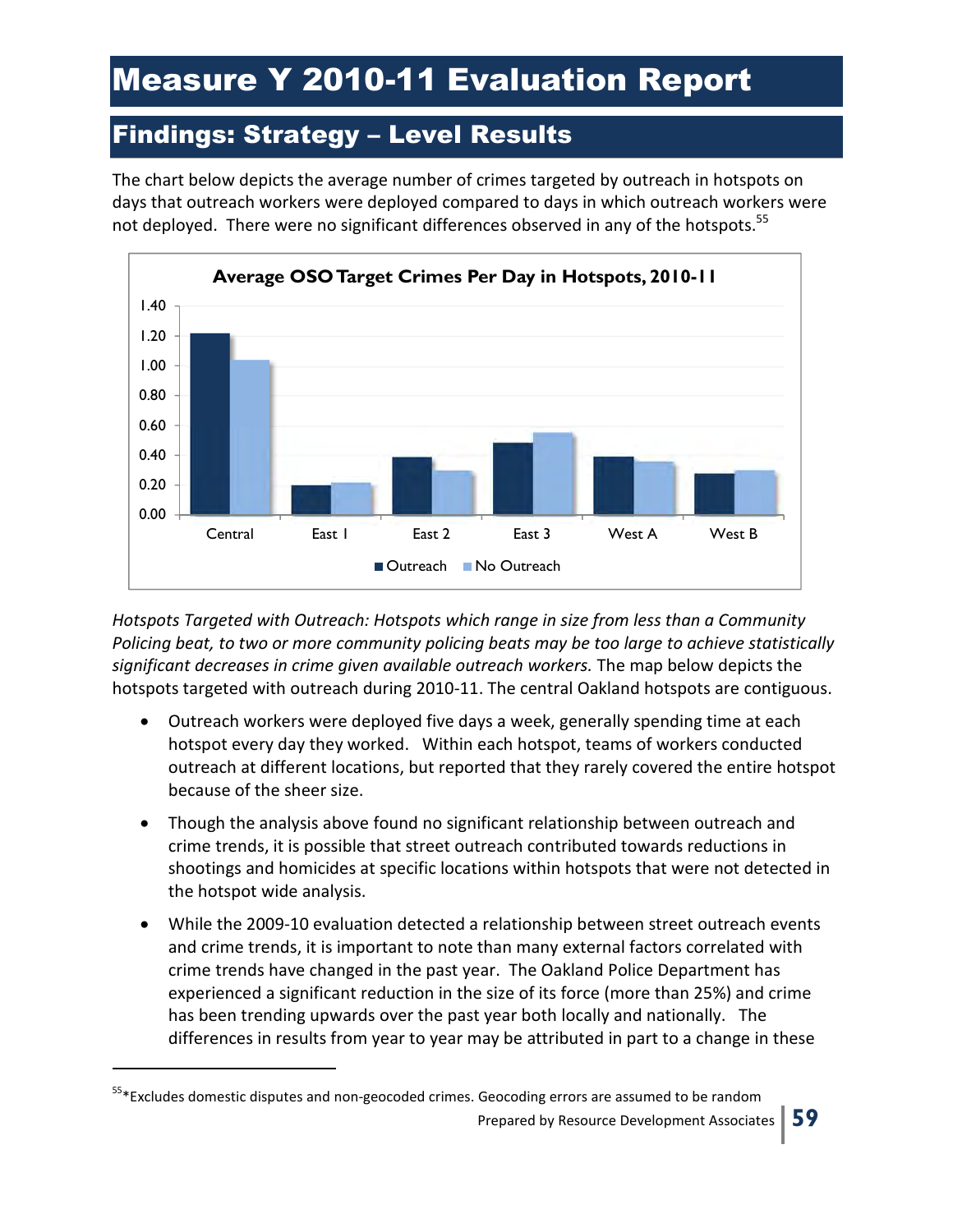### Findings: Strategy – Level Results

conditions. It is possible that the presence of street outreach workers mitigated more significant increases in crime and violence that are difficult to measure.

• Finally, street outreach is a model that is still evolving at a local and national level. As Oakland continues to modify the street outreach strategy, the evaluation will need to integrate additional methodologies to fairly evaluate its impact.



#### *Finding 8.2 Clients enrolled in Street Outreach case management reported improvements in short term outcomes in relation to resiliency and protective factors.*

Factors such as supportive relationships with family and friends, ability to manage anger and emotions effectively, and decreased risk taking behavior can prevent, protect, and reduce the harms associated with violence. Street Outreach programs use case management to identify client goals, support clients in accessing employment and education services, and support prosocial activities that will decrease the likelihood of further involvement in street violence. Prepost tests were administered upon intake and again after clients received 3-6 months of service. The charts below show the proportion of clients that either reported strength on each item to begin with and sustained strength in this area after participating in the program, or showed improvement on the item under question after receiving services.

*Relationships with Adults & Peers:* The following chart depicts the proportion of clients who experienced positive changes on items addressing relationships with peers and caring adults.

Prepared by Resource Development Associates **60**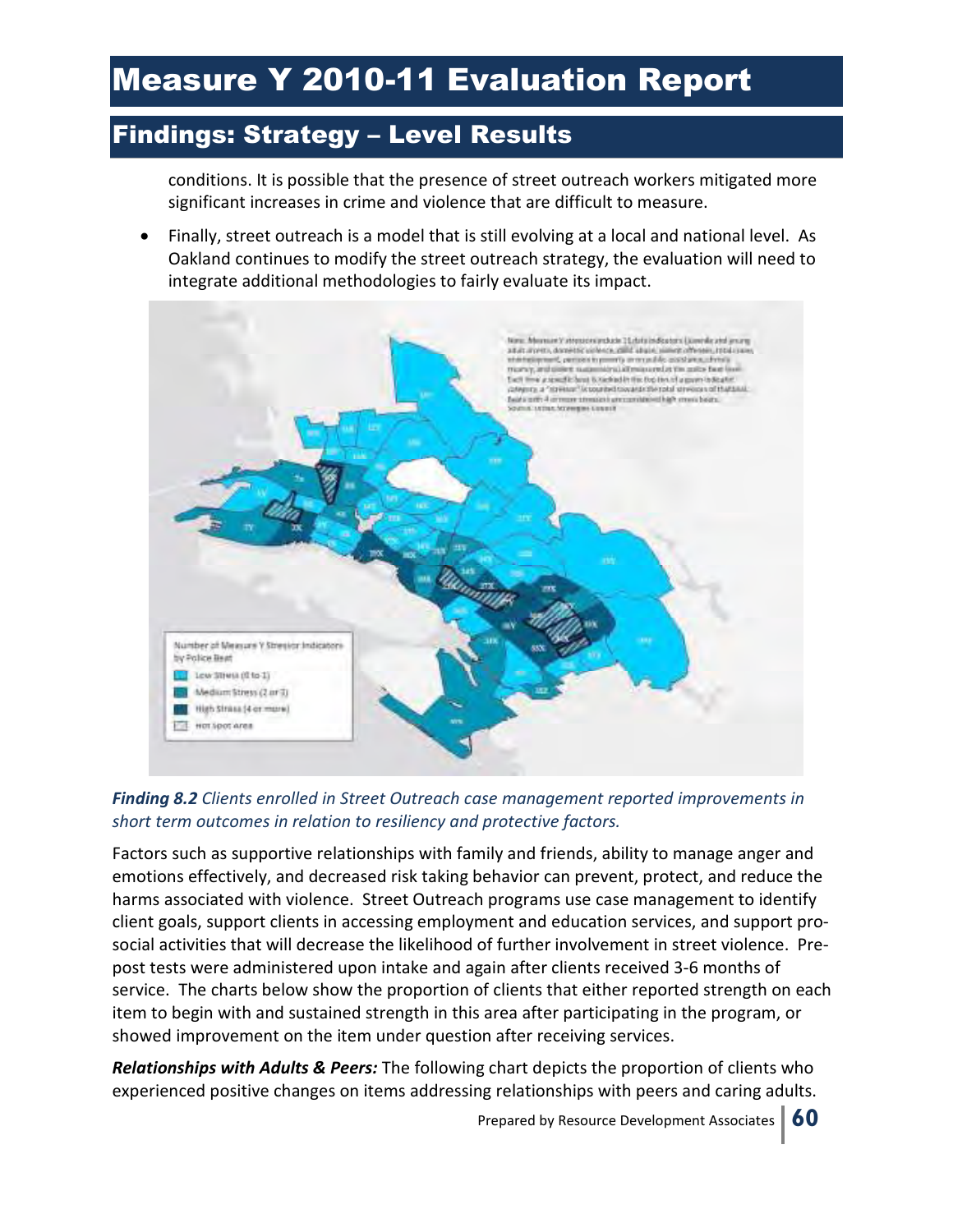### Findings: Strategy – Level Results

- Street Outreach clients reported improvements in terms of relationships with supportive adults.
- While about half of clients reported relationships more positive peer groups, about twothirds are still associating with negative peer groups. Given Street Outreach programs' focus on high-risk young people involved in street violence, these results are not unexpected.



*Anger Management:* The ability to manage one's negative emotions and stay calm under stress can help young people stay out of trouble and avoid conflict that may lead to violence. Street Outreach clients experienced mixed outcomes on measures of anger management. While three-quarters reported improvements in their ability to avoid being influenced by anti-social peer groups, only a third reported that they were better able to stay calm under stress.



*Risk Taking:* When clients experience spend less time with anti-social peer groups or address their substance use issues, they are less likely to find themselves in situations that may

Prepared by Resource Development Associates **61**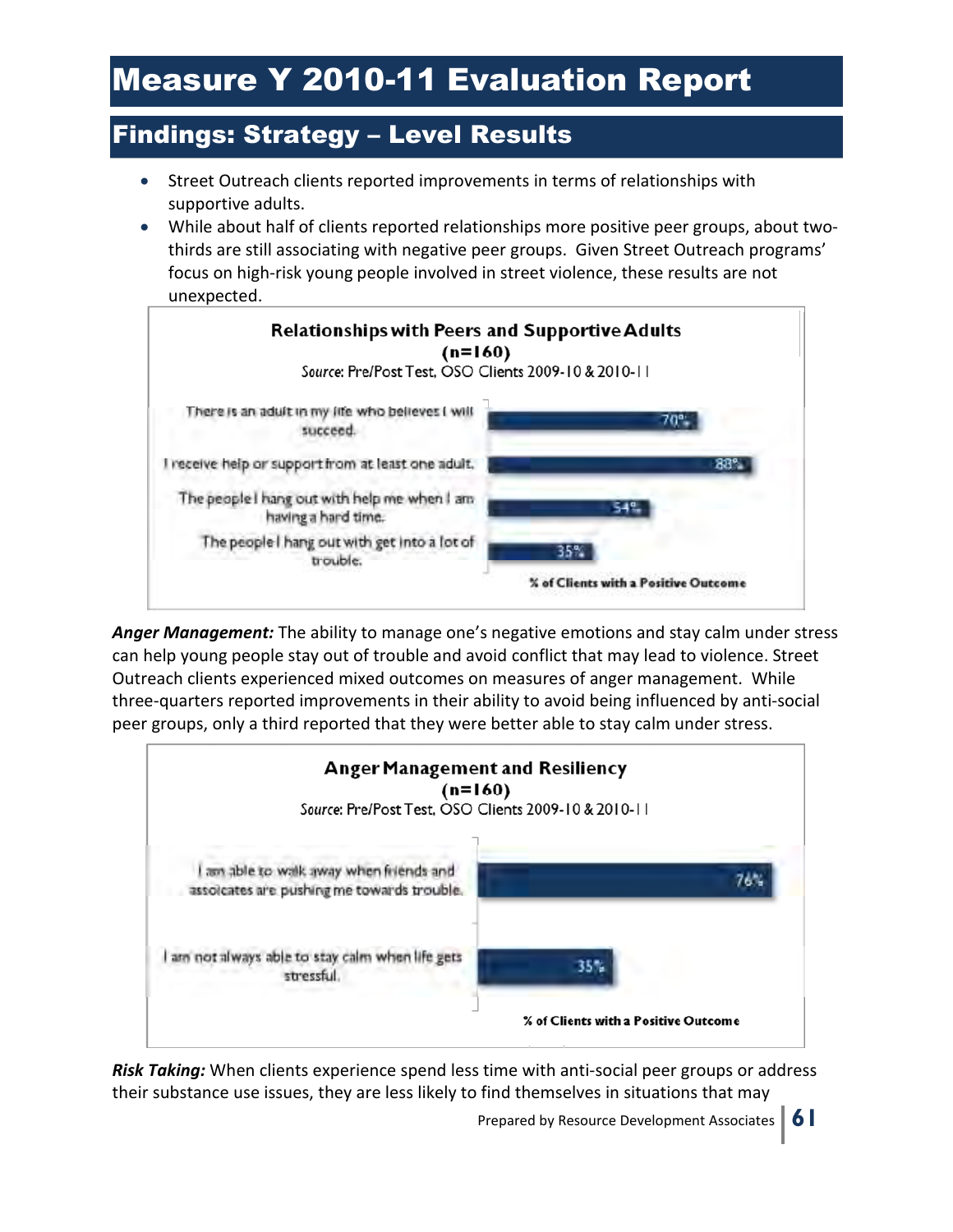### Findings: Strategy – Level Results

compromise the terms of their probation or parole. Street Outreach clients reported decreased substance use and less association with negative peer groups after participating in the program.



*Employment Outcomes:* Street Outreach programs assist case managed clients in meeting employment and education goals, by providing support with job searches, linking them to other Measure Y employment programs, and navigating school/GED program enrollment.A pre/post analysis found that more than threequarters of street outreach clients received a referral for a job that they were qualified for, suggesting that programs are effectively working with clients to address their employment goals. Programs reported that finding a job was a top priority for many clients and outreach workers ability to link clients with jobs was critical to successful engagement.

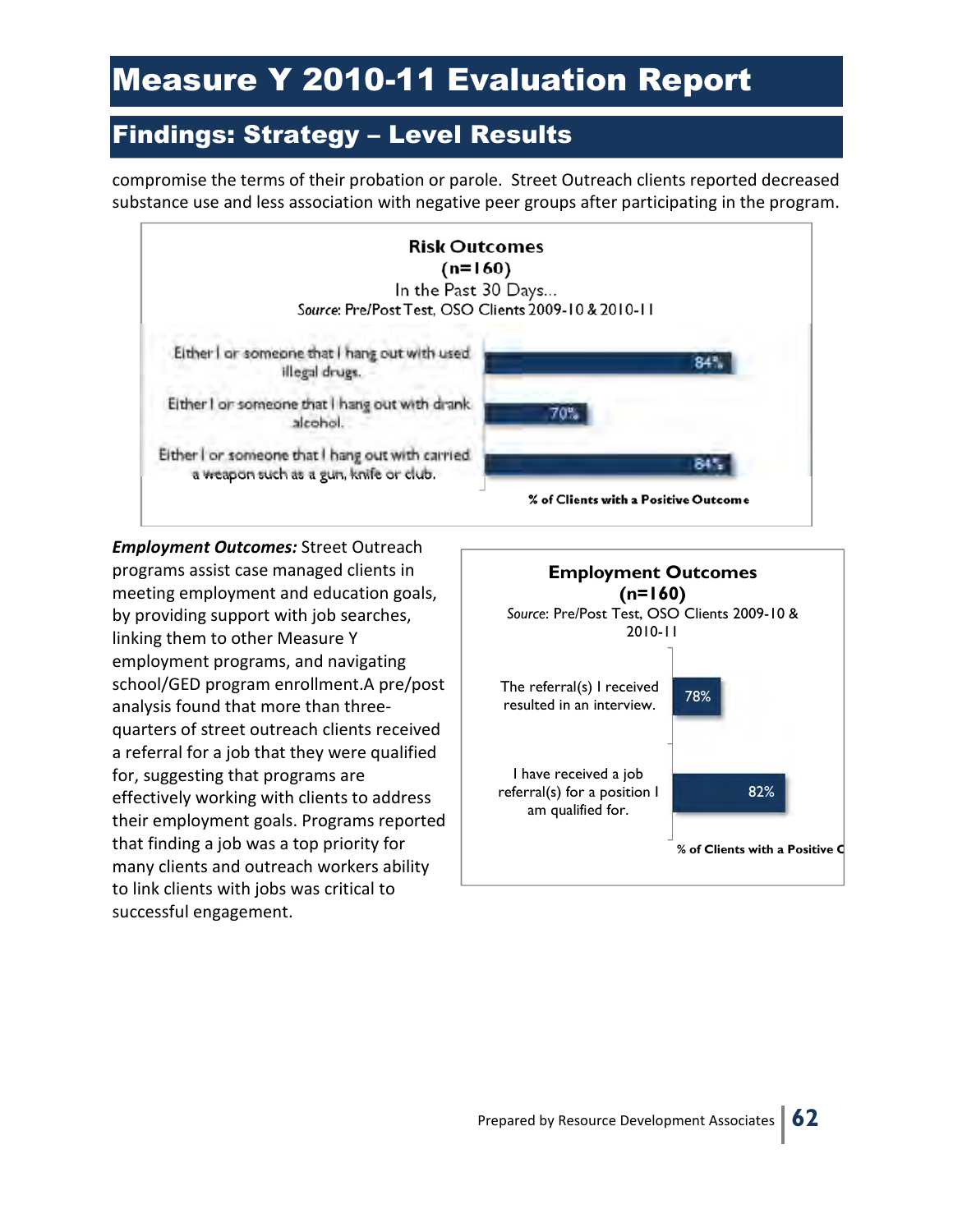### Findings: Strategy – Level Results

#### **Discussion**

The evaluation of the Street Outreach Strategy examined whether there were significant changes in crime trends as a result of street outreach services, as well as intermediate changes in relation to employment, risk-taking behavior, and resiliency/protective factors. Among the most important findings:

- There was no relationship between crime trends in hotspots targeted with street outreach and the deployment of street outreach workers to those locations. Hotspots are likely too large to detect significant changes in crime given available outreach resources.
- Clients who received case management through street outreach reported improvements in relation to risk and resiliency indicators, such as relationships with caring adults and anger management, but were still associating with negative peer groups.
- Street outreach, according to client reports, is helping clients access employment. More than three quarters of clients received a referral for a job that they were qualified for and/or a referral for a job that they were qualified for.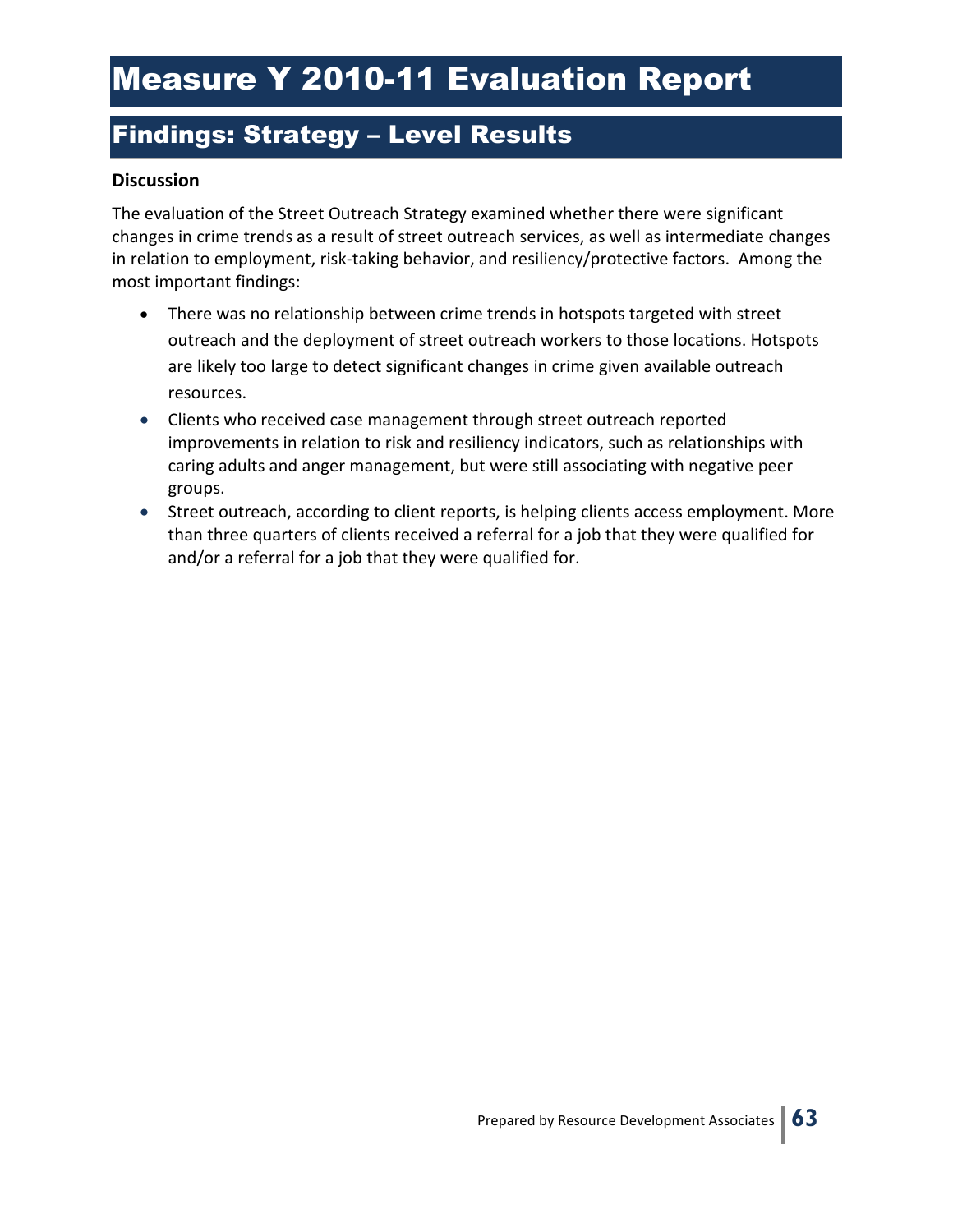### Conclusions & Recommendations

The 2010-11 evaluation of the Measure Y Violence Prevention Program initiative examined the services and impacts at the initiative and strategy-level. The initiative evaluation reports on the services and intermediate outcomes reported by clients. Among the most important initiative findings:

- *Measure Y served over 4,600 clients in 2010-11.* Violence Prevention Programs provided services to over 4,600 Oakland residents in 2010-11 and allocated over \$5.2 million dollars to community-based organizations to deliver prevention and interventions services to individuals at risk for perpetrating, falling victim to, or suffering from exposure to violence. The cost of providing services was in line with other similar violence prevention programs in other communities.
- *Clients reported improvements on risk and resiliency indicators.* According to pre/post test results, most Measure Y clients experienced improvements on indicators of resiliency and protective factors, job readiness, and their ability to comply with the terms of their probation and parole. Fewer than half of clients reported improvements in relation to managing their emotions, avoiding association with negative peer groups, and feeling confident about searching for a job.
- *Most adult and juvenile probationers served through Measure Y are managing to stay out of trouble and avoid further criminal justice involvement.* Adult probationers served through Measure Y for the most part managed to avoid further criminal justice involvement (only 9% of those served in 2009-10 were arrested after receiving services). About a third of juvenile probationers served through Measure Y were arrested with a sustained offense after receiving services.

The strategy-level evaluation examined the services and client outcomes for clients who received services through the Juvenile Justice Center/OUSD Wrap Around Services, Young Adult Reentry & Employment, and Street Outreach strategies. Among the most important strategylevel findings:

- *Juvenile Justice Center/OUSD Wrap Around Services (JJC) clients had significant decreases in criminal justice involvement while they were enrolled in the program*. JJC clients experienced statistically significant declines in criminal justice involvement during the nine months following intake to service. The proportion of clients violating nine months prior to program enrollment was 66%, compared to 33% of clients violating after program participation. Eighteen months after intake about 60% of clients managed to avoid further criminal justice involvement.
- *Nearly all Reentry Employment probationers managed to comply with the terms of their probation during the first six months after enrolling in Measure Y services, though outcomes for parolees were not analyzed.* Reentry Employment probationers experienced decreased criminal justice involvement after program participation. During the first 6 months after intake, no probationers violated. The three-year average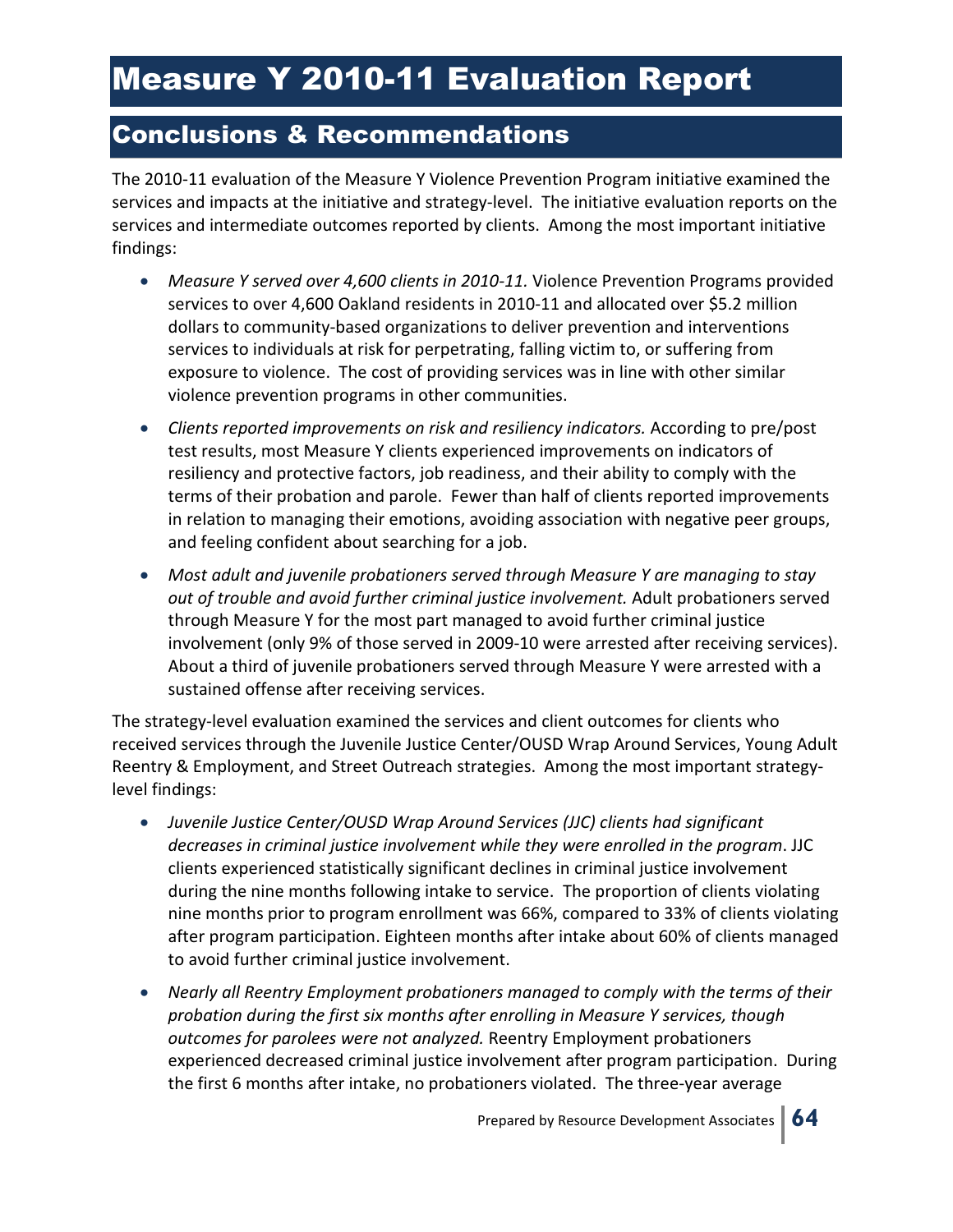### Conclusions & Recommendations

recidivism rate for Reentry Employment probationers was 5.5%. This suggests that participation in Reentry Employment programs was protective against criminal justice involvement over the short term.

While positive gains were observed among Reentry Employment probationers, they should not be generalized to all clients because they do not include outcomes for parolees. Parolees are categorically higher risk and may have experienced outcomes that differed significantly from probationers.

• *While the deployment of street outreach workers to hotspots did not have appear to have an impact on crime, hotspots may be too large to achieve neighborhood level decreases in crime.* No significant relationship was observed between the deployment of street outreach workers to the seven hotspots and declines in crime. Given available outreach resources, the size of the hotspots may have been too large to achieve significant reductions in crime.

Given these findings, the evaluation makes the following recommendations:

- I. *Integrate evidence-based practices into the design and delivery of strategies targeting the adult and juvenile populations with prior criminal justice involvement that are tailored to different levels of risk (high, medium, or low).* Criminogenic risk assessments provide information regarding the client's level of risk for re-offense, which is critical to reaching Measure Y's target population, as well as ensuring that appropriate services are delivered to clients with different levels of risk. Measure Y should continue to integrate evidence based practices in the design of services for individuals on probation and parole that aim to deliver an appropriate amount and type of service based on results of risk and needs assessments. Defining what this looks like for case management programs is especially important, because it is a core Measure Y service. Building program capacity to deliver evidence-based practices should be prioritized.
- II. *Strengthen the referral process to build on the JJC/OUSD Wrap Around Services strategy's success with re-enrolling young people in school and decreasing their criminal justice involvement over the short term.* The JJC/OUSD Wrap Around strategy is a system level solution for re-engaging reentry youth in school that relies on collaboration between Juvenile Probation, the school district, the City of Oakland, and community based organizations. As the strategy moves fully into implementation phase, it is a good time to examine which aspects of the model are working and areas for improvement. The referral process should be reviewed to ensure that programs have as much information as possible on their client's criminal history, level of risk and needs, and readiness for program participation. Clarify roles, responsibilities, and agreements between partners (OUSD, Juvenile Probation, DHS, and community based organizations). Guidelines on amount of service or length of time clients receive services should also be reviewed and calibrated based on level of risk.
- III. *Explore opportunities to expand employment opportunities for the Measure Y target population.* Participation in employment programs was associated with decreased criminal justice involvement among adult probationers. Street Outreach clients also reported positive

Prepared by Resource Development Associates **65**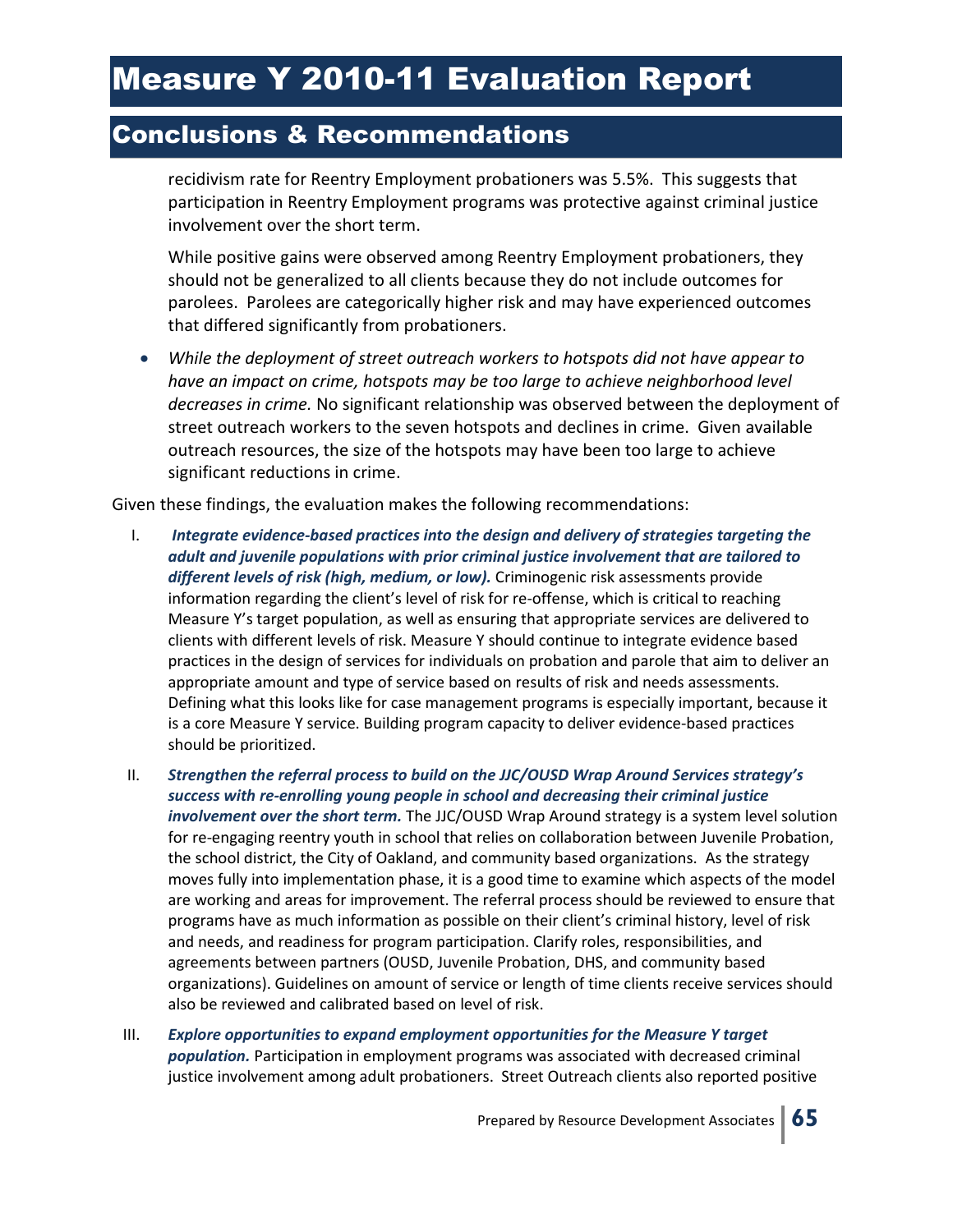### Conclusions & Recommendations

employment outcomes as a result of program participation. However, securing employment for individuals with criminal records during an economic downturn is particularly challenging. Given the positive benefits of employment, Measure Y should explore opportunities to integrate employment placement into more strategies.

- IV. *Examine the size of hotspots targeted with Street Outreach and consider reducing their size given available resources.* In some cases hotspots span multiple Community Policing beats, outreach workers cannot cover all locations plagued by shootings and homicides within the hotspot. While outreach workers may be significantly interrupting violence at locations within the seven hotspots, resources appear to be insufficient to impact violence across the hotspot. In a time of increasing crime and decreasing police resources, it is important to continue to clarify the role that street outreach can play in preventing and reducing violence by examining what has worked locally and nationally.
- V. *Continue to work to obtain information on parolees so that Measure Y's impact on this population can be examined.* While adult probationers managed to avoid further criminal justice involvement for the most part, we do not know how parolees did after receiving services. The City of Oakland should continue its efforts to obtain California Department of Corrections and Rehabilitation data on parolees.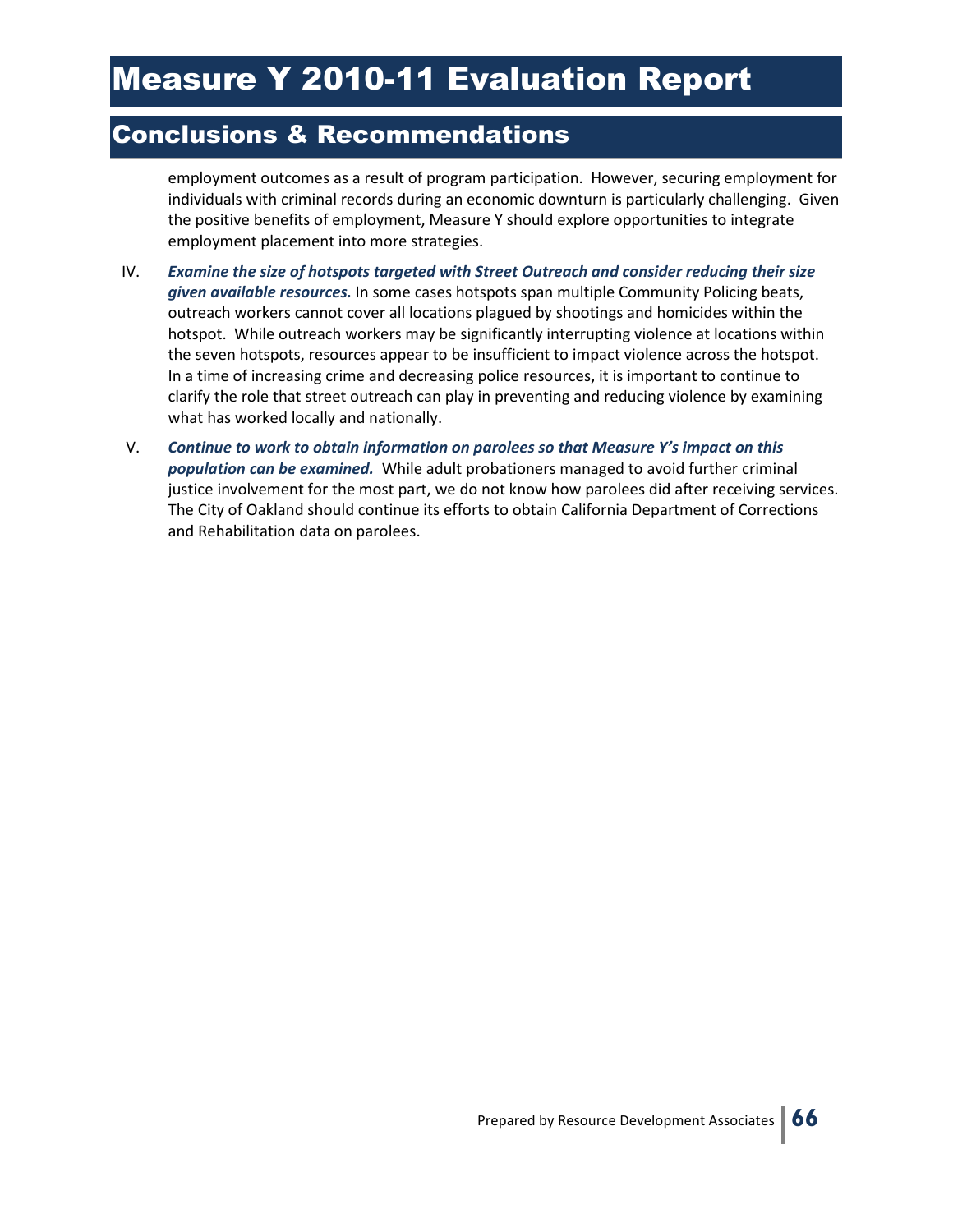### Appendix A: List of Programs by Strategy

#### **Family Violence Intervention**

- 1. The Family Violence Law Center: Family Violence Intervention Unit
- 2. The Alameda County Interagency Children's Policy Council: Street Outreach for Sexually Exploited Minors
- 3. Safe Passages: Mental Health Services 0-5

#### **Oakland Street Outreach and Community Organizing**

- 4. California Youth Outreach: Oakland Street Outreach
- 5. City/County Neighborhood Initiative
- 6. Healthy Oakland, Inc.: Oakland Street Outreach
- 7. Public Safety Districts
- 8. Youth UpRising: Attraction, Retention and Movement

#### **School-Based Prevention Projects**

- 9. Alameda County Health Care Services Agency: Our Kids
- 10. OUSD Second Step
- 11. OUSD Alternative Education: Gang Intervention

#### **Violent Incident and Crisis Response**

- 12. Catholic Charities of the East Bay: Crisis Response and Support Network
- 13. Youth Alive! Highland Hospital

#### **Young Adult Reentry and Employment**

- 14. Goodwill Industries: Reentry Employment
- 15. The Mentoring Center: Project Choice
- 16. The Workfirst Foundation: Reentry Employment
- 17. Volunteers of America Bay Area: Project Choice
- 18. Volunteers of America Bay Area: Reentry Employment
- 19. Youth Employment Partnership: Reentry Employment

#### **Youth Comprehensive Services**

20. California Youth Outreach: JJC/OUSD Wrap Around Services

- 21. East Bay Agency for Children: JJC/OUSD Wrap Around Services
- 22. East Bay Asian Youth Center: JJC/OUSD Wrap Around Services
- 23. The Mentoring Center: JJC/OUSD Wrap Around Services
- 24. Youth Employment Partnership: Afterschool Employment
- 25. Youth Employment Partnership: Summer Jobs
- 26. Youth Radio: Afterschool Jobs
- 27. Youth UpRising: JJC/OUSD Wrap Around Services

#### **Individually Funded Positions**

- 28. OUSD Enrollment Specialist
- 29. Reentry Employment Specialist
- 30. Violence Prevention Networks Coordinator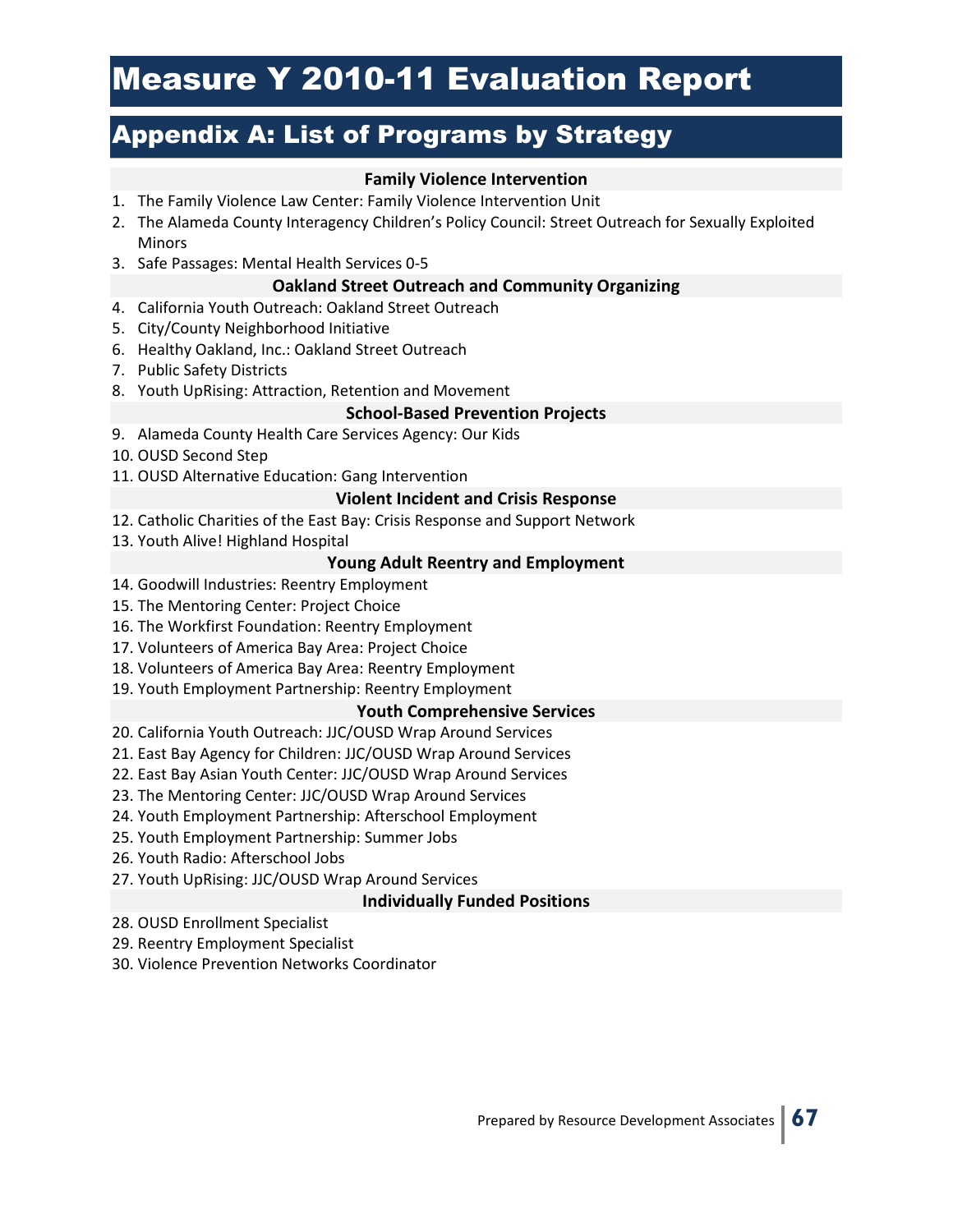### Appendix B: Evaluation Logic Models

| <b>JJC/OUSD Strategy Logic Model</b>                                                                                                                                                                                                                                                                                                                                                                                                                                                                                                                                                                                                                                                                                     |                                                                                                                                                                                                                                                                                                                                              |                                                                                                                                                                                                                                                                                                                                                                                                                                                                                                                                                                                                                                                                                                                                                                                                                  |                                                                                                                                                                                                                   |                                                                                                                                                                                                                                                                                                                                                                                                                                                                                                                                                                                                                                                                                               |  |  |
|--------------------------------------------------------------------------------------------------------------------------------------------------------------------------------------------------------------------------------------------------------------------------------------------------------------------------------------------------------------------------------------------------------------------------------------------------------------------------------------------------------------------------------------------------------------------------------------------------------------------------------------------------------------------------------------------------------------------------|----------------------------------------------------------------------------------------------------------------------------------------------------------------------------------------------------------------------------------------------------------------------------------------------------------------------------------------------|------------------------------------------------------------------------------------------------------------------------------------------------------------------------------------------------------------------------------------------------------------------------------------------------------------------------------------------------------------------------------------------------------------------------------------------------------------------------------------------------------------------------------------------------------------------------------------------------------------------------------------------------------------------------------------------------------------------------------------------------------------------------------------------------------------------|-------------------------------------------------------------------------------------------------------------------------------------------------------------------------------------------------------------------|-----------------------------------------------------------------------------------------------------------------------------------------------------------------------------------------------------------------------------------------------------------------------------------------------------------------------------------------------------------------------------------------------------------------------------------------------------------------------------------------------------------------------------------------------------------------------------------------------------------------------------------------------------------------------------------------------|--|--|
| Problem                                                                                                                                                                                                                                                                                                                                                                                                                                                                                                                                                                                                                                                                                                                  | <b>Outcome</b>                                                                                                                                                                                                                                                                                                                               | <b>Indicator</b>                                                                                                                                                                                                                                                                                                                                                                                                                                                                                                                                                                                                                                                                                                                                                                                                 | <b>Process Measures</b>                                                                                                                                                                                           | <b>Theory of Change</b>                                                                                                                                                                                                                                                                                                                                                                                                                                                                                                                                                                                                                                                                       |  |  |
| Youth are getting involved in<br>Juv. Justice system and<br>dropping out of school.<br>Recidivating. More likely to<br>stay involved and graduate to<br>adult systems.<br>Socio-economic disparities.<br>Post-detention youth were<br>not making a good connection<br>with the school.<br>Service gaps in terms of<br>supporting successful school<br>reintegration and catch-up<br>Youth have trouble meeting<br>the terms of their probation,<br>which causes increased<br>juvenile justice involvement.<br>Public systems don't talk to<br>each other. They make it<br>difficult for the student and<br>family, which creates a lot of<br>duplication, bureaucracy, and<br>confusion to navigate multiple<br>systems. | <b>Student Level Outcomes</b><br>1. Decrease juv. Justice<br>involvement<br>2. Increase school<br>engagement<br>3. Increase caring<br>relationships with adults<br>4. Support reintegration<br>into community.<br>System Level outcomes:<br>1. Re-engagement<br>2. Employment (across<br>MY programs)<br>3. Referrals across<br>systems (MH) | <b>Recidivism:</b> Violation rate of JJC<br>clients based on first date of service.<br>1. Cross Time analysis: compare<br>students staying enrolled for three<br>months compared to those with only 1<br>month. Compare 2009-10 to 2010/11.<br>Comparison of those with 40 hours<br>and those with less than 40 hrs.<br>(Duration of services and intensity of<br>services. Add level of risk if data is<br>available)<br>2. Degree of Violations: Pre-Post<br>survey analysis: Average violation rate<br>3 and 6 months before enrollment and<br>3 and 6 month after. (Measuring<br>degree/how many violations by<br>violation type).<br>3. Proportion of Clients Recidivating:<br>Proportion of clients recidivating at<br>three, six and 12 month intervals<br><b>School Attendance</b><br><b>Suspensions</b> | Length of<br>intervention<br>Service Dosage<br>Nature/Frequency<br>of interaction<br>Retention<br>Number of school<br>placements: a<br>potential proxy for<br>risk factors.<br>(Attendance detail<br>with school) | Placing juvenile<br>probationers back in<br>school or other<br>appropriate placement<br>as soon as they leave<br>juvenile hall, linking<br>them with caring adults<br>can help young people<br>stay in school, stay out<br>of trouble, and<br>successfully reintegrate<br>into their communities.<br>Add something about<br>meeting terms of<br>probation.<br>Strengthening<br>coordination between<br>and across systems can<br>improve system capacity<br>to develop a seamless<br>system of services and<br>supports for juvenile<br>probationers. Note-not<br>about meeting their<br>needs; actually about<br>delivering services they<br>are mandated to deliver<br>in a more accessible |  |  |
|                                                                                                                                                                                                                                                                                                                                                                                                                                                                                                                                                                                                                                                                                                                          |                                                                                                                                                                                                                                                                                                                                              |                                                                                                                                                                                                                                                                                                                                                                                                                                                                                                                                                                                                                                                                                                                                                                                                                  |                                                                                                                                                                                                                   | way.                                                                                                                                                                                                                                                                                                                                                                                                                                                                                                                                                                                                                                                                                          |  |  |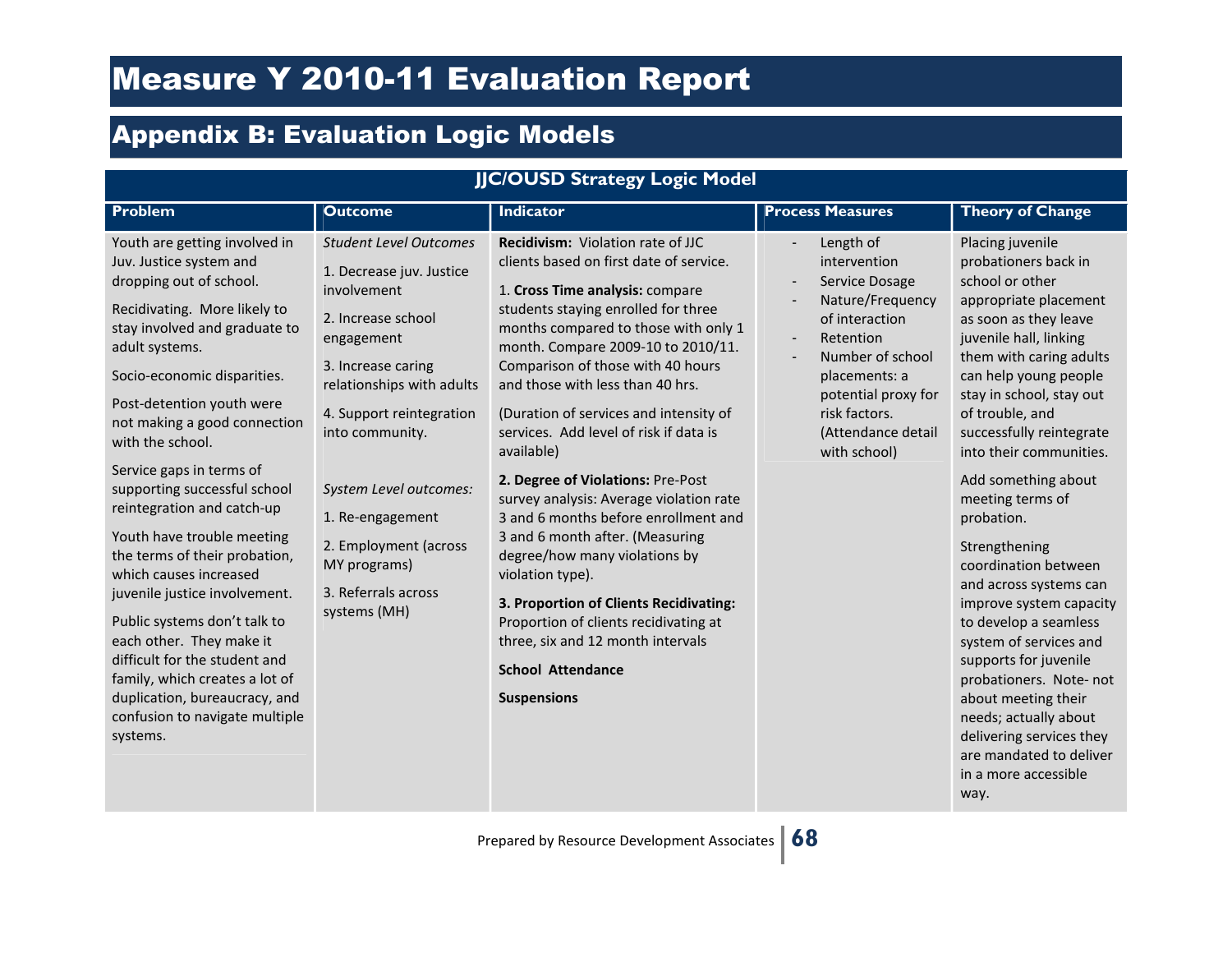### Appendix B: Evaluation Logic Models

| <b>Reentry Employment Strategy Logic Model</b>                                                                                                                                                                                                                                                             |                                                                                                                                                                                                                                                                                                                                                                                                                                                              |                                                                                                                                                                                                                                                                                                      |                                                                                                                                                                                                                                                                                                                                                                      |                                                                                                                                                                                                                                                                                                                |  |  |
|------------------------------------------------------------------------------------------------------------------------------------------------------------------------------------------------------------------------------------------------------------------------------------------------------------|--------------------------------------------------------------------------------------------------------------------------------------------------------------------------------------------------------------------------------------------------------------------------------------------------------------------------------------------------------------------------------------------------------------------------------------------------------------|------------------------------------------------------------------------------------------------------------------------------------------------------------------------------------------------------------------------------------------------------------------------------------------------------|----------------------------------------------------------------------------------------------------------------------------------------------------------------------------------------------------------------------------------------------------------------------------------------------------------------------------------------------------------------------|----------------------------------------------------------------------------------------------------------------------------------------------------------------------------------------------------------------------------------------------------------------------------------------------------------------|--|--|
| Problem                                                                                                                                                                                                                                                                                                    | <b>Outcome</b>                                                                                                                                                                                                                                                                                                                                                                                                                                               | <b>Indicator</b>                                                                                                                                                                                                                                                                                     | <b>Intervention</b>                                                                                                                                                                                                                                                                                                                                                  | <b>Theory of Change</b>                                                                                                                                                                                                                                                                                        |  |  |
| -Oakland has high<br>unemployment rates.<br>- It is difficult for people<br>with a criminal record to<br>get a job.<br>-During economic crisis it<br>is even harder for ex-<br>offenders to find jobs.<br>For ex-offenders, being<br>without a job can lead to<br>further criminal justice<br>involvement. | 1) Decrease recidivism rates<br>during time of enrollment in<br>program (3-6 months)<br>2) Placement in a job in the<br>competitive job market and/or<br>additional work experience<br>(i.e. through temporary<br>employment).<br>3) Improved job readiness;<br>decrease in risk factors,<br>increase in resiliency<br>4) Access (referral) to<br>supportive services to address<br>factors that may limit<br>employability (i.e. housing,<br>substance use) | 1,3,6,9,12 months recidivism rates<br>(post release)<br>For those placed in employment,<br>decrease in recidivism rates<br>Pre/post analysis for work<br>experience clients regarding job<br>readiness, employment and risk<br>Employment retention and<br>placement based on CitySpan<br>milestones | Reentry Employment:<br>temporary work experience,<br>job readiness training, and<br>placement in the<br>competitive job market.<br>Group job readiness, resume<br>building, and life skills.<br>Referred from Project<br>Choice, YEP, other programs,<br>go to mandatory meetings,<br>work experience (YEP,<br>VOABA, Goodwill), direct job<br>placement (Workfirst) | Ex-offenders who<br>receive short-term work<br>experience will stay out<br>of trouble while they<br>are working and be<br>more prepared for a job<br>in the competitive<br>market.<br>Ex-offenders employed<br>in competitive job<br>market are less likely to<br>recidivate on the long<br>term post release. |  |  |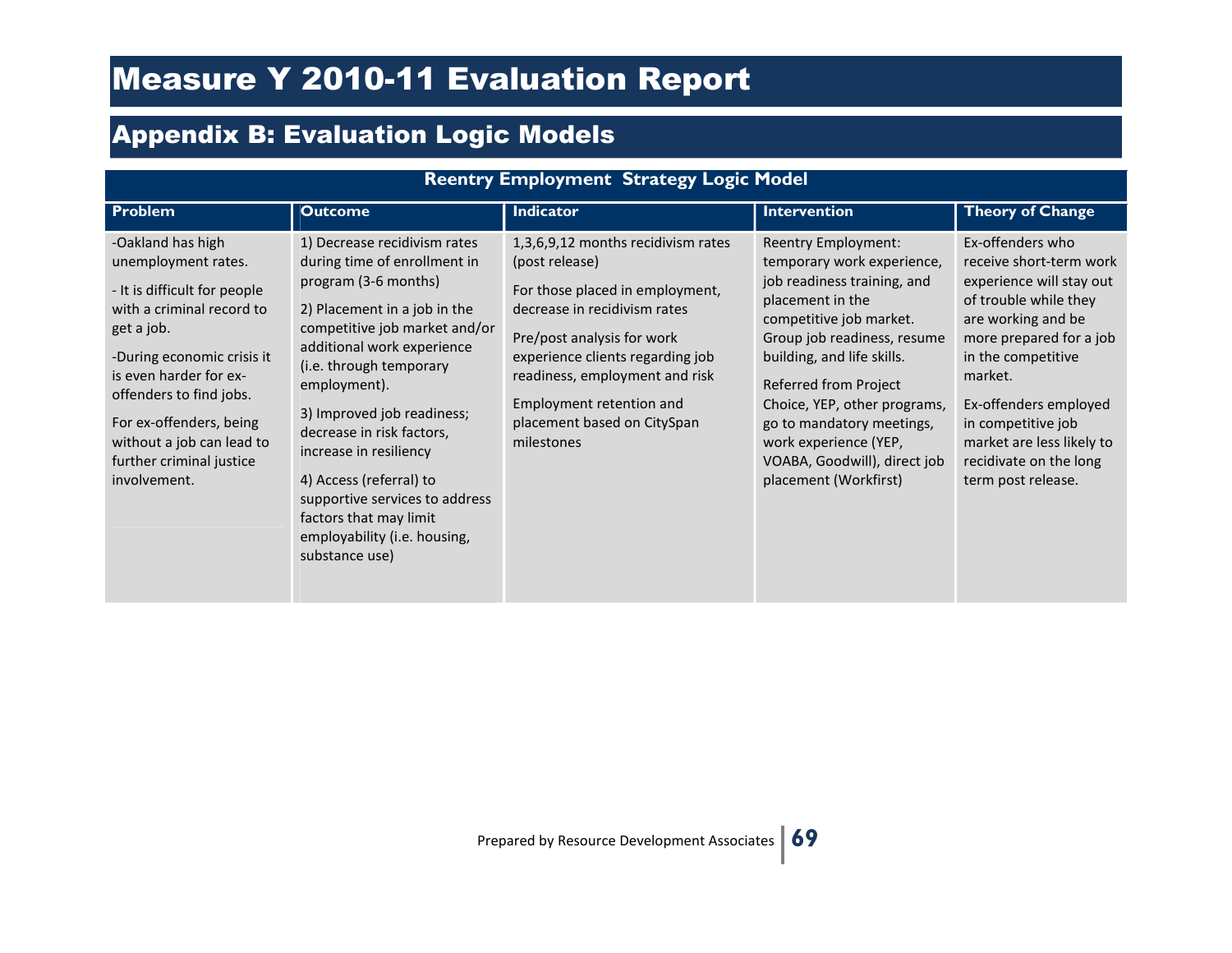### Appendix B: Evaluation Logic Models

| <b>Street Outreach Strategy Logic Model</b>                                                                                                                                                                                                                                                                                                                                                                                                                                                                                                                                                                                                                                                                                                                   |                                                                                                                                                                                                                                                                                                                                                                                                                                                          |                                                                                                                                                                                                                                                                                                                                                                                                                                                                                                                                                                                                                       |                                                                                                                                                                                                                                                                                                                                      |                                                                                                                                                                                                                                                                                                                                                                                                                                                                                                                                                                                                                                                                                                                                                                                                                                                        |  |  |
|---------------------------------------------------------------------------------------------------------------------------------------------------------------------------------------------------------------------------------------------------------------------------------------------------------------------------------------------------------------------------------------------------------------------------------------------------------------------------------------------------------------------------------------------------------------------------------------------------------------------------------------------------------------------------------------------------------------------------------------------------------------|----------------------------------------------------------------------------------------------------------------------------------------------------------------------------------------------------------------------------------------------------------------------------------------------------------------------------------------------------------------------------------------------------------------------------------------------------------|-----------------------------------------------------------------------------------------------------------------------------------------------------------------------------------------------------------------------------------------------------------------------------------------------------------------------------------------------------------------------------------------------------------------------------------------------------------------------------------------------------------------------------------------------------------------------------------------------------------------------|--------------------------------------------------------------------------------------------------------------------------------------------------------------------------------------------------------------------------------------------------------------------------------------------------------------------------------------|--------------------------------------------------------------------------------------------------------------------------------------------------------------------------------------------------------------------------------------------------------------------------------------------------------------------------------------------------------------------------------------------------------------------------------------------------------------------------------------------------------------------------------------------------------------------------------------------------------------------------------------------------------------------------------------------------------------------------------------------------------------------------------------------------------------------------------------------------------|--|--|
| <b>Problem</b>                                                                                                                                                                                                                                                                                                                                                                                                                                                                                                                                                                                                                                                                                                                                                | <b>Outcome</b>                                                                                                                                                                                                                                                                                                                                                                                                                                           | <b>Indicator</b>                                                                                                                                                                                                                                                                                                                                                                                                                                                                                                                                                                                                      | <b>Intervention</b>                                                                                                                                                                                                                                                                                                                  | <b>Theory of Change</b>                                                                                                                                                                                                                                                                                                                                                                                                                                                                                                                                                                                                                                                                                                                                                                                                                                |  |  |
| Traditional welfare models are not<br>effective at reaching every high-risk<br>and/or gang involved youth.<br>In Oakland, there is a tendency for<br>one violent act to trigger retaliatory<br>violence.<br>There are also areas of Oakland that<br>are plagued by re-occurring<br>violence ("hotspots"). Traditional<br>law-enforcement approaches have<br>not been able to prevent or reduce<br>violence in these areas.<br>The cycle of violent retaliation is<br>too strong and immediate to be<br>effectively curbed by traditional<br>law enforcement techniques or<br>incremental service delivery<br>models.<br>Reaching highest risk people is<br>challenging.<br>Intergenerational/community<br>exposure to violence: public health<br>perspective. | Decrease in violent<br>crime in hotspot<br>Increased access to<br>resources and<br>supportive services<br>(employment)<br>Decrease in recidivism<br>(CM only)-see adult<br>reentry<br>Improved resilience and<br>protective factors<br>Violence interruption<br>(outreach team)<br>Case management-<br>longer term<br>Coordinated services<br>between Youth Alive<br>and Street Outreach -<br>seamless system of<br>referral between the<br>two programs | Decrease in homicides,<br>shootings (violent crime) in<br>hotspots<br>Decrease in crimes in general<br>(valuable to politicians at<br>large)<br>Analyze relationship between<br>outreach events in hotspot<br>areas and crime (counted<br>crime in a specific area within<br>a specific are and time period<br>compared to average for<br>Measure Y stressor beats)<br>Pre/post and exit<br>Map violent crimes- where it<br>occurred May 2009- Mar 2011<br>and animate it (Urban<br>Strategies)<br>Look at original formula for<br>events/crime trend analysis.<br>Deployment is not related to<br>crime trend/peaks. | 1) Case management<br>(increase in trust,<br>supportive,<br>mentoring, life<br>coaching)<br>2) Intensive outreach<br>(Similar to case)<br>management, 5-10<br>hours, like to<br>services/referrals)<br>3) Street outreach<br>events (violence<br>interrupters,<br>collaboration with<br>OPD regarding<br>hotspots and<br>deployment) | Outreach workers who share similar<br>experiences as young people likely to<br>engage in street violence deployed in<br>hotspot areas plagued by violence can<br>interrupt retaliatory violence.<br>Outreach workers are more likely to<br>build trusting relationships with them<br>that result in greater receptivity to<br>services.<br>Going into neighborhoods where<br>violence is happening, you can find the<br>people involved in street violence.<br>There are small groups of people<br>involved in street violence<br>(shootings/homicides). Street<br>outreach is a way of getting at people<br>likely to fall victim to shootings or to<br>perpetrate a shooting.<br>Goal is to support young people to be<br>ready for traditional services; establish<br>relationship. Support them in being<br>moving to the next stage of readiness. |  |  |
|                                                                                                                                                                                                                                                                                                                                                                                                                                                                                                                                                                                                                                                                                                                                                               |                                                                                                                                                                                                                                                                                                                                                                                                                                                          |                                                                                                                                                                                                                                                                                                                                                                                                                                                                                                                                                                                                                       |                                                                                                                                                                                                                                                                                                                                      |                                                                                                                                                                                                                                                                                                                                                                                                                                                                                                                                                                                                                                                                                                                                                                                                                                                        |  |  |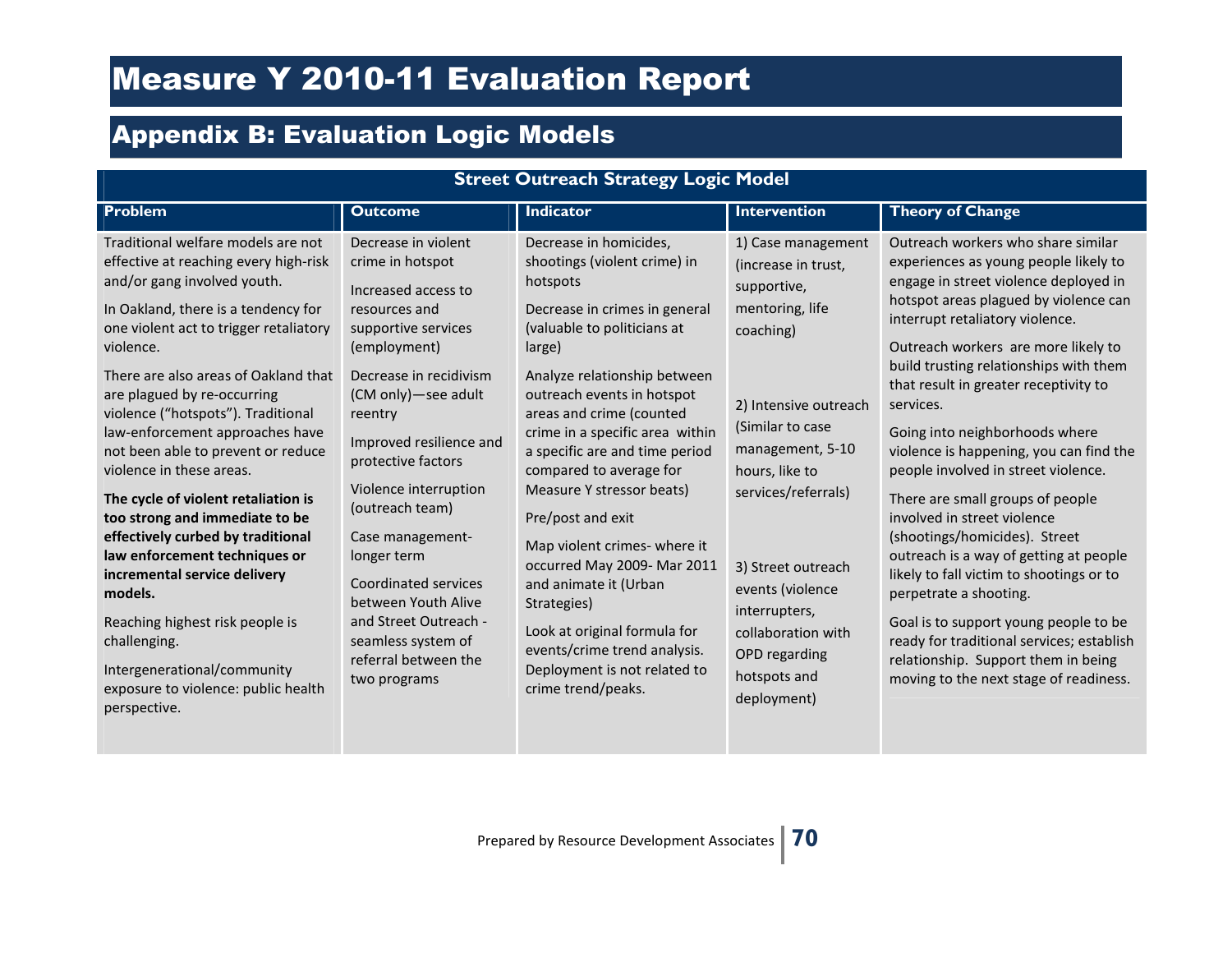#### Appendix C: Matched Data Analysis Methodology and Sample Size

This appendix provides an overview of data analysis methods used for matched data analysis, as well as explanations of the samples used in the various analyses. Data from a number of key sources were matched for the purposes of this report. Data from the Juvenile Justice Center/OUSD Wrap Around Service Programs (JJC), which was entered into the Oakland Measure Y CitySpan Database, was matched to data from the Alameda County Juvenile Probation Department and to data from the Oakland Unified School District (OUSD). This data was used to examine the juvenile justice and educational outcomes of youth who participated in the JJC programs. The evaluation team conducted paired analyses to compare youths' involvement in the juvenile justice system and in school before and after their participation in the JJC programs. Where relevant, JJC client youth were also compared to other probation youth and to other OUSD youth. In addition, although this evaluation is focused on the 2010-11 Oakland Measure Y participants, some sections of the report include analyses of the 2009-10 participants. This was done to enable the evaluation team to examine the outcomes of JJC participants over a longer period following program participation than was possible for youth participated in programs in the last year.

In addition, data from the Young Adult Reentry and Employment Programs (YARE), which was entered into the Oakland Measure Y CitySpan Database, was matched to data from the Alameda County Probation Department, including both Juvenile and Adult Probation data. This analysis also used a paired analysis to compare participants' criminal justice involvement prior to and subsequent to program participation. An analysis of 2009-10 participants was also included In order to examine post-program outcomes over a longer period of time.

The following charts and tables show the percentage of participants in each Measure Y program and strategy that was matched to data from Alameda County Juvenile Probation, Alameda County Adult Probation, and Oakland Unified School District. The analysis for each strategy is described in greater detail below.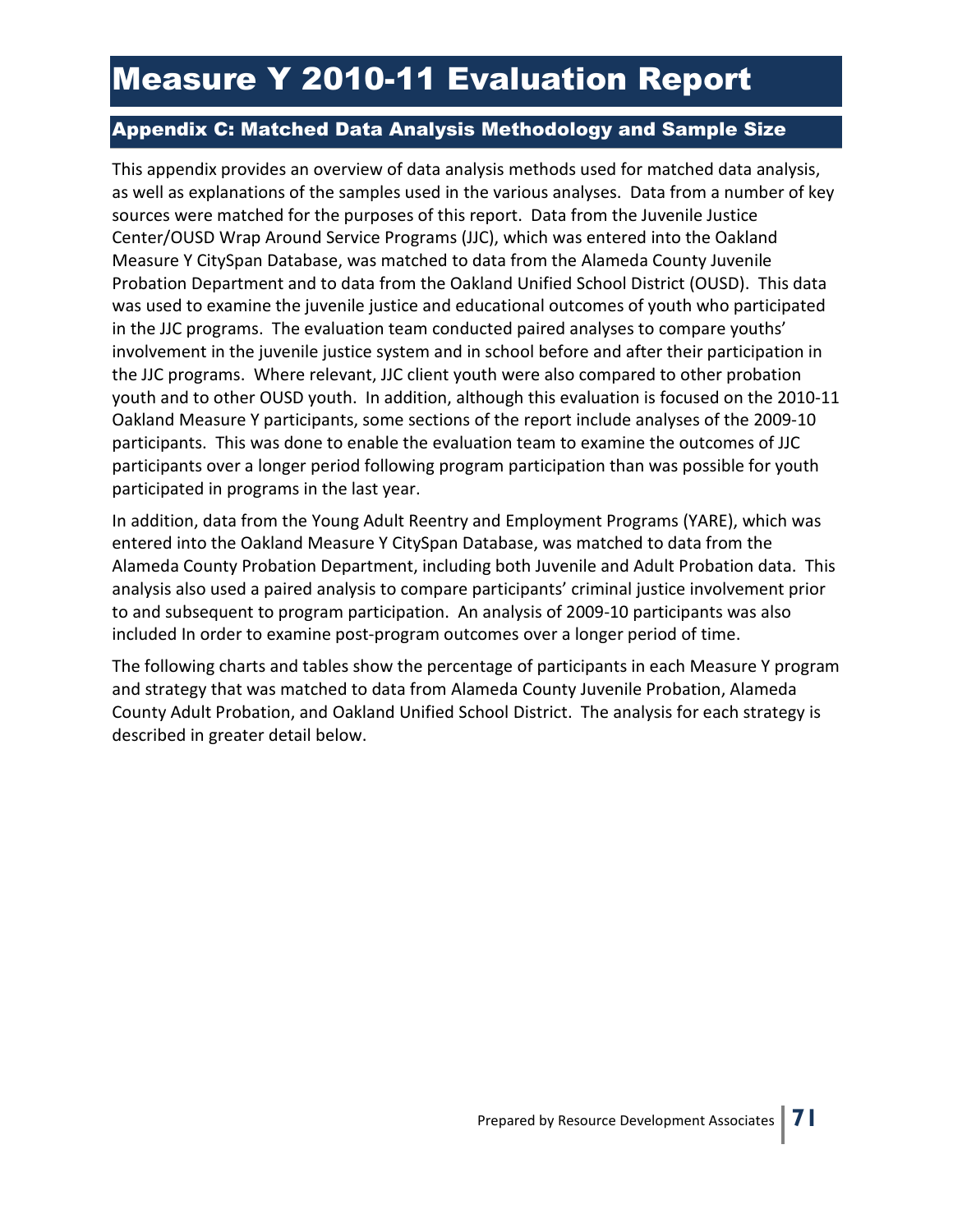#### Appendix C: Matched Data Analysis Methodology and Sample Size



| Young Adult Reentry Employment Match Rate Breakdown |                |                          |                                        |                  |                |                    |                |                      |
|-----------------------------------------------------|----------------|--------------------------|----------------------------------------|------------------|----------------|--------------------|----------------|----------------------|
|                                                     |                | <b>Probation Matched</b> |                                        |                  |                | <b>Not Matched</b> |                |                      |
|                                                     |                | Matched                  |                                        | Not "on parole"* |                | "on parole"        |                |                      |
| Program                                             | Juv only       | Adult<br>only            | <b>Both</b><br>adult and<br><b>Juv</b> | CDCR#            | No<br>CDCR#    | <b>No</b><br>CDCR# | CDCR#          | <b>Total Clients</b> |
| <b>Goodwill Reentry Employment</b>                  | 3              | 25                       | 8                                      | 5                | $\mathbf{0}$   |                    | 17             | 59                   |
| <b>VOABA Reentry Employment</b>                     | $\overline{2}$ | $\overline{2}$           | $\mathbf{0}$                           | $\mathbf{0}$     |                | 3                  | 15             | 2 <sub>3</sub>       |
| <b>VOABA Project Choice</b>                         | 5              | 62                       | 8                                      | 6                | $\overline{4}$ | 6                  | 36             | 127                  |
| <b>America Works Transitional</b><br><b>Jobs</b>    | $\overline{4}$ | 43                       | $\overline{2}$                         | 23               | 8              |                    | 9              | 100                  |
| <b>YEP Reentry Employment</b>                       | 10             | 17                       | 4                                      | $\mathbf{0}$     | 20             | $\overline{4}$     | $\Omega$       | 65                   |
| <b>TMC Project Choice</b>                           | $\mathbf{1}$   |                          | 3                                      | $\mathbf 0$      | 23             | 15                 | $\overline{2}$ | 55                   |

*\*parole status as noted in CitySpan*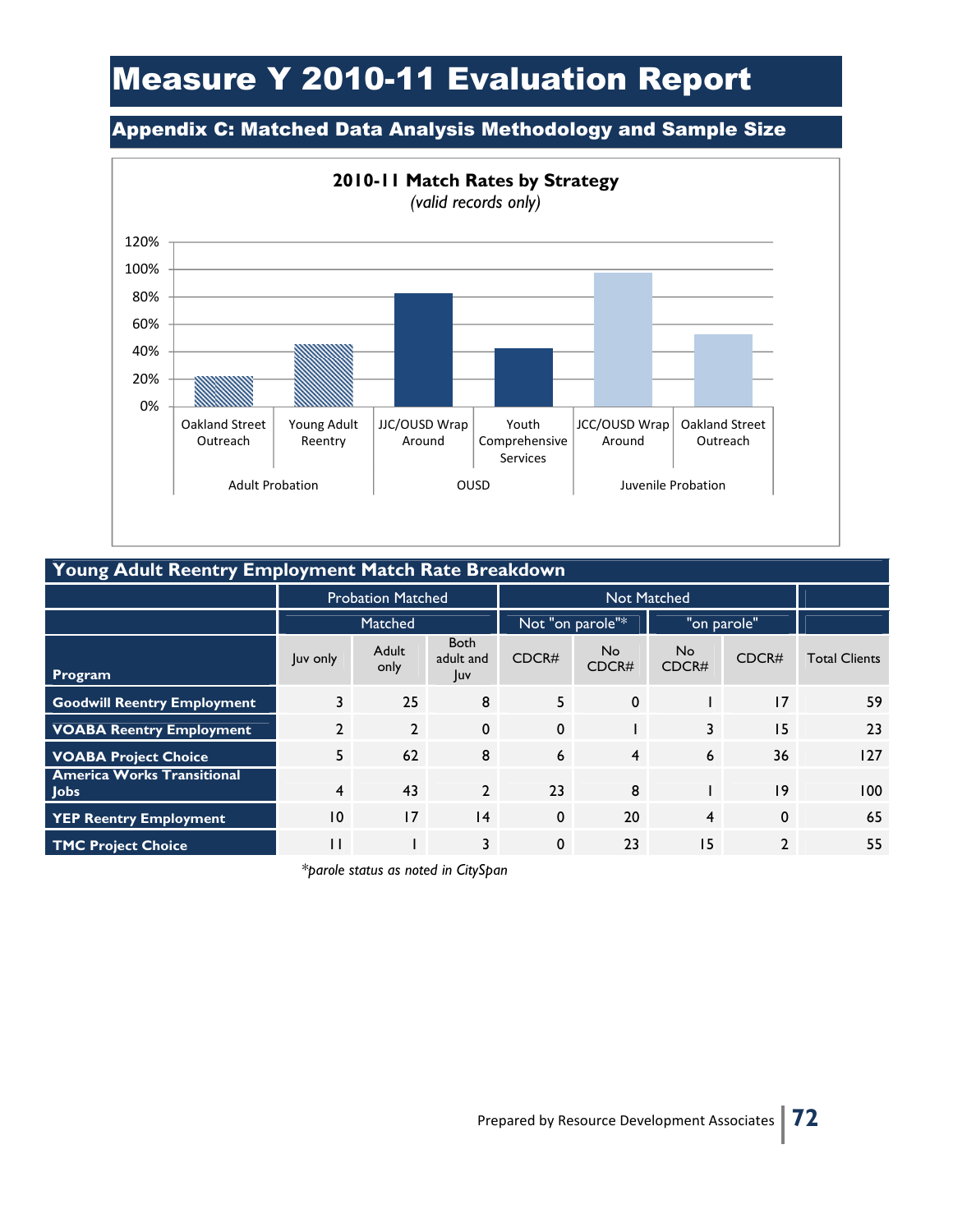#### Appendix C: Matched Data Analysis Methodology and Sample Size

| 2010-11 clients                                                       | Undup.<br>Clients* | <b>Matched</b><br><b>OUSD</b> | <b>Matched</b><br><b>Adult</b><br>Prob. | <b>Matche</b><br>d Juv.<br>Prob. | <b>Matched</b><br>Adult &<br>Juv. | On<br><b>Parole</b> |
|-----------------------------------------------------------------------|--------------------|-------------------------------|-----------------------------------------|----------------------------------|-----------------------------------|---------------------|
| Alameda County Interagency Children's Policy<br><b>Council (ICPC)</b> | 144                | 35                            | $\mathbf{2}$                            | 8                                | 0                                 | $\mathbf 0$         |
| Bay Area Women Against Rape (BAWAR)                                   | 77                 | 22                            | $\mathbf 0$                             | $\mathbf{I}$                     | $\mathbf 0$                       | $\mathbf 0$         |
| MISSSEY - SACEY/SPA                                                   | 67                 | $\overline{13}$               | $\overline{2}$                          | 7                                | 0                                 | $\pmb{0}$           |
| Juvenile Justice Center/OUSD                                          | 342                | 276                           | 6                                       | 320                              | $\boldsymbol{6}$                  | $\mathbf 0$         |
| CYO Juvenile Justice Center/OUSD                                      | 52                 | 37                            | $\mathbf 0$                             | 45                               | 0                                 | 0                   |
| <b>EBAC Juvenile Justice Center/OUSD</b>                              | 58                 | 53                            | L                                       | 57                               | L                                 | 0                   |
| <b>EBAYC Juvenile Justice Center/OUSD</b>                             | 117                | 93                            | $\overline{\mathbf{4}}$                 | 113                              | 4                                 | 0                   |
| TMC Juvenile Justice Center/OUSD                                      | 30                 | 27                            | $\mathbf 0$                             | 28                               | 0                                 | $\pmb{0}$           |
| YU Juvenile Justice Center/OUSD                                       | 85                 | 66                            | ı                                       | 77                               | L                                 | 0                   |
| <b>Oakland Street Outreach</b>                                        | 533                | 124                           | 117                                     | 151                              | 30                                | $\mathbf{2}$        |
| Healthy Oakland Street Outreach                                       | 248                | 55                            | 64                                      | 66                               | 4                                 | $\overline{2}$      |
| CYO Street Outreach                                                   | 285                | 69                            | 53                                      | 85                               | 16                                | $\pmb{0}$           |
| Young Adult Reentry/Employment                                        | 439                | 34                            | 190                                     | 70                               | 35                                | <b>231</b>          |
| Goodwill Industries - Transitional Employment                         | 59                 | 5                             | 33                                      | $\mathbf{H}$                     | 8                                 | 32                  |
| <b>VOABA Reentry Employment</b>                                       | 22                 | 0                             | $\overline{2}$                          | $\mathbf{2}$                     | 0                                 | 22                  |
| <b>VOABA Project Choice</b>                                           | 124                | 12                            | 70                                      | 13                               | 8                                 | 99                  |
| <b>Reentry Employment Specialist</b>                                  | 9                  | $\mathbf 0$                   | 5                                       | 0                                | $\mathbf{0}$                      | $\overline{10}$     |
| Workfirst Foundation Transitional Jobs                                | 98                 | 6                             | 45                                      | 6                                | $\overline{2}$                    | 36                  |
| <b>YEP Reentry Employment</b>                                         | 65                 | 8                             | 31                                      | 24                               | $\overline{14}$                   | 8                   |
| <b>TMC Project Choice</b>                                             | 52                 | 3                             | $\overline{4}$                          | 4                                | 3                                 | 24                  |
| <b>Young Adult Reentry/Employment</b>                                 | 188                | 76                            | $\mathbf{H}$                            | 56                               | 5                                 | п                   |
| Youth Uprising Attraction, Retention and Movement<br>(ARM)            | 74                 | 19                            | $\mathbf{H}$                            | 16                               | 5                                 | 0                   |
| YEP After School Employment                                           | 60                 | 8                             | 0                                       | 9                                | 0                                 | 0                   |
| <b>YEP Summer Employment</b>                                          | 29                 | 8                             | 0                                       | 2                                | 0                                 | J.                  |
| Youth Radio After School Job Training                                 | 25                 | 21                            | 0                                       | 9                                | 0                                 | 0                   |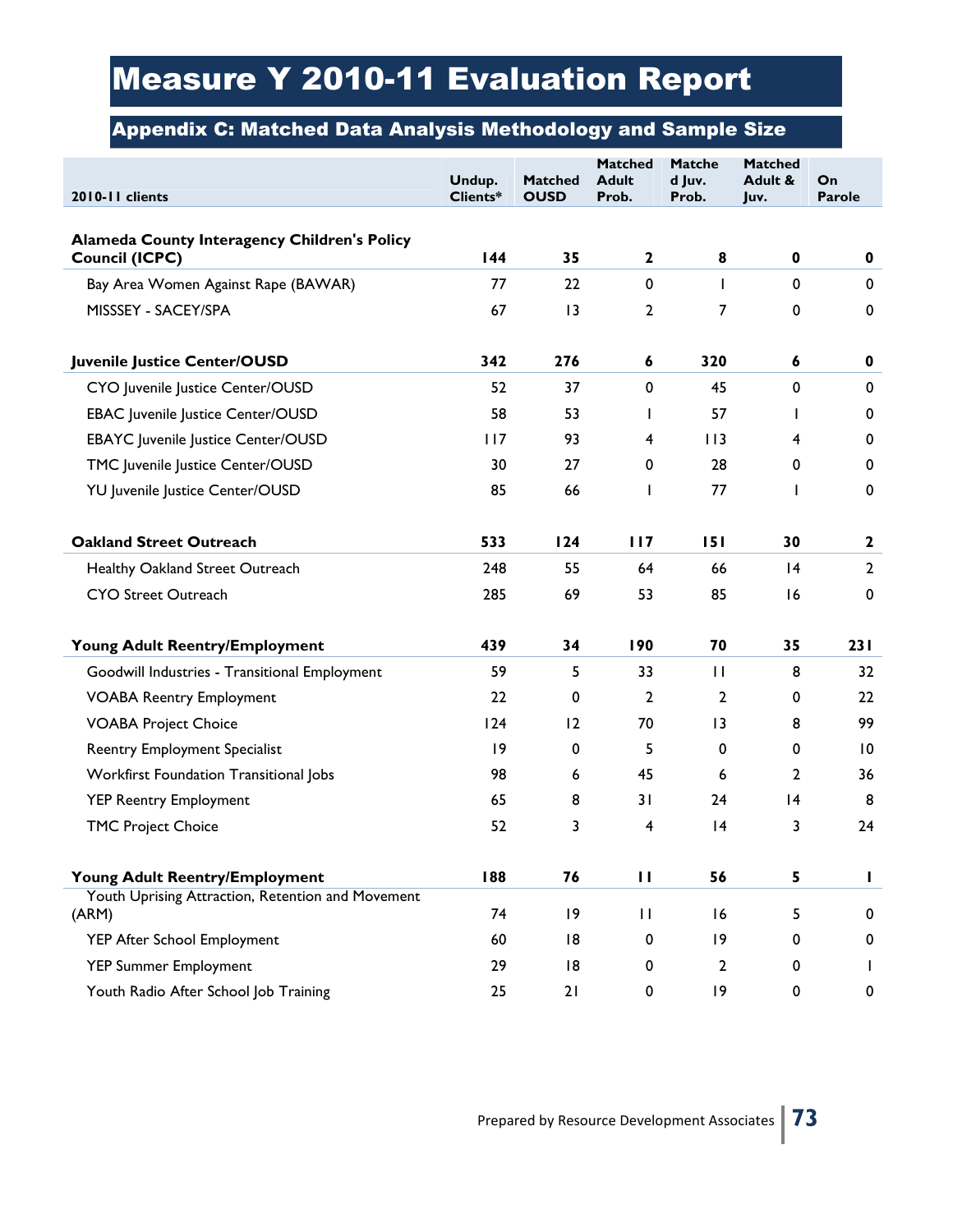#### Appendix C: Matched Data Analysis Methodology and Sample Size

#### **Juvenile Justice Center/OUSD Wraparound Programs**

In order to analyze the effectiveness of the JJC programs on participants' juvenile justice and educational outcomes, the evaluation team matched JJC clients from the CitySpan database to individuals in the Alameda County Juvenile Probation database and the Oakland Unified School District Database. A total of 375 JJC clients

| <b>Frequencies: All clients matched to Juvenile Probation</b> |         |         |        |  |  |  |  |  |
|---------------------------------------------------------------|---------|---------|--------|--|--|--|--|--|
|                                                               | 2010-11 | 2009-10 | Either |  |  |  |  |  |
| Non-JJC clients                                               | 250     | 183     | 356    |  |  |  |  |  |
| <b>JJC</b> clients                                            | 287     | 180     | 375    |  |  |  |  |  |
| Total                                                         | 537     | 363     | 731    |  |  |  |  |  |
| <b>JJC Clients with Risk Assessment Scores</b>                |         |         |        |  |  |  |  |  |
| 2009-10 JJC Clients                                           | 113     |         |        |  |  |  |  |  |
| 2010-11 JJC Clients                                           | 227     |         |        |  |  |  |  |  |

from CitySpan were matched to the Alameda County Juvenile Probation data, of whom 180

were served in 2009-10 and 287 were served in 2010-11 (92 individuals were served across both years). Risk assessment data was available for 113 JJC participants from 2009-10 and for 227 JJC participants from 2010-11.

Of the 375 JJC clients who were served from 2009- 2011, 307 had available probation data for 3 quarters prior to program enrollment and 1 quarter subsequent to program enrollment; 180 had data for 4 quarters post-service and 112 had data for 6 quarters post service.

Using this matched analysis, the evaluation team examined clients' probation violations rate before and after program participation. This chart shows the proportion of 2010-11 JJC clients with a minimum of 9.5 cumulative hours of

| caa coanty savenne i robation aata, or whom ±oo |     |  |  |  |  |
|-------------------------------------------------|-----|--|--|--|--|
| <b>JIC Clients Served 2009-11</b>               |     |  |  |  |  |
| With 3 Qtrs pre and 1 Qtr post-<br>service data | 307 |  |  |  |  |
| With 4 Qtrs post-service data                   | 180 |  |  |  |  |
| With 6 Qtrs post-service data                   | 112 |  |  |  |  |

| <b>Probation Violation Rate Among JJC Clients (&gt;9.5 svc hrs)</b> |     |     |     |     |                |                |  |  |
|---------------------------------------------------------------------|-----|-----|-----|-----|----------------|----------------|--|--|
|                                                                     | 3Q  | 2Q  | 1Q  | Q1  | Q <sub>2</sub> | Q <sub>3</sub> |  |  |
| N (JJC all yrs)                                                     | 286 | 286 | 286 | 282 | 256            | 220            |  |  |
| arrest count                                                        | 33  | 36  | 124 | 53  | 15             | 21             |  |  |
| violators                                                           | 32  | 36  | 122 | 48  | 14             | 21             |  |  |
| arrest rate                                                         | 12% | 13% | 43% | 19% | 6%             | 10%            |  |  |
| %clients violated                                                   | 11% | 13% | 43% | 17% | 5%             | 10%            |  |  |
| N (JJC 2010-11)                                                     | 213 | 213 | 213 | 209 | 183            | 147            |  |  |
| arrest count                                                        | 25  | 26  | 101 | 33  | 12             | 18             |  |  |
| violators                                                           | 24  | 26  | 99  | 32  | 11             | 18             |  |  |
| arrest rate                                                         | 12% | 12% | 47% | 16% | 7%             | 12%            |  |  |
| %clients violated                                                   | 11% | 12% | 46% | 15% | 6%             | 12%            |  |  |
| N (JJC 2009-10)                                                     | 157 | 157 | 157 | 159 | 159            | 159            |  |  |
| arrest count                                                        | 19  | 20  | 61  | 37  | 9              | 15             |  |  |
| violators                                                           | 19  | 20  | 59  | 33  | 8              | 15             |  |  |
| arrest rate                                                         | 12% | 13% | 39% | 23% | 6%             | 9%             |  |  |
| %clients violated                                                   | 12% | 13% | 38% | 21% | 5%             | 9%             |  |  |

service (individual and group) who were arrested in a given quarter. Violation rates are not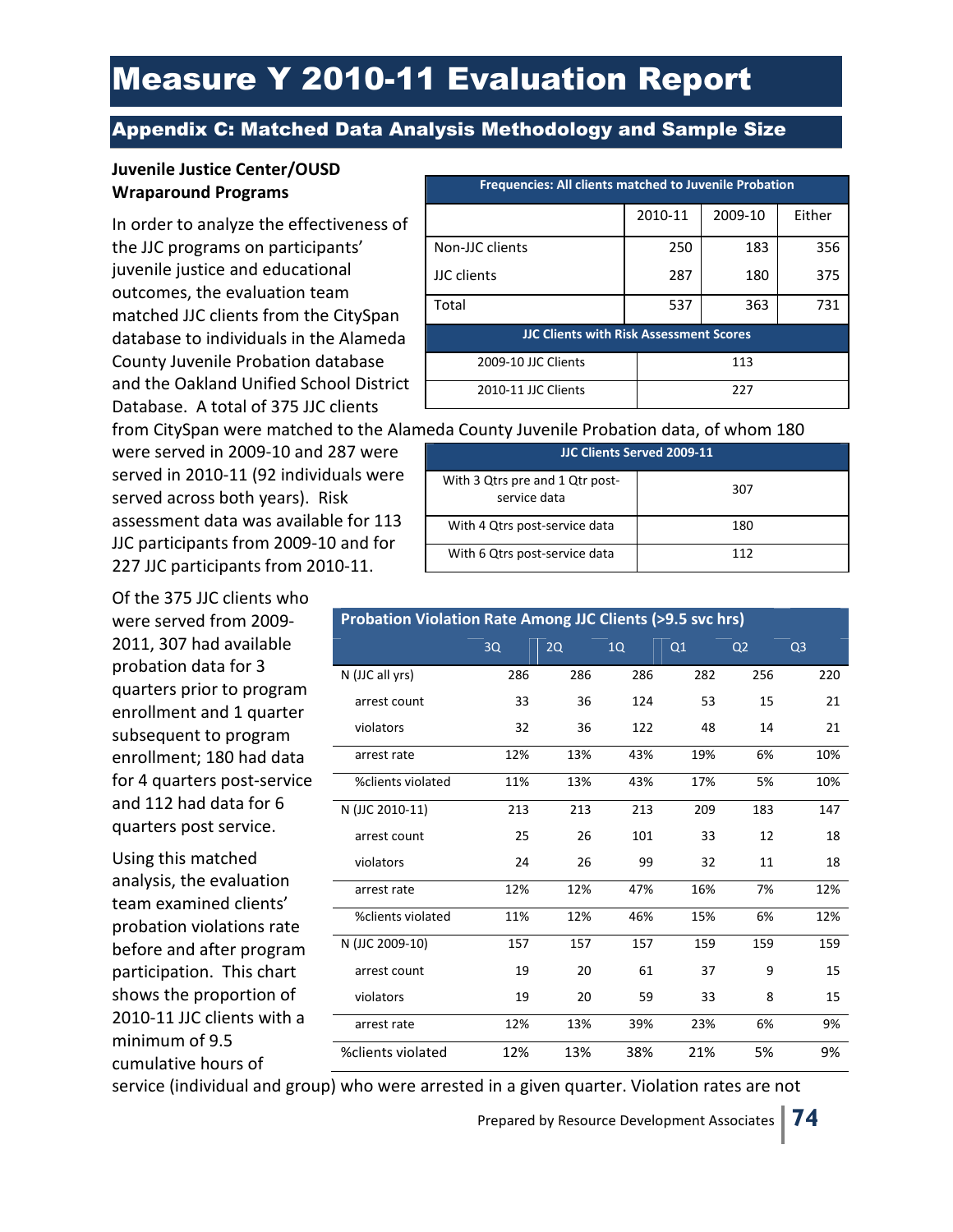#### Appendix C: Matched Data Analysis Methodology and Sample Size

cumulative, and reflect only new offenses that were upheld in court. Technical violations and

charges that were not sustained were not included in the analysis.

The following tables give greater detail about the violation rate analysis, showing the number of participants who violated probation prior to and subsequent to JJC participation by the number of service hours (group and individual) they received in the program. All prepost service differences were found to be statistically significant at the .01 level.

| Proportion of ZUTU-TT JJC Clients who violated in 9 months<br><b>Pre/Post Service</b> |                     |       |     |                   |  |  |
|---------------------------------------------------------------------------------------|---------------------|-------|-----|-------------------|--|--|
|                                                                                       |                     | Mean  | N   | <b>Difference</b> |  |  |
| $< 9.5$ hrs of service                                                                | 9 months before svc | 55.6% | 27  | $0.37**$          |  |  |
|                                                                                       | 9 months after syc  | 18.5% | 27  |                   |  |  |
| > 9.5 hrs of service                                                                  | 9 months before syc | 66.2% | 145 | $0.33**$          |  |  |
|                                                                                       | 9 months after syc  | 33.1% | 145 |                   |  |  |

| 9 month Pre/Post Service Violation Rate, JJC 2010-11 clients |                     |  |       |     |                   |
|--------------------------------------------------------------|---------------------|--|-------|-----|-------------------|
|                                                              |                     |  | Mean  | N   | <b>Difference</b> |
| < 9.5<br>hrs of                                              | 9 months before svc |  | 66.7% | 27  | $0.48**$          |
| service                                                      | 9 months after syc  |  | 18.5% | 27  |                   |
| > 9.5                                                        | 9 months before svc |  | 75.9% | 145 | $0.39**$          |
| hrs of<br>service                                            | 9 months after syc  |  | 36.6% | 145 |                   |

*Violation rate is mean number of arrests per client. \*\* Denotes significance at .01 level* 

| <b>Cumulative Violation Rate Among JJC Clients (&gt;9.5 svc hrs)</b> |             |                |                |     |                |     |  |
|----------------------------------------------------------------------|-------------|----------------|----------------|-----|----------------|-----|--|
|                                                                      | $_{\Omega}$ | Q <sub>2</sub> | Q <sub>3</sub> | Q4  | Q <sub>5</sub> | Q6  |  |
| N (JJC 2009-10)                                                      | 159         | 159            | 159            | 159 | 128            | 100 |  |
| Violations                                                           | 37          | 46             | 61             | 70  | 68             | 53  |  |
| Unique violators                                                     | 33          | 41             | 52             | 59  | 53             | 42  |  |
| Violation rate                                                       | 23%         | 29%            | 38%            | 44% | 53%            | 53% |  |
| % Clients violated                                                   | 21%         | 26%            | 33%            | 37% | 41%            | 42% |  |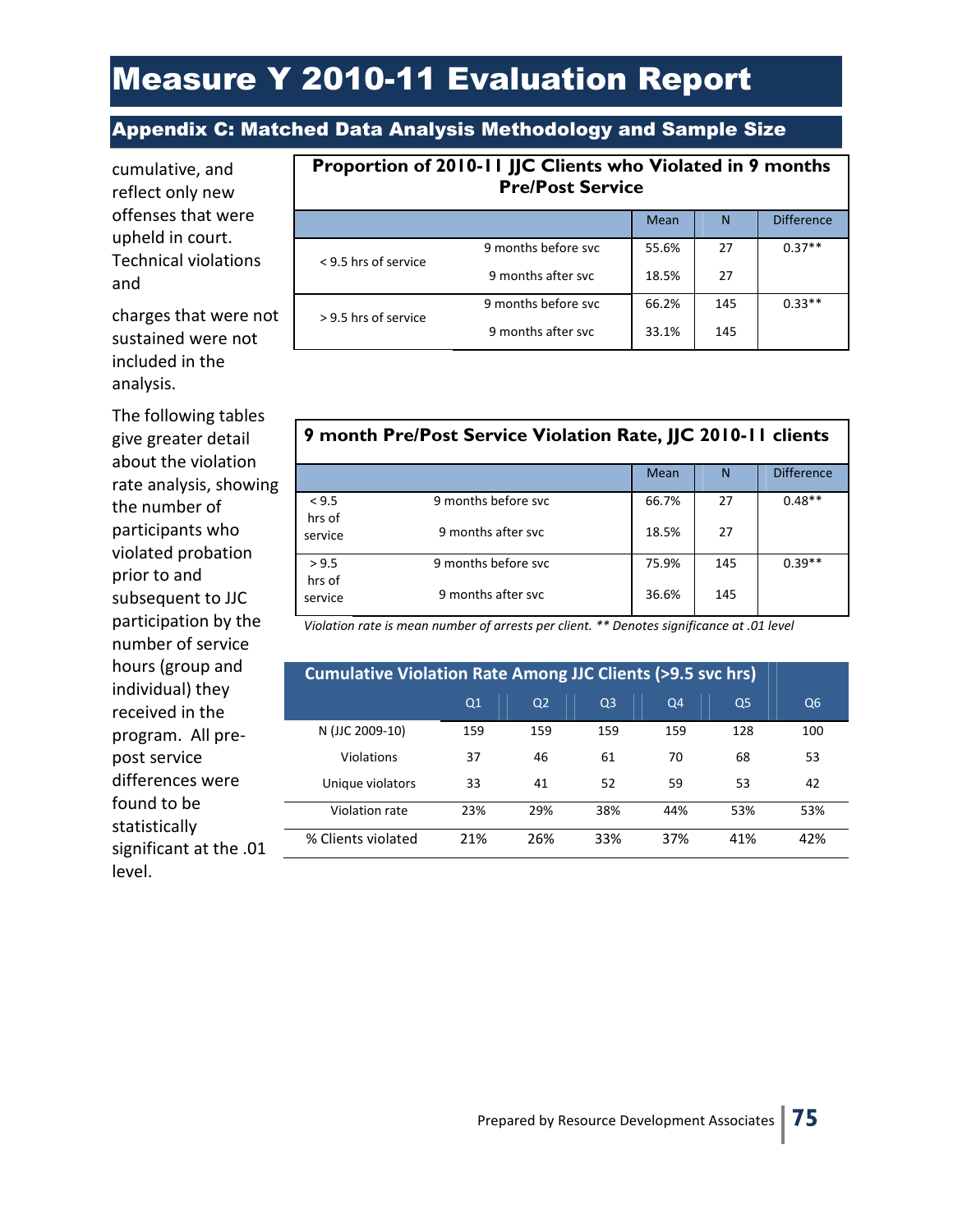#### Appendix C: Matched Data Analysis Methodology and Sample Size

The evaluation team was able to match a total of 265 youth who participated in the JJC/OUSD Wrap Around Services to students in OUSD. Of these, 205 met minimum service thresholds (at least 2.5 hours of group service or at least 7.17 hours of individual service) and were included in the analysis. Of these 205 students, 145 had OUSD truancy data from the 2009-10 school year and 130 had truancy data from the 2010-2011 school year. There were 98 students who met minimum service thresholds and had truancy data for both school years for an n=98 in the truancy data.



Of the 205 matched students who met minimum service thresholds, 141 had suspension data for the 2009-10 school year and 127 had suspension data for the 2010-2011 school year. Of

these, 92 had suspension data for both years and were included in our suspension analysis, for an n=92.

The charts to the right show that all paired sample analyses were highly statistically significant.

|                     | <b>OUSD</b><br><b>Data</b><br>either<br>vear | <b>Above</b><br>service<br>threshold | <b>OUSD</b><br>Data<br>2009-<br>2010 | <b>OUSD</b><br><b>Data</b><br>2010-<br>2011 | <b>OUSD</b><br><b>Data</b><br>2009-10<br>and<br>2010-11 |
|---------------------|----------------------------------------------|--------------------------------------|--------------------------------------|---------------------------------------------|---------------------------------------------------------|
| <b>Truancy Data</b> | 265                                          | 197                                  | 141                                  | 127                                         | 95                                                      |
| Suspension data     | 265                                          | 192                                  | 145                                  | 130                                         | 89                                                      |

#### **Comparison of Pre/Post Service Truancy, JJC Participants**

*(Mean Aggregate Days Truant Compared to Days Enrolled )* 

|                    | Mean  | Std.Dev N |    | $p(2-tailed t)$ |
|--------------------|-------|-----------|----|-----------------|
| 2009-10 (pre-JJC)  | .0713 | .09513    | 98 | .000            |
| 2010-11 (post-JJC) | .0534 | .08808    | 98 |                 |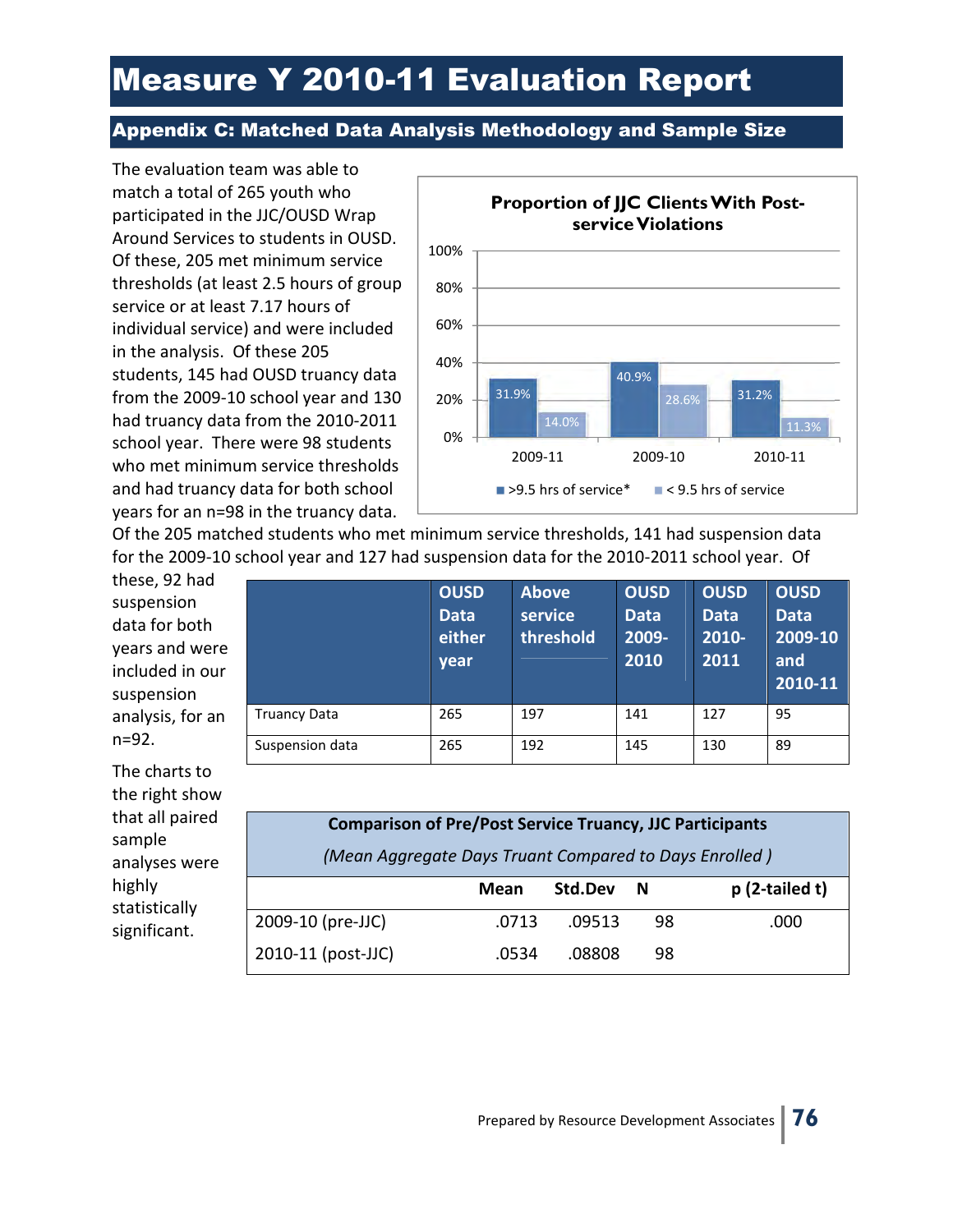#### Appendix C: Matched Data Analysis Methodology and Sample Size

#### **Young Adult Reentry Program Samples and Analysis**

In order to analyze the effect of participation in Measure Y's Young Adult Reentry Programs on participants' subsequent criminal justice involvement, the evaluation team first matched

| Valid Clients in CitySpan                 | 2010-11 | 2009-10 | <b>Either year</b> |
|-------------------------------------------|---------|---------|--------------------|
| "Volunteers of America, Bay Area (VOABA)" | 22      | 33      | 53                 |
| Goodwill Industries                       | 59      | 39      | 96                 |
| WorkFirst Foundation (America Works)      | 98      | 191     | 277                |
| Youth Employment Partnership (YEP)        | 64      | 34      | 87                 |
| <b>Total</b>                              | 243     | 297     | 513                |

program participants in the CitySpan database to individuals in the adult probation database provided by the Alameda County Probation Department. Of the 243 valid clients in CitySpan for 2010-11 and the 297 valid clients in CitySpan for 2009-10, 109 and 115 matched to clients in the Adult Probation dataset, respectively. Of these, 14 had no recorded service hours and so were not included in outcome analyses. Seventy-seven of these individuals had risk assessment scores from Probation.

| <b>Clients Matched to Adult Probation</b>                          | 2010-11   | 2009-10 | Either year        |
|--------------------------------------------------------------------|-----------|---------|--------------------|
| Volunteers of America, Bay Area (VOABA)                            | 2         | 7       | 9                  |
| Goodwill Industries                                                | 33        | 7       | 40                 |
| <b>WorkFirst Foundation (America Works)</b>                        | 45        | 89      | 127                |
| Youth Employment Partnership (YEP)                                 | 31        | 25      | 47                 |
| Total                                                              | 111       | 128     | 223                |
| With probation records between 2007-2011                           | 2010-11   | 2009-10 | Either year        |
| Total - all 4 programs                                             | 109       | 115     | 202                |
| <b>With nonzero hours in CitySpan</b>                              | 2010-11   | 2009-10 | <b>Either year</b> |
| Total - VOABA, Goodwill, YEP                                       | 95        |         |                    |
| With risk assessment scores from Probation                         | 2007-2011 |         |                    |
| Total - All Measure Y clients matched to Adult Probation records++ |           | 77      |                    |

CitySpan did include inmate numbers for former inmates in the California Department of Corrections and Rehabilitation (CDCR) and/or the California Youth Authority (CYA, now Department of Juvenile Justice, or DJJ). Unfortunately, despite repeated efforts, the evaluation team was not able to obtain data from CDCR of DJJ to match these clients.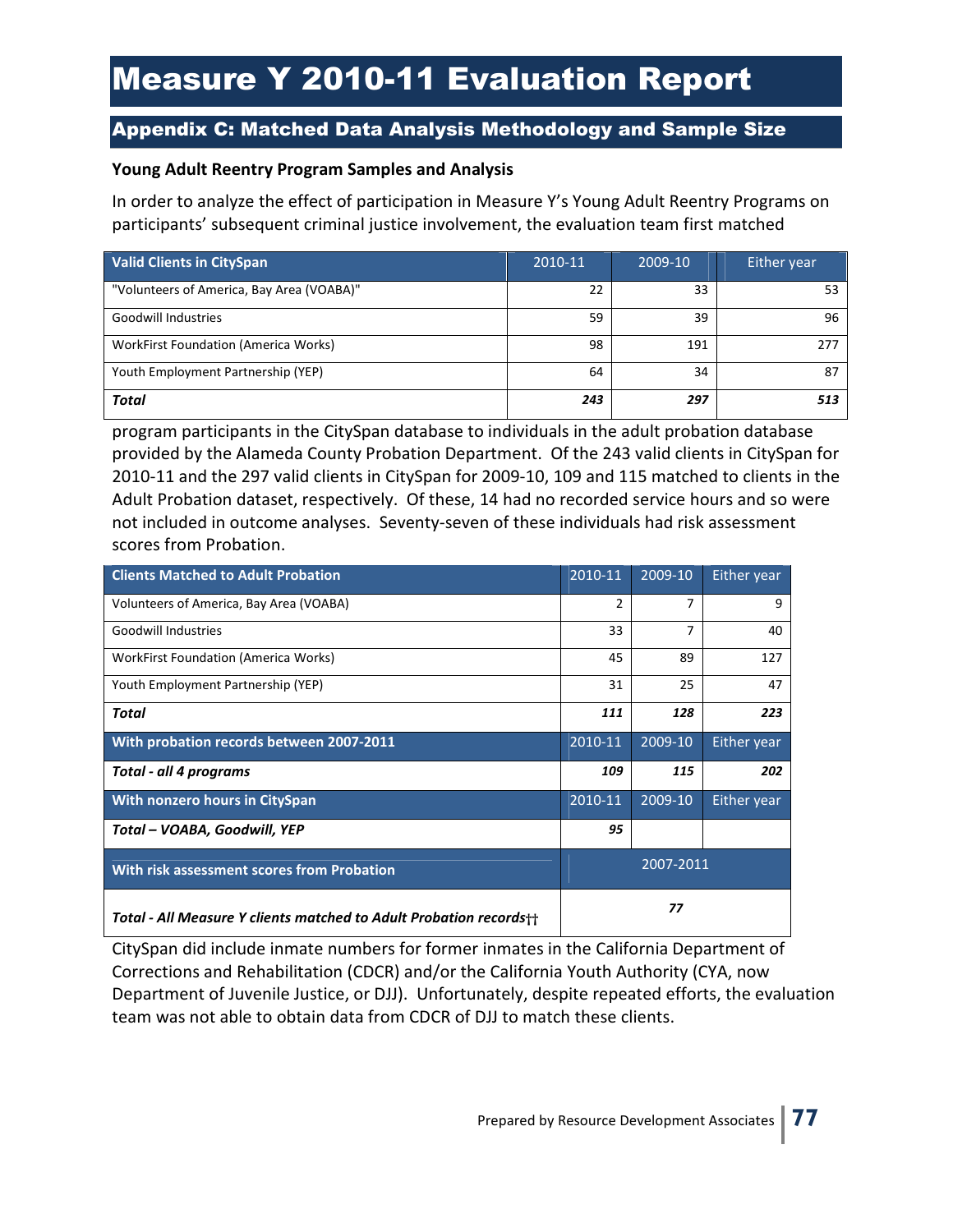#### Appendix C: Matched Data Analysis Methodology and Sample Size

| <b>Clients with CDC/CYA inmate #s in</b><br>CitySpant | All     |          |             | Not matched to Adult Probation |          |             |
|-------------------------------------------------------|---------|----------|-------------|--------------------------------|----------|-------------|
|                                                       | 2010-11 | 2009-10  | Either year | 2010-11                        | 2009-10  | Either year |
| Volunteers of America, Bay Area (VOABA)               | 17      | 23       | 39          | 15                             | 19       | 33          |
| <b>Goodwill Industries</b>                            | 57      | 38       | 93          | 24                             | 31       | 53          |
| <b>WorkFirst Foundation (America Works)</b>           | 87      | 147      | 224         | 47                             | 76       | 119         |
| Youth Employment Partnership (YEP)                    |         | $\Omega$ |             | $\Omega$                       | $\Omega$ |             |
| <b>Total</b>                                          | 161     | 208      | 356         | 86                             | 126      | 205         |

| On Parolet                              | 2010-11 | 2009-10 | Either year |
|-----------------------------------------|---------|---------|-------------|
| Volunteers of America, Bay Area (VOABA) | 22      | 32      | 52          |
| <b>Goodwill Industries</b>              | 32      | 30      | 60          |
| WorkFirst Foundation (America Works)    | 36      | 101     | 131         |
| Youth Employment Partnership (YEP)      | 8       |         |             |
| Total - all 4 programs                  | 98      | 164     | 251         |

In order to evaluate the effect of these programs on clients' recidivism, the evaluation team analyzed post-service probation violations for all YARE clients who were on probation. The chart below shows changes in quarterly per-client violations for a sample of 94 clients who received any amount of service (as reflected in CitySpan) at some time during 2010-11. Only new felony and misdemeanor offenses are included (not technical violations of probation).

The sample for the first four quarters (9 months prior to and 3 months following first date of OMY service) consists of matched pairs. The decline in per-client arrests following entry into OMY service is statistically significant at the 95% confidence level.

A longitudinal analysis over a longer period of time shows similarly impressive outcomes, although the sample size decreases significantly as months since intake increase, limiting our ability to extrapolate from this data. The sample for this graph includes only those clients served in 2010-11 with non-zero service hours in CitySpan who participated in Young Adult Reentry and Employment programs

|                | <b>Violation</b> |    |         |                    |
|----------------|------------------|----|---------|--------------------|
| Qtr            | rate             | n  | р       | test type          |
| 3Q             | 0.16             | 94 |         | N/A                |
| 2Q             | 0.11             | 94 | 0.26    | 1 tailed t, paired |
| 1Q             | 0.09             | 94 | 0.38    | 1 tailed t, paired |
| Q1             | 0.00             | 94 | $0.04*$ | 1 tailed t, paired |
| Q <sub>2</sub> | 0.00             | 76 |         | N/A                |
| Q3             | 0.02             | 59 |         | N/A                |
|                |                  |    |         |                    |

(excluding Project Choice). Units on the x axis are client-adjusted program months, with zero being the point of first service.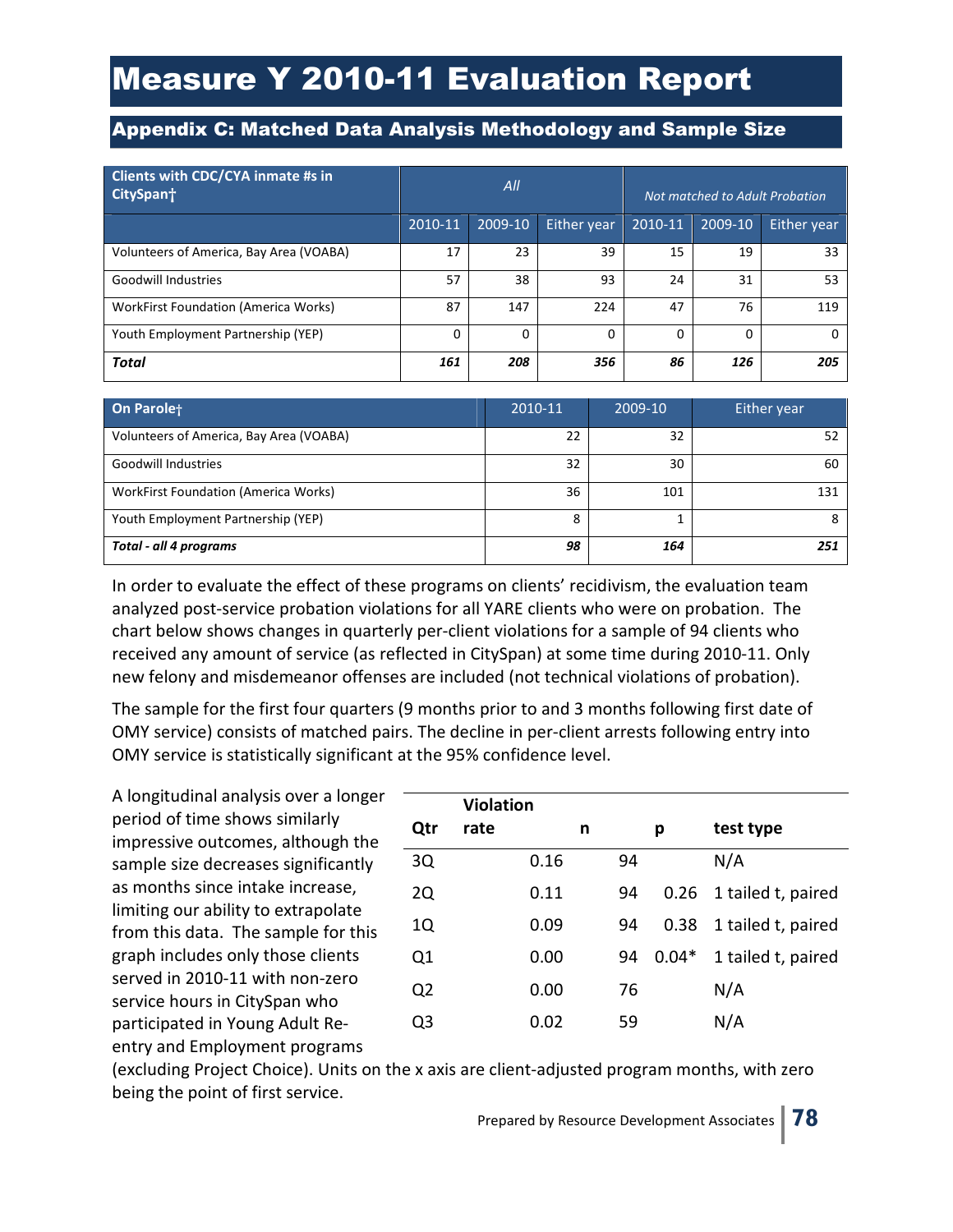#### Appendix C: Matched Data Analysis Methodology and Sample Size



The distribution of crime typology for probationers served by OMY is not statistically different from that of the overall population of adult probationer

| <b>Violations by Type</b><br>Measure Y vs. Non-Measure Y Probationers, 2007-2011 |                         |                       |              |              |             |  |  |  |  |
|----------------------------------------------------------------------------------|-------------------------|-----------------------|--------------|--------------|-------------|--|--|--|--|
|                                                                                  | <b>Non-violent Part</b> | <b>Violent Part</b>   |              |              |             |  |  |  |  |
|                                                                                  |                         |                       | <b>Other</b> | <b>Total</b> | sample_p    |  |  |  |  |
| Non Measure                                                                      |                         |                       |              |              |             |  |  |  |  |
| Υ                                                                                | 1214                    | 74                    | 13085        | 14373        | 0.982366209 |  |  |  |  |
| Measure Y                                                                        | 19                      | 3                     | 236          | 258          | 0.017633791 |  |  |  |  |
| Total                                                                            | 1233                    | 77                    | 13321        | 14631        |             |  |  |  |  |
|                                                                                  |                         |                       |              |              | chi         |  |  |  |  |
| exp non-omy                                                                      | 1211.257535             | 75.64219807           | 13086.1      | 14373        | square_omy  |  |  |  |  |
| expected omy                                                                     | 21.74246463             | 1.357801927 234.89973 |              | 258          | 0.310796526 |  |  |  |  |
| <b>Sample Proportions</b>                                                        |                         |                       |              |              |             |  |  |  |  |
| Non Measure                                                                      |                         |                       |              |              |             |  |  |  |  |
| Y                                                                                | 8.4%                    | 0.5%                  | 91.0%        | 1            |             |  |  |  |  |
| Measure Y                                                                        | 7.4%                    | 1.2%                  | 91.5%        | 1            |             |  |  |  |  |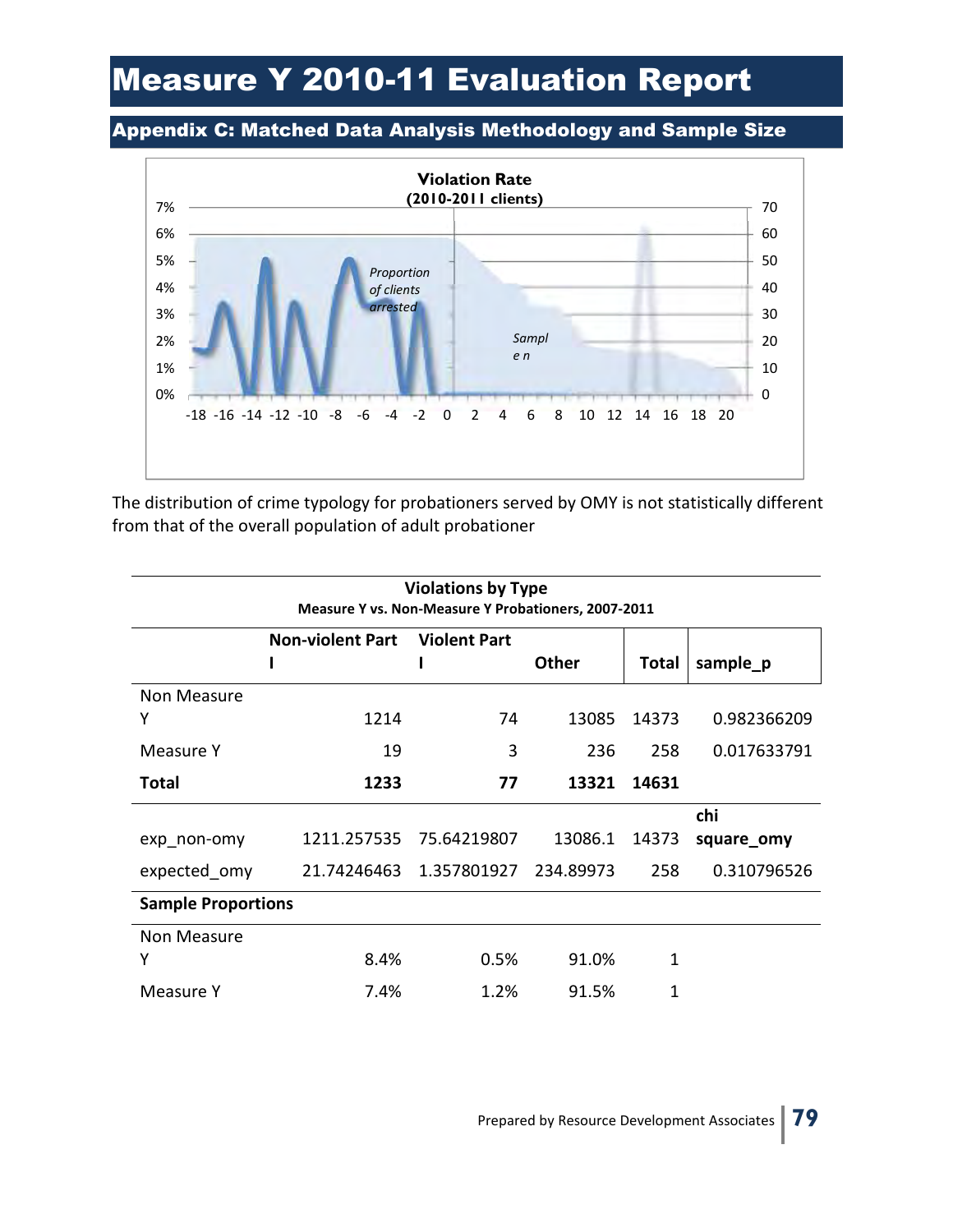### Appendix D: Pre/Post Tests

| Pre /Post Test Mean Scores by Outcome Area                                                    |                                |      |                   |                             |      |  |
|-----------------------------------------------------------------------------------------------|--------------------------------|------|-------------------|-----------------------------|------|--|
|                                                                                               | <b>All Pre</b><br><b>Tests</b> |      | <b>Post Tests</b> | <b>Clients with Pre and</b> |      |  |
|                                                                                               | N                              | Pre  | $\mathsf{N}$      | Pre                         | Post |  |
| <b>Employment Outcomes</b>                                                                    |                                |      |                   |                             |      |  |
| <b>Job Preparation and Readiness</b>                                                          |                                |      |                   |                             |      |  |
| I know what job or career I want to pursue.                                                   | 520                            | 4.19 | 115               | 3.93                        | 4.33 |  |
| I am aware of the education and skills required for my desired<br>career                      | 516                            | 4.16 | 110               | 3.9                         | 4.25 |  |
| I am aware of the requirements needed to complete school or<br>obtain my GED.                 | 1167                           | 4.25 | 387               | 4.12                        | 4.37 |  |
| I would need a lot of help to prepare a competitive resume.                                   | 1015                           | 3.47 | 308               | 3.56                        | 3.21 |  |
| I would need a lot of help to conduct a job search.                                           | 1025                           | 3.51 | 313               | 3.57                        | 3.23 |  |
| I have practiced questions on an application or in a job interview.                           | 1034                           | 3.66 | 313               | 3.65                        | 3.97 |  |
| <b>Referrals for Job Placement</b>                                                            |                                |      |                   |                             |      |  |
| I have received a job referral(s) for a position I am qualified for.                          | 702                            | 3.24 | 232               | 3.37                        | 3.94 |  |
| I have received a job referral(s) for a position I am interested in.                          | 695                            | 3.19 | 232               | 3.31                        | 3.89 |  |
| The referral(s) I received resulted in an interview.                                          | 651                            | 3.19 | 218               | 3.19                        | 3.85 |  |
| Confidence in ability to get and retain Jobs                                                  |                                |      |                   |                             |      |  |
| I am confident in my ability to get a job.                                                    | 515                            | 4.39 | $ $   4           | 4.25                        | 4.44 |  |
| I am confident in my ability to dress appropriately for a job.                                | 512                            | 4.48 | 116               | 4.38                        | 4.59 |  |
| When I am at work I am confident I will act in a way that does not<br>upset or offend anyone. | 516                            | 4.75 | $ $  4            | 4.60                        | 4.68 |  |
| I am confident in my ability to keep a job.                                                   | 514                            | 4.63 | $ $  4            | 4.59                        | 4.68 |  |
| <b>School/Education Related Outcomes</b>                                                      |                                |      |                   |                             |      |  |
| <b>Educational Attainment</b>                                                                 |                                |      |                   |                             |      |  |
| I am aware of the requirements needed to complete school or<br>obtain my GED.                 | 1167                           | 4.25 | 387               | 4.12                        | 4.37 |  |
| I plan to graduate from high school or get my GED.                                            | 590                            | 4.39 | 205               | 4.27                        | 4.52 |  |
| I plan to go to college or continue my education.                                             | 57 I                           | 4.08 | 185               | 3.98                        | 4.3  |  |
| <b>Attitude Towards School</b>                                                                |                                |      |                   |                             |      |  |
| I think education is important.                                                               | 530                            | 4.27 | 214               | 4.26                        | 4.47 |  |
| In general I like school.                                                                     | 529                            | 3.56 | 215               | 3.5                         | 3.94 |  |

Prepared by Resource Development Associates **80**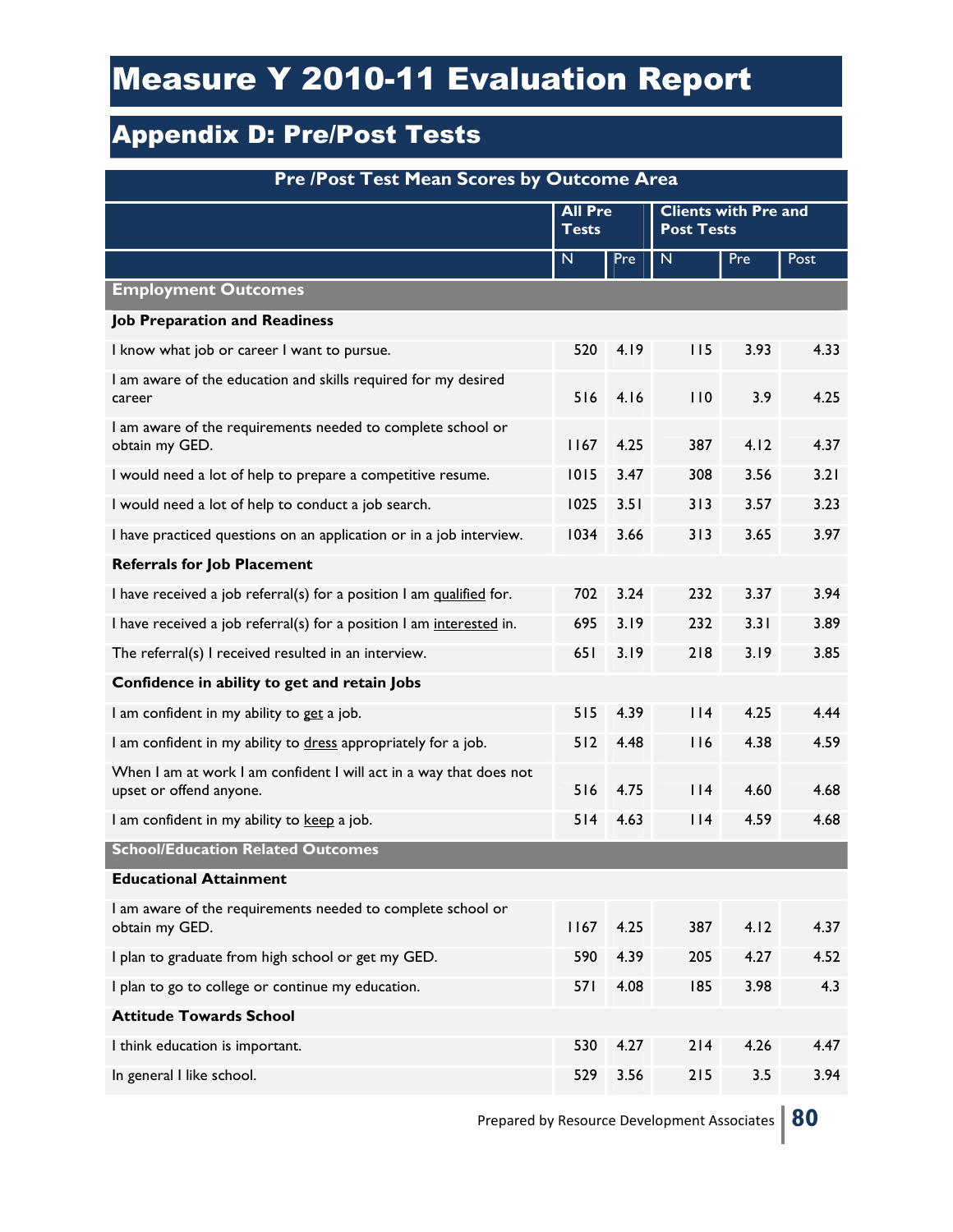## Appendix D: Pre/Post Tests

| Getting good grades is important.                                                               | 522  | 4.05 | 206  | 4.0  | 4.29 |
|-------------------------------------------------------------------------------------------------|------|------|------|------|------|
| During the past month I always completed my homework.                                           | 480  | 3.43 | 168  | 3.33 | 3.76 |
| Truancy and Disruptive Behavior at School                                                       |      |      |      |      |      |
| During the past two months, I have                                                              |      |      |      |      |      |
| Been sent home from school for getting in trouble.                                              | 535  | 1.52 | 168  | 1.51 | 1.29 |
| Been sent to the office or received detention for getting in trouble.                           | 530  | 1.61 | 170  | 1.58 | 1.36 |
| Skipped or cut classes.                                                                         | 533  | 2.13 | 178  | 2.08 | 1.85 |
| Involvement in the Criminal Justice System                                                      |      |      |      |      |      |
| <b>Compliance with Terms of Probation or Parole</b>                                             |      |      |      |      |      |
| I am confident in my ability to complete the terms of my probation<br>or parole.                | 1140 | 4.20 | 384  | 4.24 | 4.16 |
| I try to stay away from situations that will compromise the terms of<br>my probation or parole. | 1160 | 4.24 | 39 I | 4.27 | 4.21 |
| <b>Law and Probation/Parole Violations</b>                                                      |      |      |      |      |      |
| During the last two months I have been                                                          |      |      |      |      |      |
| Arrested or detained                                                                            | 1233 | .4   | 424  | 1.38 | 1.2  |
| Arrested or detained for a violent offense                                                      | 1040 | 1.15 | 379  | 1.17 | 1.08 |
| Arrested or detained for a probation violation                                                  | 1020 | 1.18 | 354  | 1.17 | 1.1  |

| <b>Pre /Post Test Mean Scores by Risk Factor</b>                                             |                                |      |                   |                             |      |  |  |
|----------------------------------------------------------------------------------------------|--------------------------------|------|-------------------|-----------------------------|------|--|--|
|                                                                                              | <b>All Pre</b><br><b>Tests</b> |      | <b>Post Tests</b> | <b>Clients with Pre and</b> |      |  |  |
|                                                                                              | N                              | Pre  | N                 | Pre                         | Post |  |  |
| <b>Anger Management Skills</b>                                                               |                                |      |                   |                             |      |  |  |
| A lot of times I don't really think about the consequences before I<br>react to a situation. | 1034                           | 2.86 | 306               | 3.08                        | 2.70 |  |  |
| When I am upset, it is very difficult for me to relax and calm down.                         | 1034                           | 2.95 | 311               | 3.12                        | 2.93 |  |  |
| <b>Conflict Resolution Skills</b>                                                            |                                |      |                   |                             |      |  |  |
| I know how to get myself out of dangerous situations without<br>violence.                    | 1285                           | 3.92 | 467               | 3.86                        | 4.09 |  |  |
| In the past 30 days I have used conflict resolution skills.                                  | 690                            | 3.58 | 185               | 3.49                        | 3.72 |  |  |
| <b>Peer and Social Support</b>                                                               |                                |      |                   |                             |      |  |  |
| The people I hang out with get into a lot of trouble.                                        | 1263                           | 2.61 | 447               | 2.73                        | 2.62 |  |  |

Prepared by Resource Development Associates **81**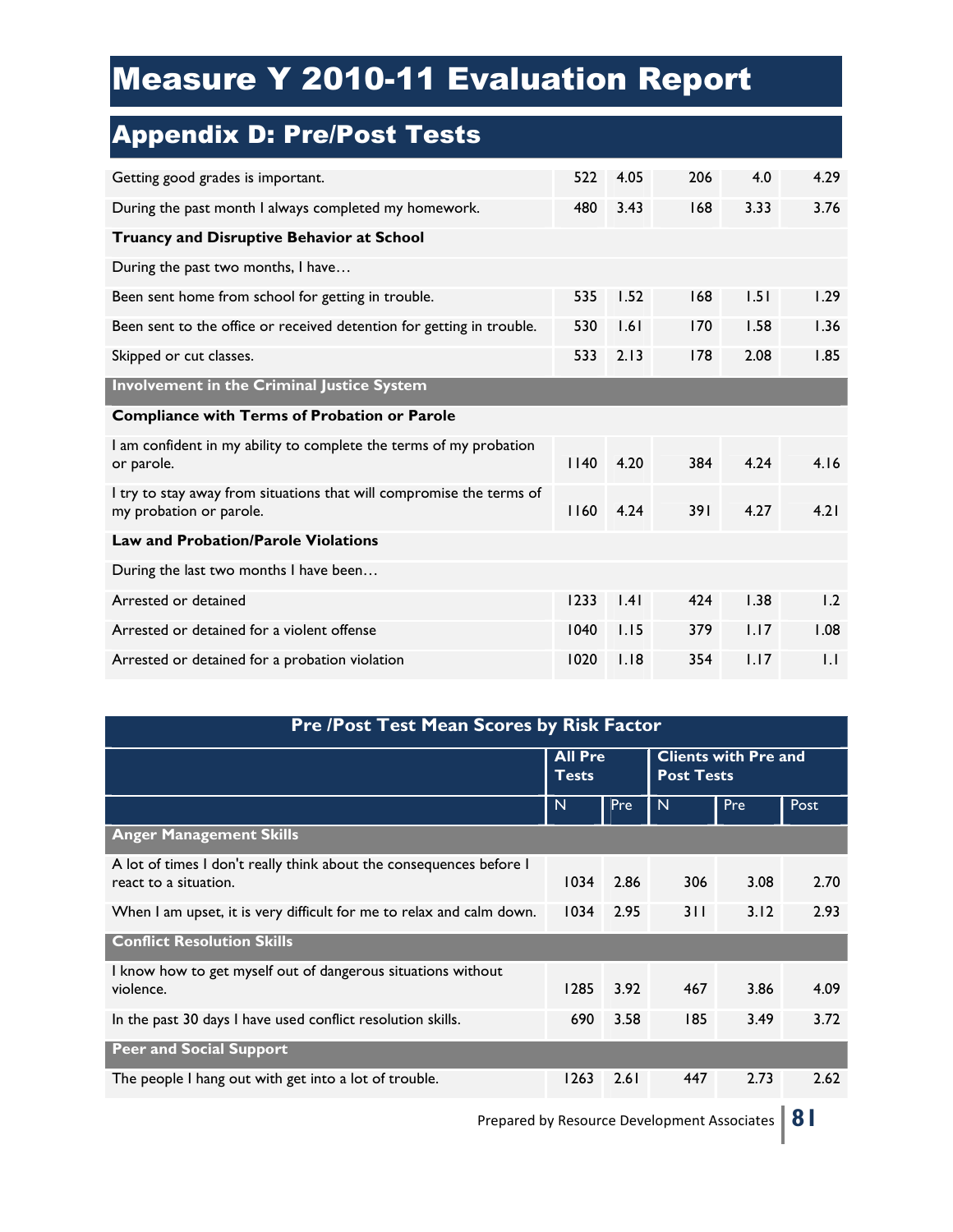| Most of the people I hang out with aren't very responsible about<br>school or their jobs.    | 1265   | 2.72 | 440 | 2.88 | 2.72 |
|----------------------------------------------------------------------------------------------|--------|------|-----|------|------|
| The people I hang out with help me when I'm having a hard time.                              | 1289   | 3.82 | 464 | 3.75 | 3.73 |
| Relationship with a Caring and Supportive Adult                                              |        |      |     |      |      |
| In my home there is a parent/guardian or adult figure who expects<br>me to follow the rules. | 665    | 4.04 | 231 | 4.04 | 4.27 |
| I receive help or support from at least one adult.                                           | 780    | 4.02 | 163 | 3.86 | 4.09 |
| There is an adult in my life who believes I will be a success.                               | 783    | 4.13 | 376 | 4.1  | 4.42 |
| <b>Risk Taking Activities</b>                                                                |        |      |     |      |      |
| In the past 30 days, either I or someone that I hang out with                                |        |      |     |      |      |
| Carried a weapon such as a gun, knife or club.                                               | 1144   | 1.41 | 388 | .4   | 1.24 |
| Drank alcohol.                                                                               | 1187   | 1.72 | 401 | 1.7  | 1.6  |
| Used illegal drugs.                                                                          | 1162   | 1.67 | 396 | 1.71 | 1.54 |
| <b>Risk for Victimization</b>                                                                |        |      |     |      |      |
| During the past 30 days, I have                                                              |        |      |     |      |      |
| Been threatened or injured with a weapon (gun, knife, etc.).                                 | 520    | 1.28 | 205 | 1.26 | 1.12 |
| Been pushed, shoved, slapped, hit, or kicked by someone who<br>wasn't just kidding around.   | 524    | 1.32 | 208 | 1.25 | 1.15 |
| Had my property stolen or deliberately damaged, such as my car,<br>clothing, or books.       | 522    | 1.33 | 207 | 1.23 | 1.15 |
| <b>Stable Housing</b>                                                                        |        |      |     |      |      |
| I have a stable living situation.                                                            | 1246   | 3.77 | 453 | 3.74 | 3.92 |
| I don't always feel safe living in my home.                                                  | 1202   | 2.45 | 414 | 2.5  | 2.4  |
| <b>Resiliency</b>                                                                            |        |      |     |      |      |
| I don't always feel optimistic about my future.                                              | 1269   | 3.9  | 455 | 3.02 | 2.8  |
| I am not always able to stay calm when life gets stressful.                                  | 1278   | 3.12 | 401 | 3.2  | 2.89 |
| I am able to walk away when friends and associates are pushing me<br>towards trouble.        | 1276   | 3.91 | 460 | 3.84 | 4.08 |
| <b>Awareness of Community Resources</b>                                                      |        |      |     |      |      |
| I know about the services offered in my neighborhood and in Oakland                          |        |      |     |      |      |
| Health                                                                                       | 1233   | 3.73 | 460 | 3.66 | 4.23 |
| Employment                                                                                   | 1236   | 3.53 | 461 | 3.46 | 4.15 |
| Financial                                                                                    | $1213$ | 3.48 | 442 | 3.23 | 3.91 |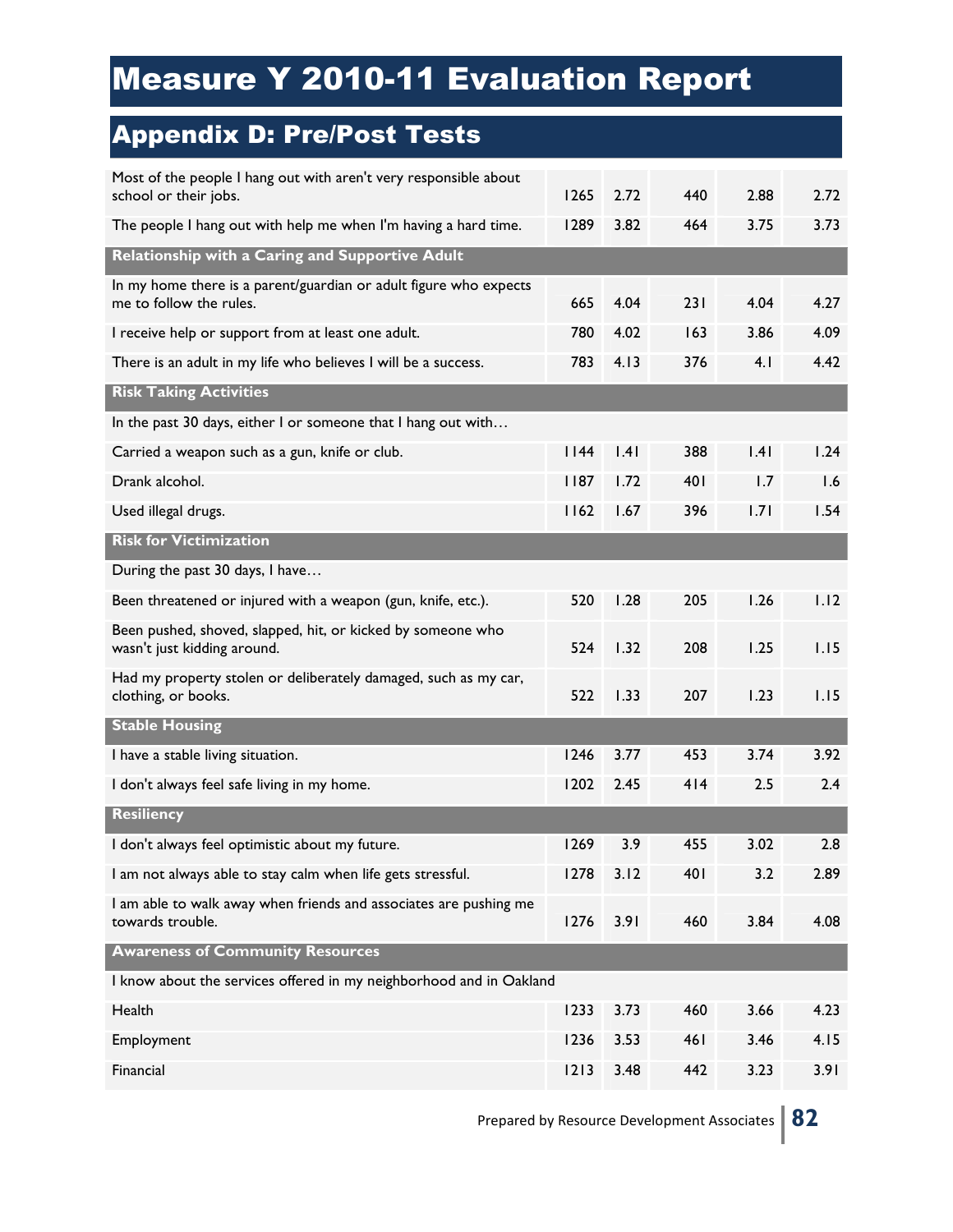| Legal                                                                      | $1215$ 3.32 | 446 | 3.23 | 4.0 I |
|----------------------------------------------------------------------------|-------------|-----|------|-------|
| Costs prevent me from accessing services, even when I need them. II58 3.37 |             | 418 | 3.44 | 3.68  |

| <b>Pre/Post Outcome Analysis by Question</b>                                                  |                                             |                                            |                                             |  |  |  |  |
|-----------------------------------------------------------------------------------------------|---------------------------------------------|--------------------------------------------|---------------------------------------------|--|--|--|--|
|                                                                                               | % With<br><b>Positive</b><br><b>Outcome</b> | % With<br><b>Neutral</b><br><b>Outcome</b> | % With<br><b>Negative</b><br><b>Outcome</b> |  |  |  |  |
| <b>Employment Outcomes</b>                                                                    |                                             |                                            |                                             |  |  |  |  |
| <b>Job Preparation and Readiness</b>                                                          |                                             |                                            |                                             |  |  |  |  |
| I know what job or career I want to pursue.                                                   | 77%                                         | 3%                                         | 20%                                         |  |  |  |  |
| I am aware of the education and skills required for my desired career.                        | 77%                                         | 2%                                         | 21%                                         |  |  |  |  |
| I would need a lot of help to prepare a competitive resume.                                   | 46%                                         | 14%                                        | 39%                                         |  |  |  |  |
| I would need a lot of help to conduct a job search.                                           | 46%                                         | 14%                                        | 39%                                         |  |  |  |  |
| I have practiced questions on an application or in a job interview.                           | 77%                                         | 4%                                         | 19%                                         |  |  |  |  |
| <b>Referrals for Job Placement</b>                                                            |                                             |                                            |                                             |  |  |  |  |
| I have received a job referral(s) for a position I am qualified for.                          | 75%                                         | 8%                                         | 17%                                         |  |  |  |  |
| I have received a job referral(s) for a position I am interested in.                          | 76%                                         | 7%                                         | 17%                                         |  |  |  |  |
| The referall(s) I received resulted in an interview.                                          | 70%                                         | 11%                                        | 19%                                         |  |  |  |  |
| Confidence in ability to get and retain Jobs                                                  |                                             |                                            |                                             |  |  |  |  |
| I am confident in my ability to get a job.                                                    | 79%                                         | 1%                                         | 20%                                         |  |  |  |  |
| I am confident in my ability to dress appropriately for a job.                                | 83%                                         | 1%                                         | 16%                                         |  |  |  |  |
| When I am at work I am confident I will act in a way that does not upset or<br>offend anyone. | 85%                                         | $0\%$                                      | 15%                                         |  |  |  |  |
| I am confident in my ability to keep a job.                                                   | 83%                                         | 0%                                         | 17%                                         |  |  |  |  |
| <b>School/Education Related Outcomes</b>                                                      |                                             |                                            |                                             |  |  |  |  |
| <b>Educational Attainment</b>                                                                 |                                             |                                            |                                             |  |  |  |  |
| I am aware of the requirements needed to complete school or obtain my<br>GED.                 | 77%                                         | 2%                                         | 21%                                         |  |  |  |  |
| I plan to graduate from high school or get my GED.                                            | 92%                                         | $0\%$                                      | 8%                                          |  |  |  |  |
| I plan to go to college or continue my education.                                             | 78%                                         | 5%                                         | 17%                                         |  |  |  |  |
| <b>Attitude Towards School</b>                                                                |                                             |                                            |                                             |  |  |  |  |
| I think education is important.                                                               | 94%                                         | 1%                                         | 5%                                          |  |  |  |  |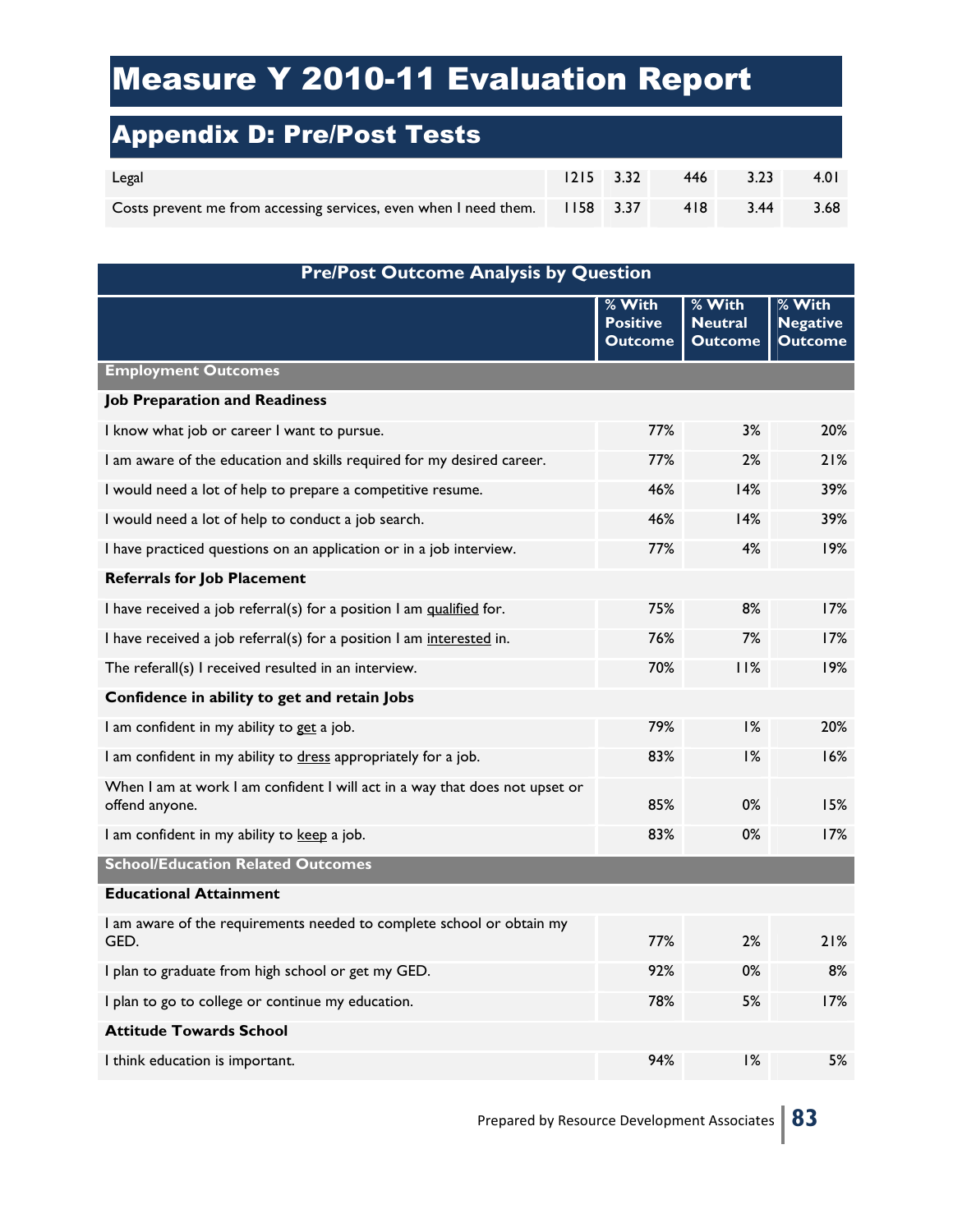| In general I like school.                                                                       | 79% | $10\%$ | 11% |
|-------------------------------------------------------------------------------------------------|-----|--------|-----|
| Getting good grades is important.                                                               | 88% | 3%     | 9%  |
| During the past month I always completed my homework.                                           | 69% | $10\%$ | 21% |
| Truancy and Disruptive Behavior at School                                                       |     |        |     |
| During the past two months, I have                                                              |     |        |     |
| Been sent home from school for getting in trouble.                                              | 87% | 2%     | 11% |
| Been sent to the office or received detention for getting in trouble.                           | 85% | 1%     | 14% |
| Skipped or cut classes.                                                                         | 27% | 44%    | 29% |
| <b>Involvement in the Criminal Justice System</b>                                               |     |        |     |
|                                                                                                 |     |        |     |
| <b>Compliance with Terms of Probation or Parole</b>                                             |     |        |     |
| I am confident in my ability to complete the terms of my probation or<br>parole.                | 76% | 4%     | 20% |
| I try to stay away from situations that will compromise the terms of my<br>probation or parole. | 78% | 4%     | 18% |
| <b>Law and Probation/Parole Violations</b>                                                      |     |        |     |
| During the last two months I have been                                                          |     |        |     |
| Arrested or detained                                                                            | 91% | 1%     | 8%  |
| Arrested or detained for a violent offense                                                      | 95% | $0\%$  | 5%  |

| Comparison Of Pre/Post Mean Scores by Outcome Area 2009-10 & 2010-11          |         |      |      |             |               |      |  |
|-------------------------------------------------------------------------------|---------|------|------|-------------|---------------|------|--|
|                                                                               | 2009-10 |      |      | $2010 - 11$ |               |      |  |
|                                                                               | N       | Pre  | Post | N           | Pre           | Post |  |
| <b>Employment Outcomes</b>                                                    |         |      |      |             |               |      |  |
| <b>Job Preparation and Readiness</b>                                          |         |      |      |             |               |      |  |
| I know what job or career I want to pursue.                                   | 70      | 3.77 | 4.34 | - 45        | 4.18 4.31     |      |  |
| I am aware of the education and skills required for my desired career.        | 65      | 3.8  | 4.32 | 45          | $4.04$ $4.13$ |      |  |
| I am aware of the requirements needed to complete school or obtain my<br>GED. | 208     | 4.02 | 4.29 | 179         | 4.23          | 4.46 |  |
| I would need a lot of help to conduct a competitive resume.                   | 179     | 3.63 | 3.17 | 129         | 3.47          | 3.26 |  |
| I would need a lot of help to conduct a competitive job search.               | 187     | 3.6  | 3.25 | 126         | 3.52          | 3.19 |  |
| I have practiced questions on an application or in a job interview.           | 185     | 3.57 | 3.91 | 128         | 3.76          | 4.05 |  |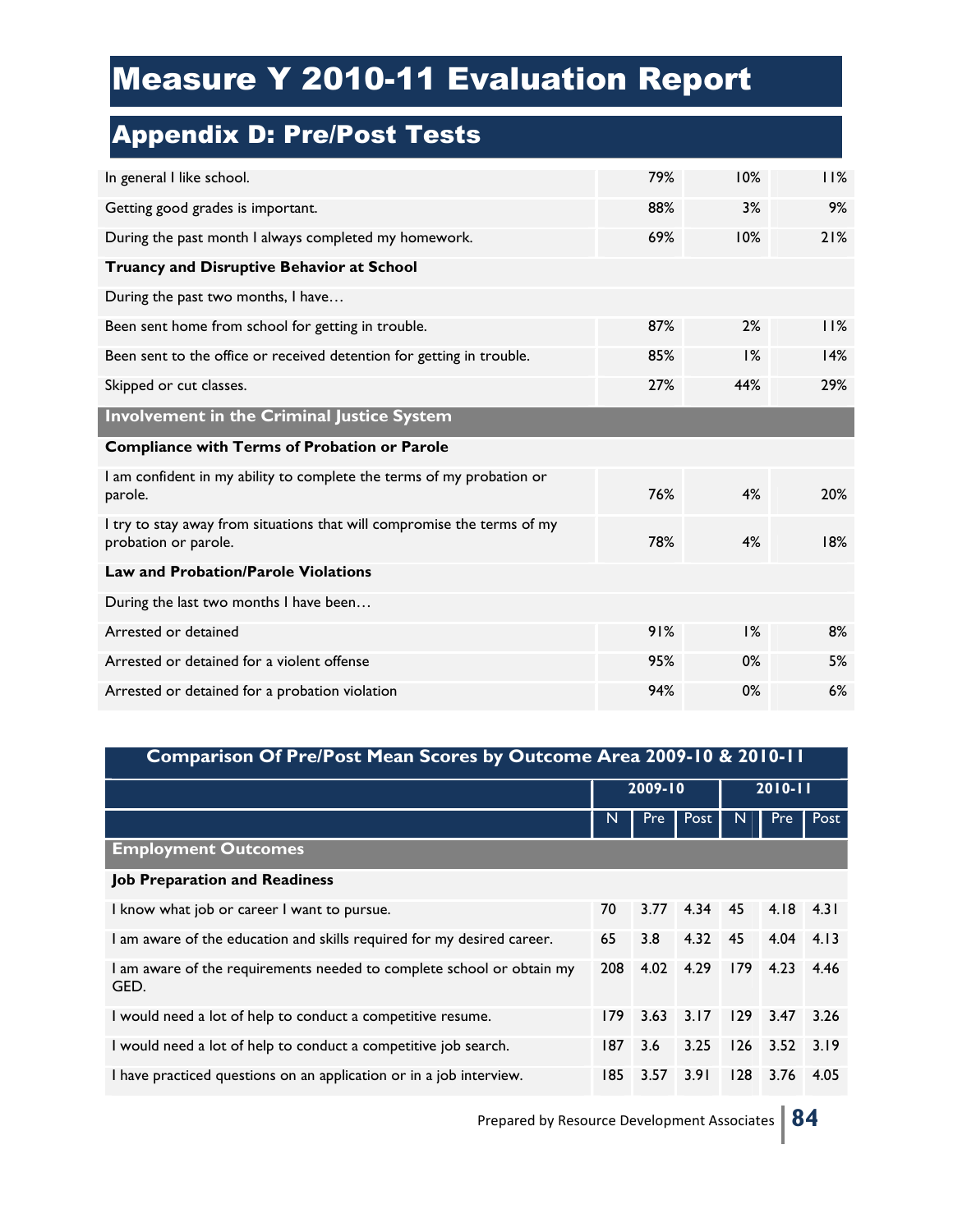| <b>Referrals for Job Placement</b>                                                              |      |      |                             |        |      |      |
|-------------------------------------------------------------------------------------------------|------|------|-----------------------------|--------|------|------|
| I have received a job referral(s) for a position I am qualified for.                            | 105  | 3.44 | 3.92                        | 127    | 3.31 | 3.94 |
| I have received a job referral(s) for a position I am interested in.                            | 108  | 3.31 | 3.95                        | 124    | 3.31 | 3.84 |
| The referral(s) I received resulted in an interview.                                            | 100  | 3.34 | 4.01                        | $ $  8 | 3.07 | 3.72 |
| <b>Confidence in Ability to Get and Retain Jobs</b>                                             |      |      |                             |        |      |      |
| I am confident in my ability to get a job.                                                      | 68   | 4.19 | 4.47                        | 46     | 4.35 | 4.39 |
| I am confident in my ability to dress appropriately for a job.                                  | 69   | 4.25 | 4.67                        | 47     | 4.57 | 4.47 |
| When I am at work I am confident I will act in a way that does not upset<br>or offend anyone.   | 68   | 4.51 | 4.71                        | 46     | 4.72 | 4.63 |
| I am confident in my ability to keep a job.                                                     | 68   | 4.56 | 4.72                        | 46     | 4.63 | 4.63 |
| <b>School/Education Related Outcomes</b>                                                        |      |      |                             |        |      |      |
| <b>Educational Attainment</b>                                                                   |      |      |                             |        |      |      |
| I am aware of the requirements needed to complete school or obtain my<br>GED.                   | 208  | 4.02 | 4.29                        | 179    | 4.23 | 4.46 |
| I plan to graduate from high school or get my GED.                                              | 123  | 4.31 | 4.49                        | 82     | 4.21 | 4.57 |
| I plan to go to college or continue my education.                                               | 100  | 3.95 | 4.23                        | 85     | 4.02 | 4.39 |
| <b>Attitude Towards School</b>                                                                  |      |      |                             |        |      |      |
| I think education is important.                                                                 | 128  | 4.26 | 4.43                        | 86     | 4.27 | 4.52 |
| In general I like school.                                                                       | 127  | 3.4  | 3.87                        | 88     | 3.65 | 4.05 |
| Getting good grades is important to me.                                                         | 122  | 3.99 | 4.21                        | 84     | 4.01 | 4.4  |
| During the past month I always completed my homework.                                           | 98   | 3.32 | 3.65                        | 70     | 3.36 | 3.91 |
| Truancy and Disruptive Behavior at School                                                       |      |      |                             |        |      |      |
| During the past two months I have                                                               |      |      |                             |        |      |      |
| Been sent home from school for getting in trouble.                                              | 0    | 1.45 | 1.24                        | 67     | 1.6  | 1.37 |
| Been sent to the office or received detention for getting in trouble.                           | 102  | 1.53 | 1.28                        | 68     | 1.66 | 1.47 |
| Skipped or cut classes.                                                                         | 107  | 2.11 | 2.07                        | 71     | 2.04 | 1.52 |
| Involvement in the Criminal Justice System                                                      |      |      |                             |        |      |      |
| <b>Compliance with Terms or Probation or Parole</b>                                             |      |      |                             |        |      |      |
| I am confident in my ability to complete the terms of my probation or<br>parole.                | 177. |      | 4.15 4.14 207 4.24 4.17     |        |      |      |
| I try to stay away from situations that will compromise the terms of my<br>probation or parole. |      |      | 184 4.18 4.16 207 4.34 4.26 |        |      |      |
| Law and Probation/Parole Violations                                                             |      |      |                             |        |      |      |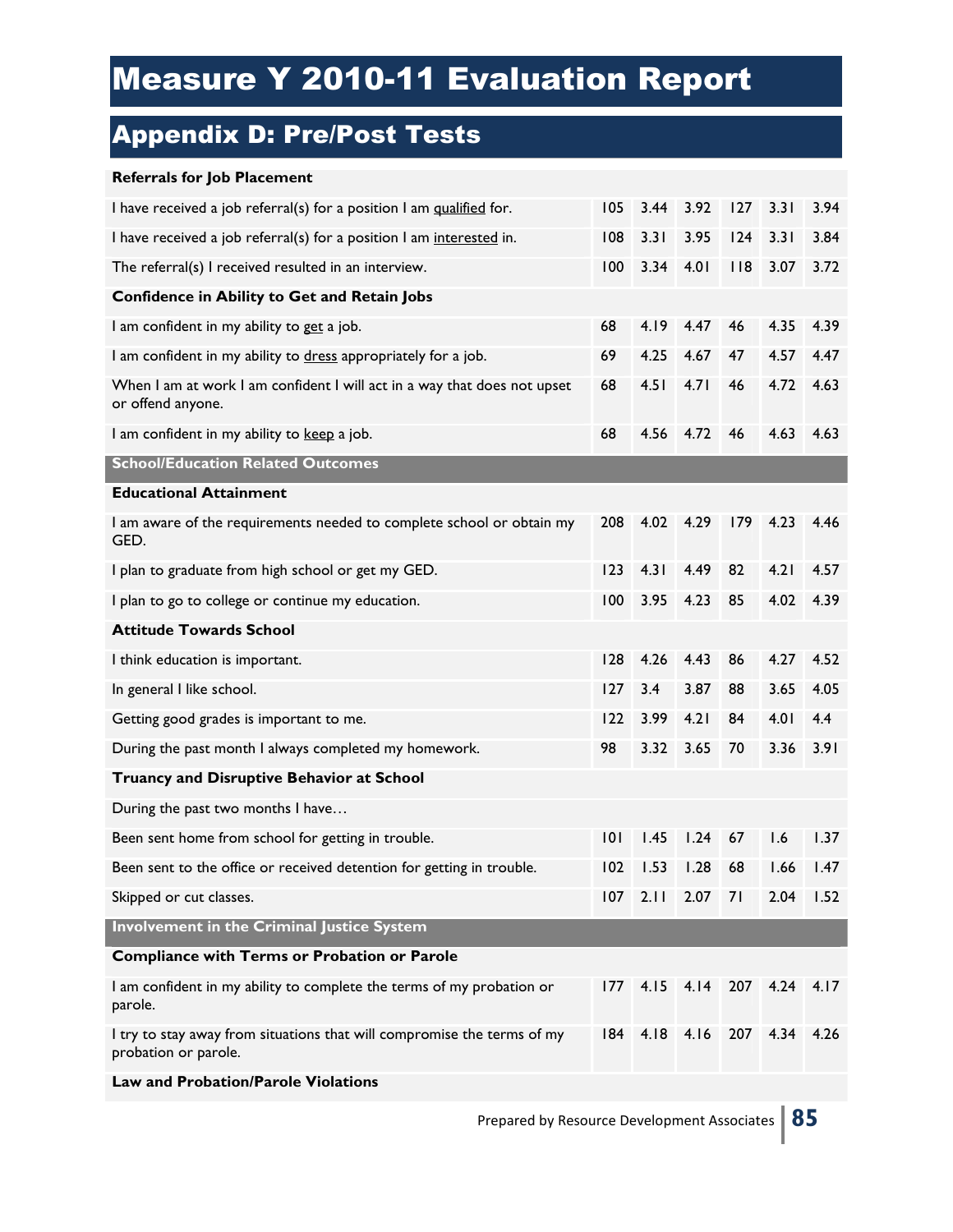### Appendix D: Pre/Post Tests

| During the last two months I have been          |  |                             |  |  |
|-------------------------------------------------|--|-----------------------------|--|--|
| Arrested or detained.                           |  | 227 1.48 1.22 197 1.25 1.19 |  |  |
| Arrested or detained for a violent offense.     |  | 195 1.16 1.08 184 1.1 1.08  |  |  |
| Arrested or detained for a probation violation. |  | 181 1.22 1.12 173 1.11 1.09 |  |  |

| Comparison Of Pre/Post Mean Scores by Risk Factor 2009-10 & 2010-11                          |             |                 |      |             |      |      |
|----------------------------------------------------------------------------------------------|-------------|-----------------|------|-------------|------|------|
|                                                                                              | $2009 - 10$ |                 |      | $2010 - 11$ |      |      |
|                                                                                              | N           | Pre             | Post | N           | Pre  | Post |
| <b>Anger Management Skills</b>                                                               |             |                 |      |             |      |      |
| A lot of times I don't really thing about the consequences before I react to<br>a situation. | 182         | 3.24            | 2.8  | 124         | 2.85 | 2.56 |
| When I am upset, it is very difficult for me to relax and calm down.                         | 181         | 3.18            | 2.94 | 130         | 3.03 | 2.91 |
| <b>Conflict Resolution Skills</b>                                                            |             |                 |      |             |      |      |
| I know how to get myself out of dangerous situations without violence.                       | 250         | 3.77            | 4.12 | 217         | 3.96 | 4.06 |
| In the past 30 days I have used conflict resolution skills.                                  | 99          | 3.48            | 3.73 | 86          | 3.5  | 3.71 |
| <b>Peer and Social Support</b>                                                               |             |                 |      |             |      |      |
| The people I hang out with get into a lot of trouble.                                        | 240         | 2.88            | 2.61 | 207         | 2.55 | 2.63 |
| Most of the people I hang out with aren't very responsible about school<br>or their jobs.    | 236         | 3.01            | 2.75 | 204         | 2.73 | 2.69 |
| The people I hang out with help me when I am having a hard time.                             | 252         | 3.64            | 3.81 | 212         | 3.88 | 3.63 |
| Relationship with a Caring and Supportive Adult                                              |             |                 |      |             |      |      |
| In my home there is a parent/guardian or adult figure who expects me to<br>follow the rules. | 140         | 3.91            | 4.19 | 91          | 4.24 | 4.38 |
| I receive help or support from at least one adult.                                           | 198         | 3.96            | 4.37 | 176         | 3.91 | 4.31 |
| There is an adult in my life who believes I will be a success.                               | 198         | 4.11            | 4.44 | 178         | 4.1  | 4.4  |
| <b>Risk Taking Activities</b>                                                                |             |                 |      |             |      |      |
| In the past 30 days, either I or someone that I hang out with                                |             |                 |      |             |      |      |
| Carried a weapon such as a gun, knife or club.                                               | 209         | $\mathsf{I}$ .4 | 1.25 | 179         | 1.42 | 1.22 |
| Drank alcohol.                                                                               | 215         | 1.74            | 1.59 | 186         | 1.65 | 1.74 |
| Used Illegal drugs.                                                                          | 212         | 1.75            | 1.55 | 184         | 1.66 | 1.53 |
| <b>Risk for Victimization</b>                                                                |             |                 |      |             |      |      |

During the past 30 days, I have…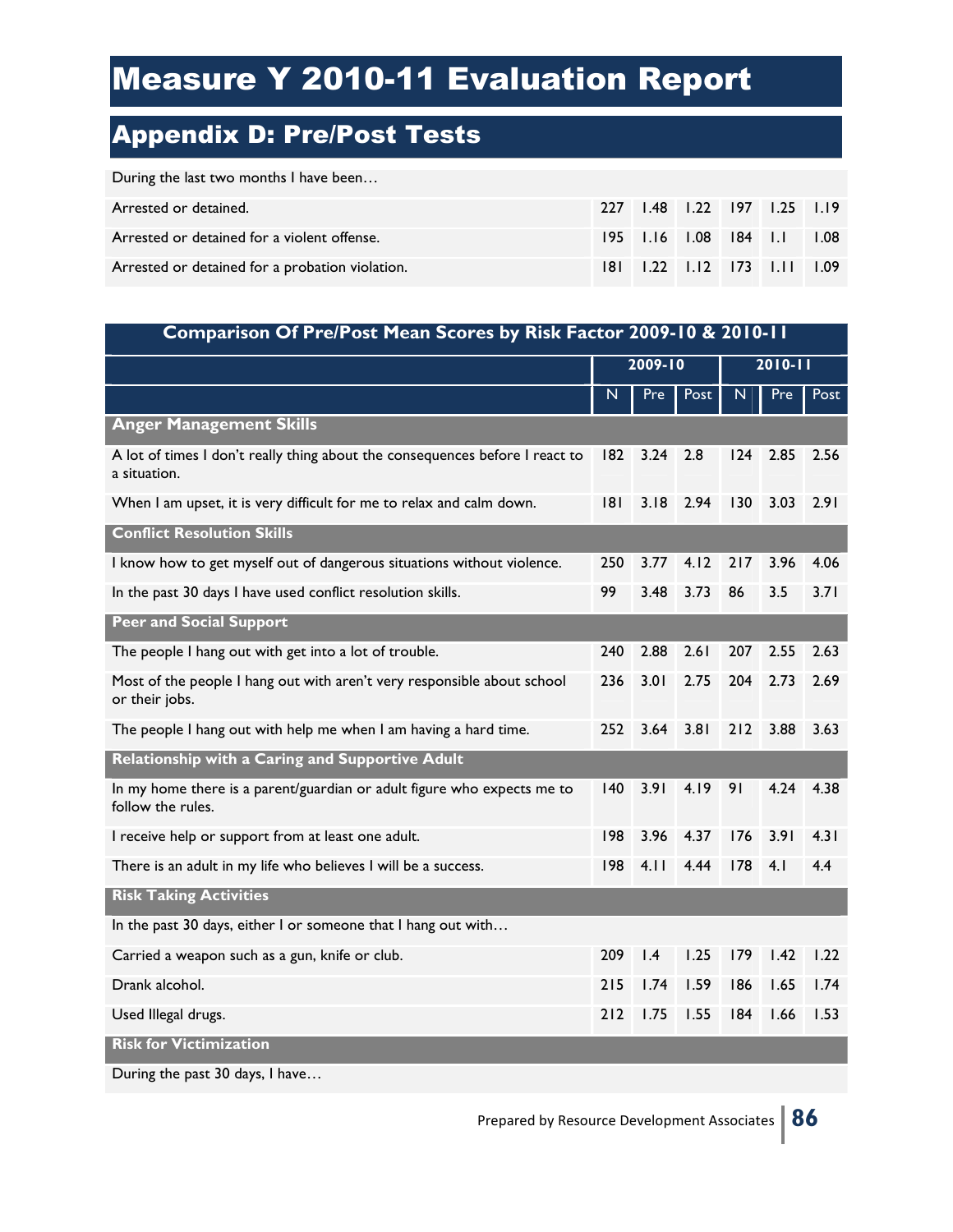| Been threatened or injured with a weapon (gun, knife, etc.).                               | 169 | 1.16 | 1.3  | 75  | 1.2  | 1.16 |
|--------------------------------------------------------------------------------------------|-----|------|------|-----|------|------|
| Been pushed, shoved, slapped, hit, or kicked by someone who wasn't just<br>kidding around. | 129 | 1.22 | 1.15 | 79  | 1.3  | 1.15 |
| Had my property stolen or deliberately damaged, such as my car, clothing,<br>or books.     | 129 | 1.25 | 1.16 | 78  | 1.21 | 1.13 |
| <b>Stable Housing</b>                                                                      |     |      |      |     |      |      |
| I have a stable living situation.                                                          | 237 | 3.73 | 3.86 | 216 | 3.75 | 3.98 |
| I don't always feel safe living in my own home.                                            | 218 | 2.54 | 2.4  | 196 | 2.44 | 2.4  |
| <b>Resiliency</b>                                                                          |     |      |      |     |      |      |
| I don't always feel optimistic about my future.                                            | 245 | 3.15 | 2.9  | 210 | 2.86 | 2.69 |
| I am not always able to stay calm when life gets stressful.                                | 250 | 3.24 | 2.81 | 211 | 3.15 | 2.98 |
| I am able to walk away when friends and associates are pushing me<br>towards trouble.      | 247 | 3.72 | 4.04 | 213 | 3.98 | 4.12 |
| <b>Awareness of Community Resources</b>                                                    |     |      |      |     |      |      |
| I know about the services offered in my neighborhood and in Oakland.                       |     |      |      |     |      |      |
| Health                                                                                     | 247 | 3.39 | 4.17 | 213 | 3.97 | 4.29 |
| Employment                                                                                 | 251 | 3.18 | 4.09 | 210 | 3.81 | 4.21 |
| Financial                                                                                  | 235 | 2.97 | 3.92 | 207 | 3.52 | 3.91 |
| Legal                                                                                      | 245 | 2.96 | 3.98 | 201 | 3.57 | 4.04 |
| Costs prevent me from accessing services, even when I need them.                           | 225 | 3.31 | 3.58 | 193 | 3.59 | 3.8  |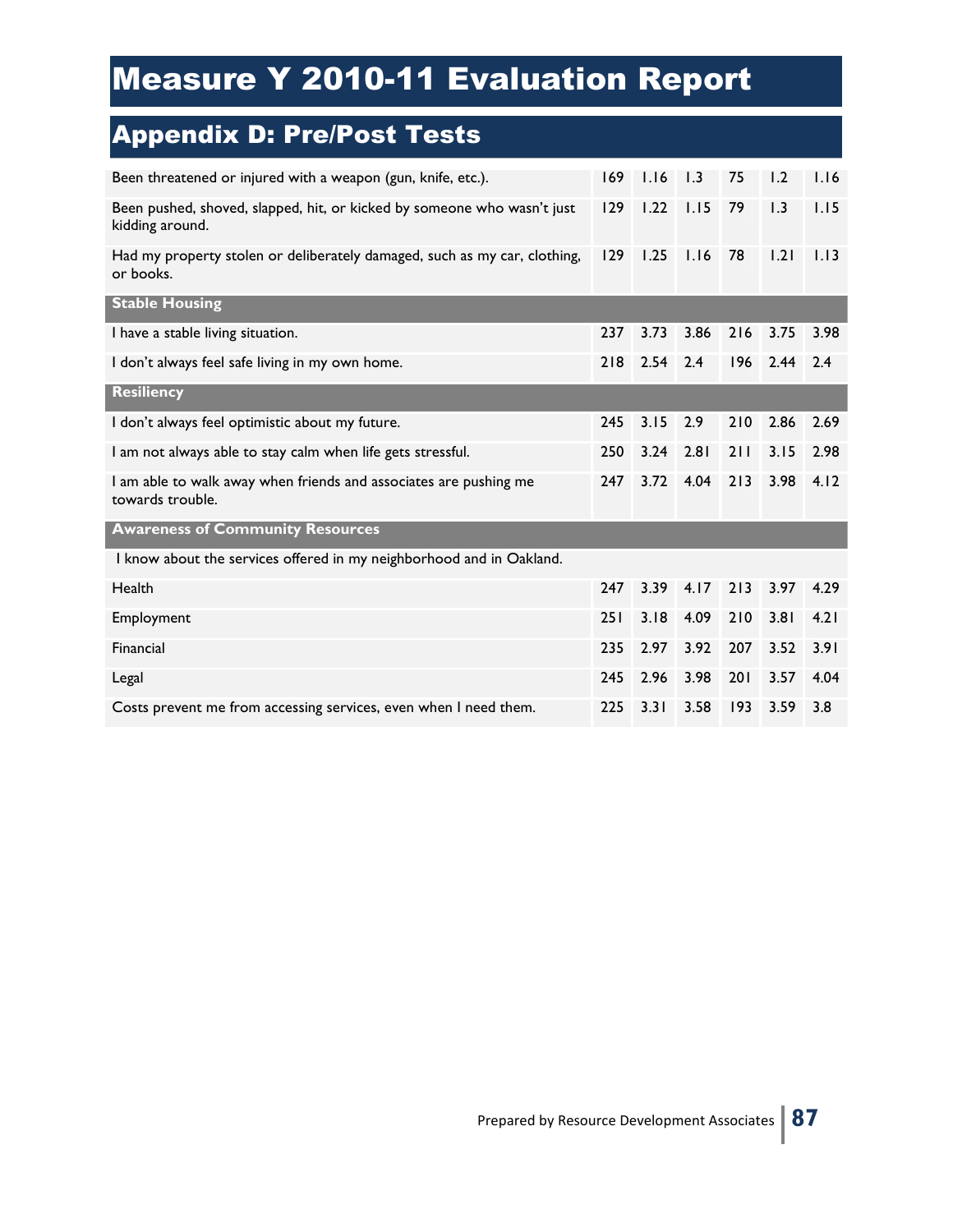#### Appendix E: List of Measure Y Street Outreach Target Offenses

| <b>Measure Y Street Outreach Target Offenses</b> |
|--------------------------------------------------|
| Murder                                           |
| Robbery - With Weapon                            |
| Robbery/ATM - With Weapon                        |
| Carjacking                                       |
| Assault with Firearm                             |
| Shooting at an Inhabited Vehicle/Dwelling, etc.  |
| Shooting at an unoccupied Aircraft               |
| Rape                                             |
|                                                  |